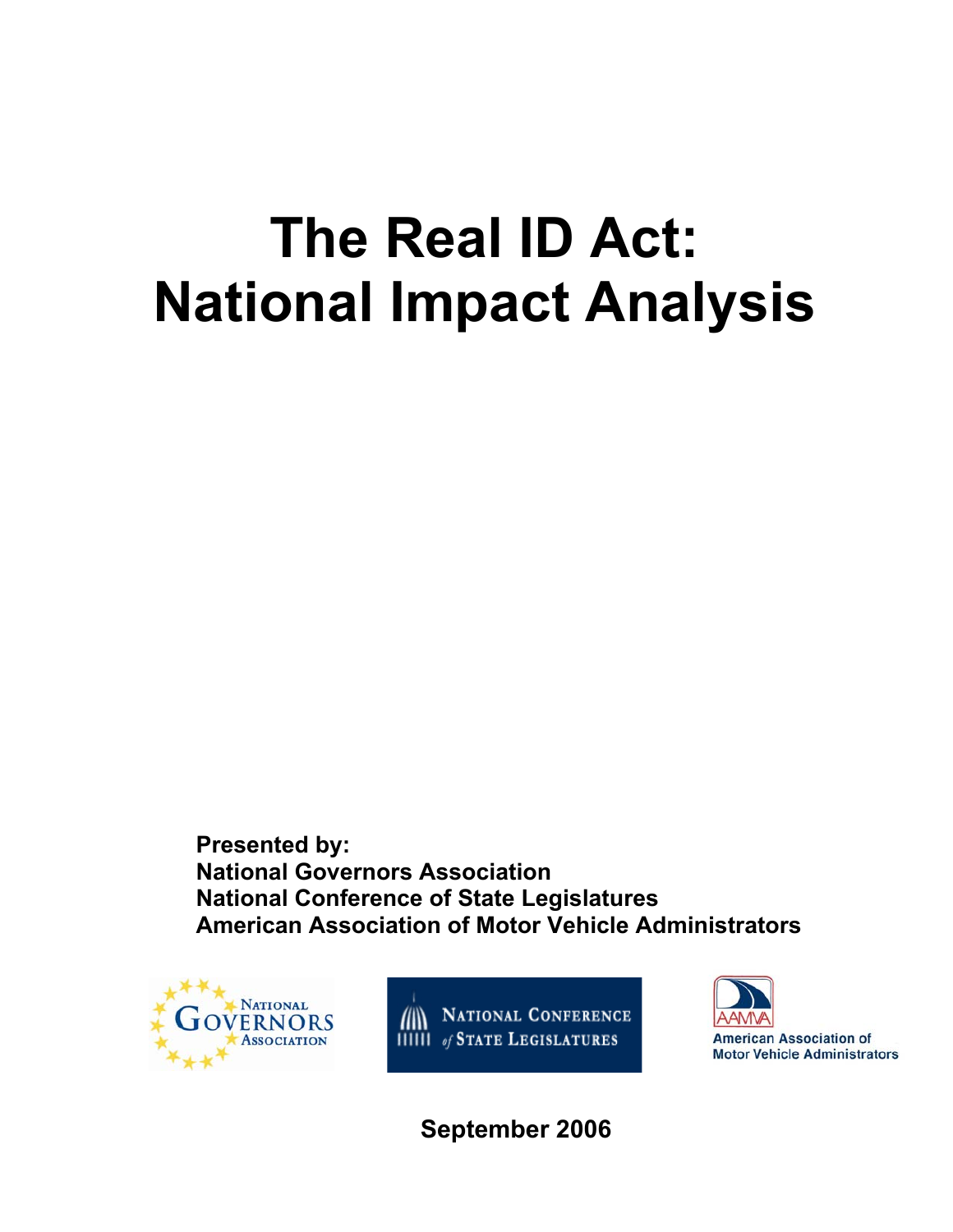# **Executive Summary**

On May 11, 2005, Congress passed the Real ID Act (Real ID) as part of the Emergency Supplemental Appropriations Act for Defense, the Global War on Terror, and Tsunami Relief Act (P.L. 109-13), creating national standards for the issuance of state driver's licenses (DLs) and identification cards (IDs). The act establishes certain standards, procedures and requirements that must be met by May 11, 2008 if state-issued DL/IDs are to be accepted as valid identification by the federal government. These standards are likely to alter long-standing state laws, regulations and practices governing the qualifications for and the production and issuance of DL/IDs in every state. They also will require substantial investments by states and the federal government to meet the objectives of the act.

To ensure Congress and the federal government understand the fiscal and operational impact of altering these complex and vital state systems, the American Association of Motor Vehicle Administrators (AAMVA) in conjunction with the National Governors Association (NGA) and the National Conference of State Legislatures (NCSL) conducted a nationwide survey of state motor vehicle agencies (DMVs). Based on the results of that survey, NGA, NCSL and AAMVA conclude that Real ID will cost more than \$11 billion over five years, have a major impact on services to the public and impose unrealistic burdens on states to comply with the act by the May 2008 deadline. The organizations also provide practical and cost effective solutions for Congress and the Department of Homeland Security (DHS) to address these shortcomings and meet the objectives of the act.

#### *PROCESS*

In February 2006, NGA, NCSL and AAMVA provided a section-by-section analysis of Real ID to DHS that identified several critical issues for states and made recommendations on the most feasible means to implement the law.

The organizations followed that report with detailed surveys of DMV officials to estimate the potential costs of the legislation. The surveys included approximately 114 multi-part questions and required 6-8 weeks to complete. Since DHS has yet to publish regulations to guide state estimates, the surveys relied on the earlier state recommendations and information from ongoing discussions with the federal government to establish baseline assumptions. Responses were completed by 47 of 51 polled jurisdictions representing 89.6% of all state issued DL/ID cards.

The findings contained in this report have likely underestimated the full impact of Real ID. Costs could escalate significantly if federal regulations differ substantially from the recommendations states used to form baseline assumptions. Lacking regulatory guidance, states were unable to estimate several elements of the act that will almost certainly contribute additional cost and administrative burdens to the compliance process including:

- facility security requirements;
- development of federal verification systems and transaction costs;
- expansion of the AAMVAnet system to support additional verification connectivity requirements;
- law enforcement training and technology deployment;
- expanded public education/data privacy protection; and
- increased customer demand/care/advocacy.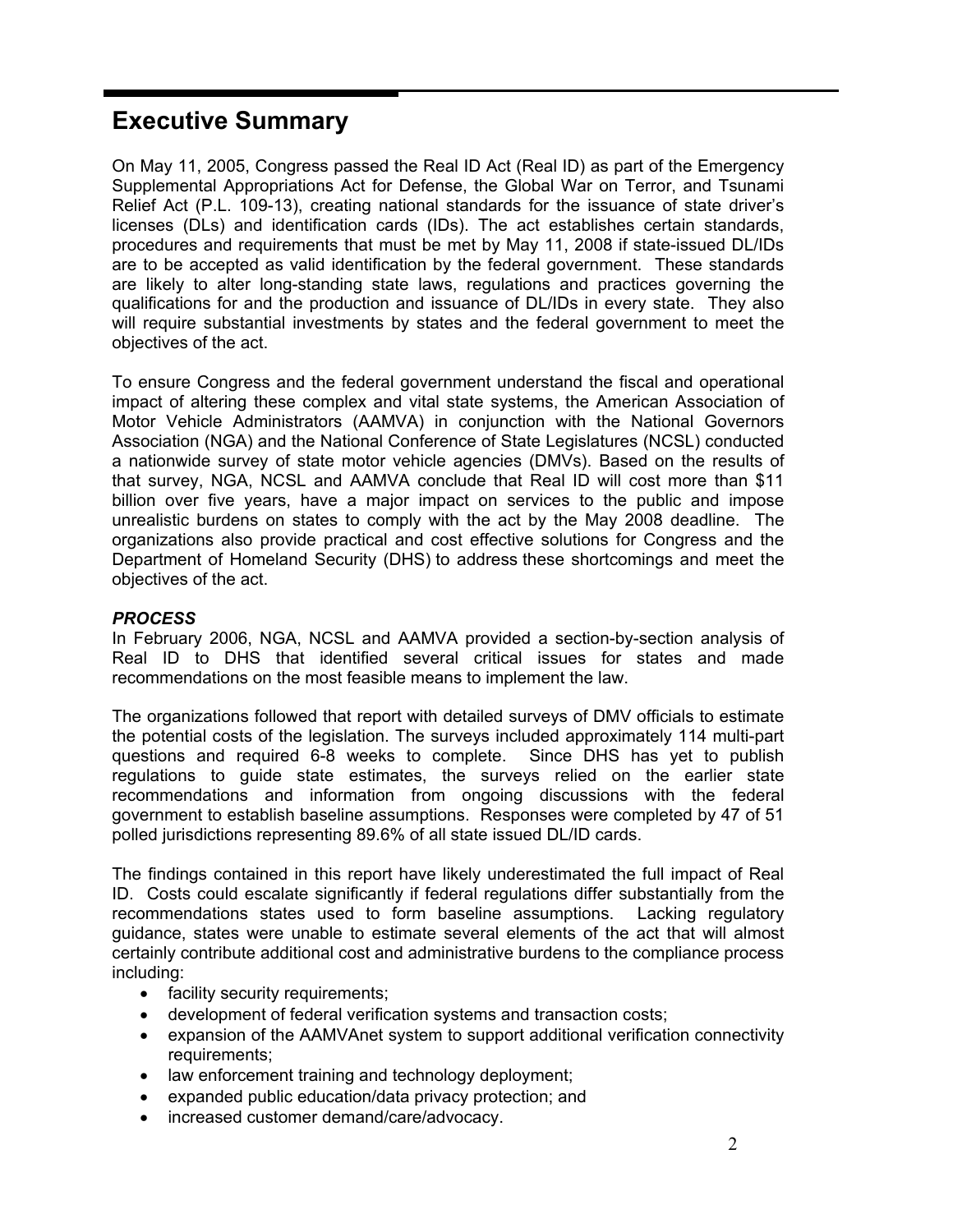#### *KEY FINDINGS*

**Real ID will cost more than \$11 billion to implement**. One time upfront costs approach \$1 billion, while ongoing costs total more than \$10.1 billion over the first five year period.

#### • **Re-enrollment \$8.48 billion**  States based their analysis on the assumption that to implement Real ID, all 245

million U.S. DL/ID holders must be re-credentialed within five years of the May 2008 compliance deadline. This standard will require an in-person visit by every current DL/ID holder as well as new applicants to review and verify all required identification documents and re-document information for the new license including place of principal residence, new photographs and new signatures. Efficiencies from alternative renewal processes such as Internet and mail will be lost during the re-enrollment period, and states will face increased costs from the need to hire more employees and expand business hours to meet the five year re-enrollment deadline.

## • **New Verification Processes \$1.42 billion**

Real ID supplants traditional DMV vetting processes by requiring states to independently verify each identification document with its issuing agency. While the act contemplates the use of five national electronic systems to facilitate verification, currently only one of these systems is available on a nationwide basis. System development, programming, testing and training will take considerable time and investment that far exceed the deadlines or funds provided by the act or Congress.

## • **DL/ID Design Requirements \$1.11 billion**

The act calls for states to incorporate security features into DL/ID cards to prevent tampering and counterfeiting. Although most states have incorporated security features into their card designs, the contemplated regulations are likely to mandate the use of a single security configuration that will maximize cost by minimizing state flexibility in card design and production. Depending on the technology chosen, such a requirement could dictate DMV business practices by effectively requiring DMVs to move away from over-the-counter issuance systems and toward central issuance systems.

• **Support Costs** \$0.04 billion Real ID contains several other requirements that will affect state business practices and budgets including requirements to conduct security clearances on all employees involved in the production and issuance process and mandatory fraudulent document recognition training.

**Real ID will reduce efficiencies and increase wait times for citizens.** To comply with the requirement that all DL/ID card holders re-verify their identity with the state, individuals must gather and present all their identification documents, which may more than double the length of time they spend at their DMVs. Real ID will also effectively reverse state practices designed to ease an applicant's interaction with motor vehicle agencies (e.g., Internet, mail in renewal, over-the-counter issuance).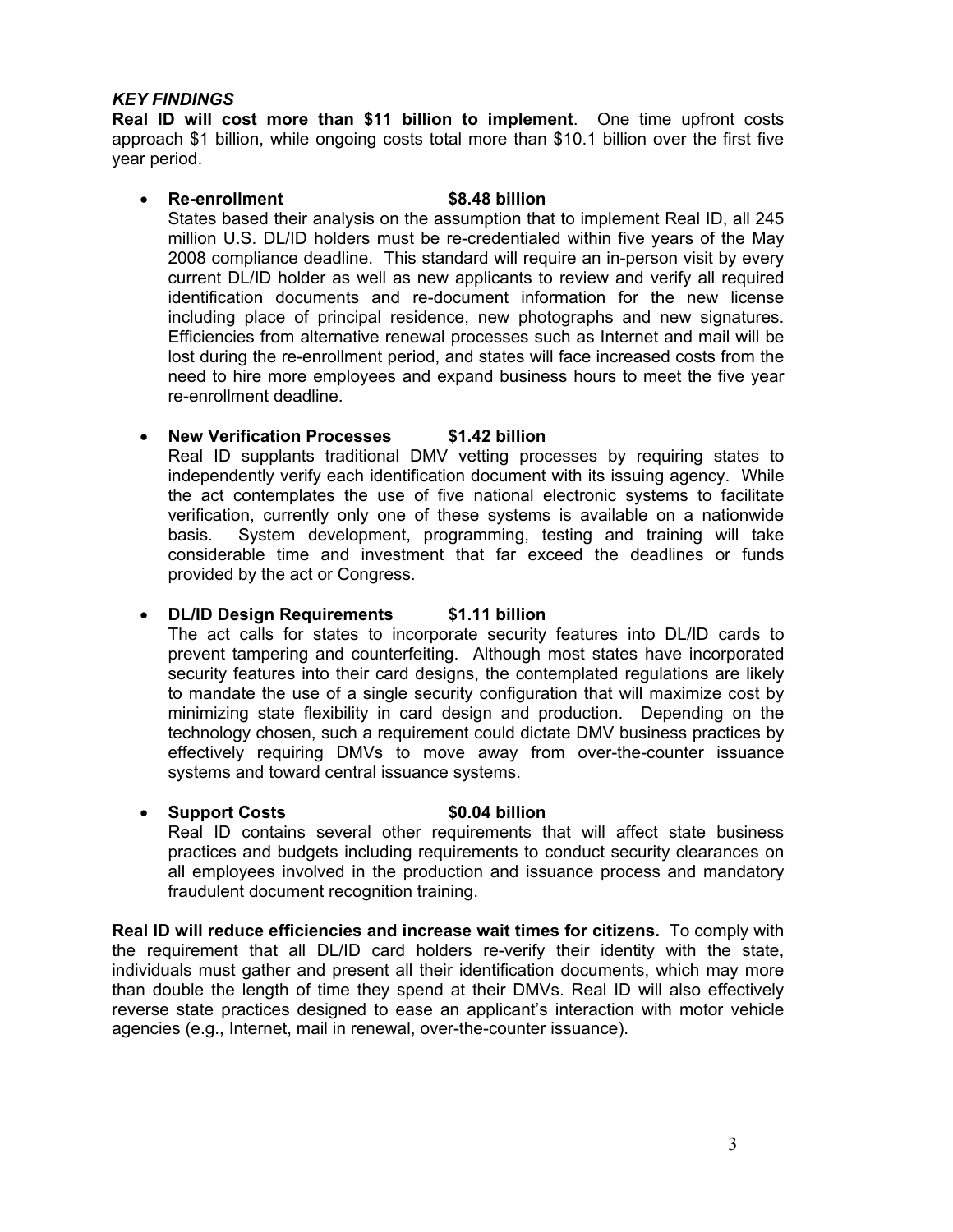#### *MAJOR RECOMMENDATIONS*

Governors, state legislators and motor vehicle administrators are committed to improving the security and integrity of state DL/ID systems, but the timelines and requirements mandated by REAL ID are unrealistic. In order to meet the objectives of the act, Congress and DHS should at a minimum incorporate the following recommendations into the law and any final regulations<sup>1</sup>:

#### • **General**

#### o **Extend the compliance deadline.**

It will be impossible for states to comply with Real ID by the May 2008 deadline. DHS has yet to issue regulations and most of the major systems necessary to comply do not exist.

#### o **Provide funds necessary for states to comply with Real ID.**

As this report indicates, the projected cost of complying with the act far exceeds the Congressional Budget Office estimate and will require a more significant investment by Congress.

o **Grant the Secretary of Homeland Security the flexibility to recognize innovation at the state level.** 

Several states have updated their systems to meet objectives similar to those of Real ID. The Secretary of Homeland Security should have the discretion to recognize state practices and innovations that accomplish the goals of the act.

#### • **Re-enrollment**

o **Implement a 10-year, progressive re-enrollment schedule.** 

It is impracticable for states to renew all 245 million DL/IDs in five years. States should be given the flexibility to delay re-verifying certain populations in order to maximize resources and avoid severe disruptions to customer service.

o **Allow reciprocity for persons already vetted by the federal government.** 

States could realize significant savings and reduced transaction time if individuals whose identities have already been verified for certain federal identification cards are considered pre-qualified for a Real ID compliant DL/ID.

#### • **Verification**

 $\overline{a}$ 

o **Provide the federal electronic verification systems necessary to comply with the law.** 

Only one of the five national electronic systems required to verify identification documents is fully operational. It will take considerable time and testing for the federal government to update its systems to meet the information requirements of the act.

 $<sup>1</sup>$  Additional recommendations are included in the Impact Analysis section of this report and the February</sup> 2006 NGA, NCSL, AAMVA section-by-section report.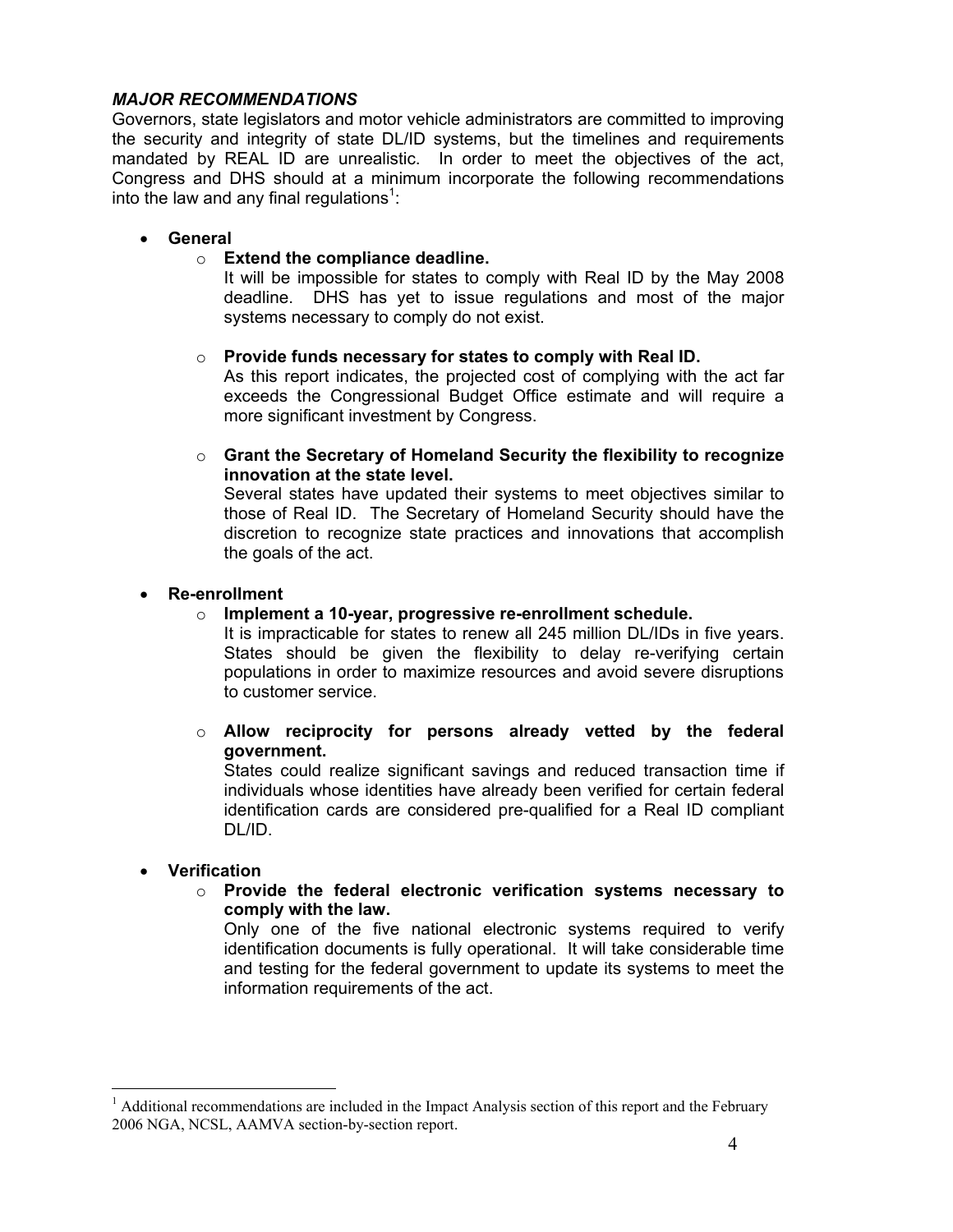o **Require states to employ electronic verification systems only as they become available.** 

Until electronic systems are fully operational, states must be allowed to use existing verification processes to comply with the act.

o **Adopt uniform naming conventions to facilitate electronic verification between files.** 

An individual's name is a person's most common identifier. For electronic systems to work seamlessly, the federal government must adopt and universally apply common naming conventions to its systems.

#### • **DL/ID Design Requirements**

o **Establish card security criteria based on performance—not technology.** 

Limiting states to a single technology configuration increases risks and reduces innovation.

#### *CONCLUSION*

Governors, state legislators, motor vehicle administrators and federal officials share the goal of improving the security of state-issued DL/ID cards and the integrity of the issuance process.

As evidenced by this analysis, the Real ID Act presents significant operational and fiscal challenges to states and the federal government. Officials at all levels of government must also recognize the personal impact Real ID will have on individual citizens. The four major categories described in this report represent the most critical challenges facing states and consumers as the act's implementation deadline approaches. Even with full funding and aggressive state implementation plans, however, the difficulties of complying with yet unpublished regulations by the statutory deadline of May 2008 are insurmountable.

Our organizations strongly believe the recommendations presented here offer reasonable and workable solutions to help states meet the objectives of Real ID. It is our intention to work towards implementation of the act in a cost-effective and reasonable manner. Governors, state legislators and motor vehicle administrators encourage DHS to adopt regulations and Congress to pass legislation that incorporates the recommendations of this report. We also urge Congress to appropriate sufficient funds to allow states to implement the act. The objectives of Real ID are laudable, but only by working together will state and federal governments succeed in meeting the challenges presented by Real ID.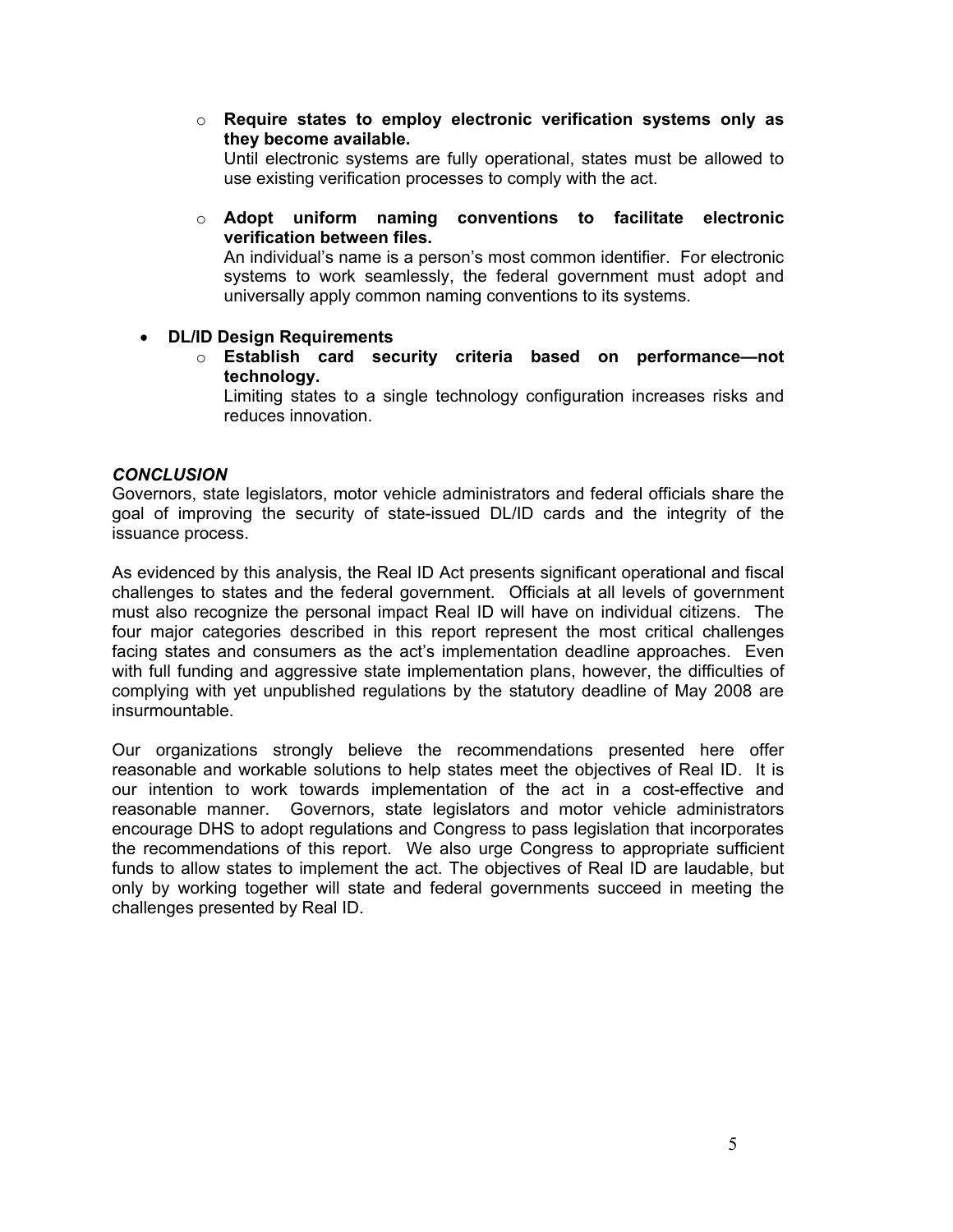# **Impact Analysis**

The following analysis details the effects of the Real ID Act (Real ID) on states, state licensing systems and individual driver's license and identification card (DL/ID) holders. The analysis is organized by the four major requirements that will have the greatest affect on states: re-enrollment, verification, DL/ID design and support requirements. The findings in each section are based on responses by state motor vehicle administrators to a survey sponsored by the American Association of Motor Vehicle Administrators (AAMVA) along with the National Governors Association (NGA) and National Conference of State Legislatures (NCSL).

# **1. Re-Enrollment**

**\$8.48 billion Over 5 years**  The Real ID Act will require all applicants to present their original identification credentials in person in order to be issued a Real ID compliant driver's license or identification card. More than 245 million existing cardholders and all new applicants must obtain and provide original

identification documents to their state licensing agency for electronic verification and the scanning and storing of images before a Real ID compliant DL or ID card may be issued.

#### **Findings**

Federal officials have indicated they likely will require states to re-enroll all DL/ID card holders over a five-year period. This requirement will place an onerous fiscal and operational burden on states. States estimate the five-year re-enrollment cost at more than \$8.48 billion, which represents 71% of the total estimated known cost for implementing Real ID.

The primary cost drivers behind re-enrollment are the amount of additional time and resources required to re-enroll all DL/ID card holders over a five year period. Prior to Real ID, states anticipated handling more than 295 million DL/ID issuance transactions over the next five years.<sup>2</sup> Of those, nearly 38 million (13%) would have been original issuance transactions, which typically require an individual to appear in person and

produce three to four identification documents. The remaining 257 million transactions (87%) would have been renewals—32 million of which would have taken place through alternative channels such as mail, Internet, and kiosk services. The typical inperson renewal takes one-half the time of an original issuance, while alternate renewals take onefourth the time.

New Real ID requirements will more than double the workload of state motor vehicle departments (DMV) by increasing the number of individuals who must appear to renew their licenses and the time it takes



 $\overline{a}$ <sup>2</sup> States' re-enrollment analysis is limited to original and renewal transactions only and does not include approximately 21 million annual DL/ID transactions such as requests for duplicates, replacements or reinstatements.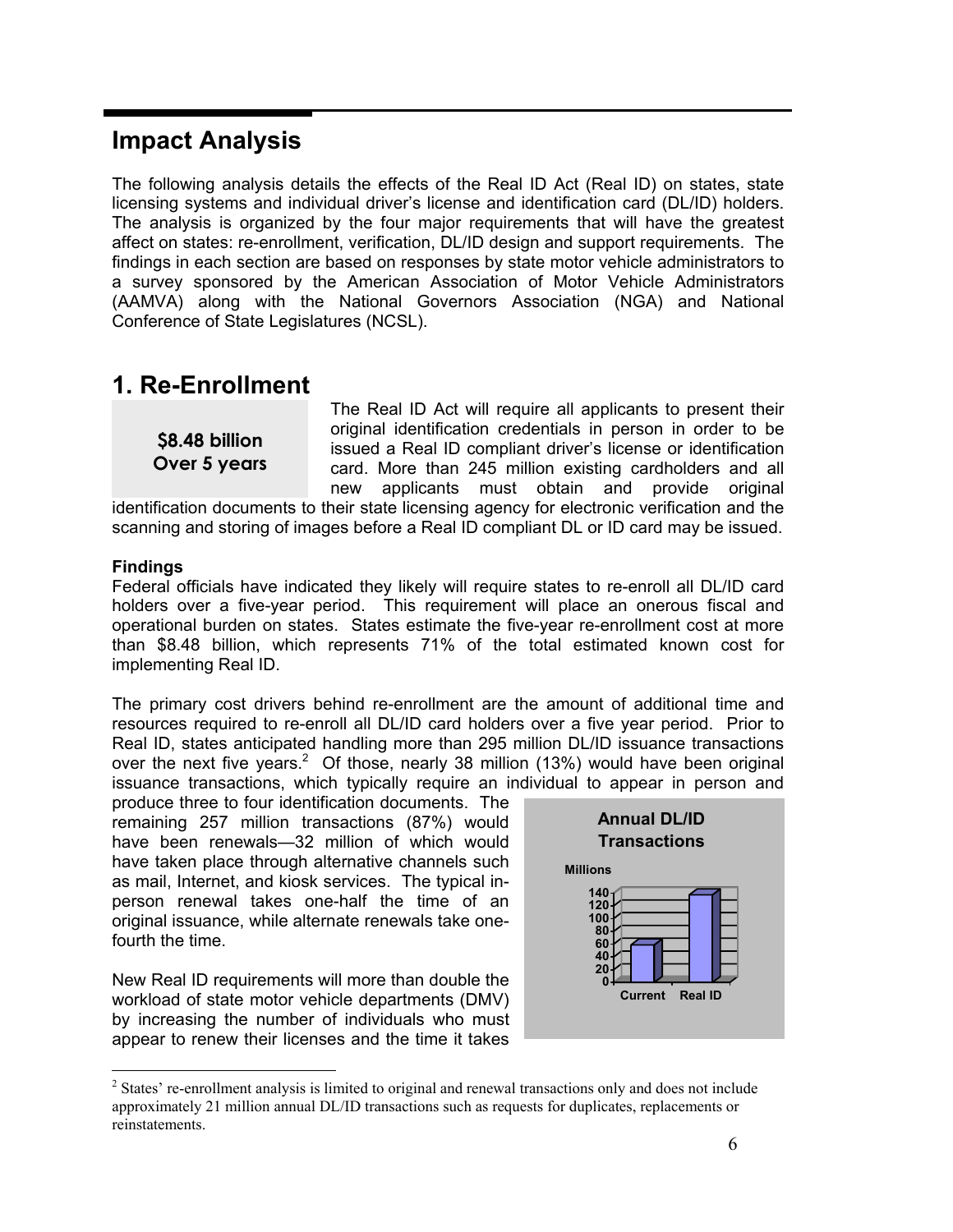to complete each transaction. Twenty-four states with existing renewal periods greater than five years will need to accelerate their renewal process to meet the new deadline. Because of this change DMVs will need to service nearly 30 million additional individuals during the next five years. Per-person transaction times will increase because every renewal will be processed as an original issuance, requiring an in-person visit and the production and verification of identification documents. The net effect of these changes will be to increase DMV workloads on average by 132.4% and more than double transaction times for renewals of existing DL/IDs.

The increased workload attributed to re-enrollment will also exceed the existing capacity of most state licensing agencies. A majority of states indicate they are operating at full capacity to meet existing demand. If states are to maintain their present levels of service while incorporating the added transaction volumes mandated by Real ID, states will need to:

- hire additional employees and increase service hours;
- expand or increase the number of facilities to accommodate additional customer volume;
- purchase additional equipment to support personnel;
- create and implement public education campaigns to inform customers; and
- anticipate and handle increases in calls, complaints, and return visits due to confusion and adjustments resulting from the new requirements.

Re-enrollment alone will require significant investments in DMV systems, personnel and facilities. However, even if full funding were provided, meeting the five-year reenrollment deadline would result in severe customer service disruptions due to the increase in annual transactions. Providing states with flexibility to manage enrollment over a greater length of time would still meet the objectives of the act while reducing the fiscal effect on states and minimizing service disruptions for customers.

#### **Recommendations**

- Adopt a progressive re-enrollment period of at least 10 years. Currently, 24 states have a renewal period longer than five years. Extending the reenrollment period beyond the proposed five-year period would negate some costs relating to expanding capacity and allow the remaining cost to be spread over a longer period of time.
- Allow for alternative renewal processes to continue during the re-enrollment period, provided existing customer data can be validated before issuance. This approach could include comparison of each existing Social Security number to the DMV's complete data file and Social Security Administration file, as well as comparison of each photograph against the complete photo file for that state.
- Allow for a waiver of verification requirements to facilitate applicants who have already been through an identity vetting process by the federal government (e.g., military ID, federal employee credential, U.S. passport.)
- Allow applicants with valid and compliant Real ID document(s) to transfer state-to-state without further documentation other than proof of residence, provided critical information has not changed. The previous state of record must transfer the applicant's record and image files to allow this provision to be acceptable.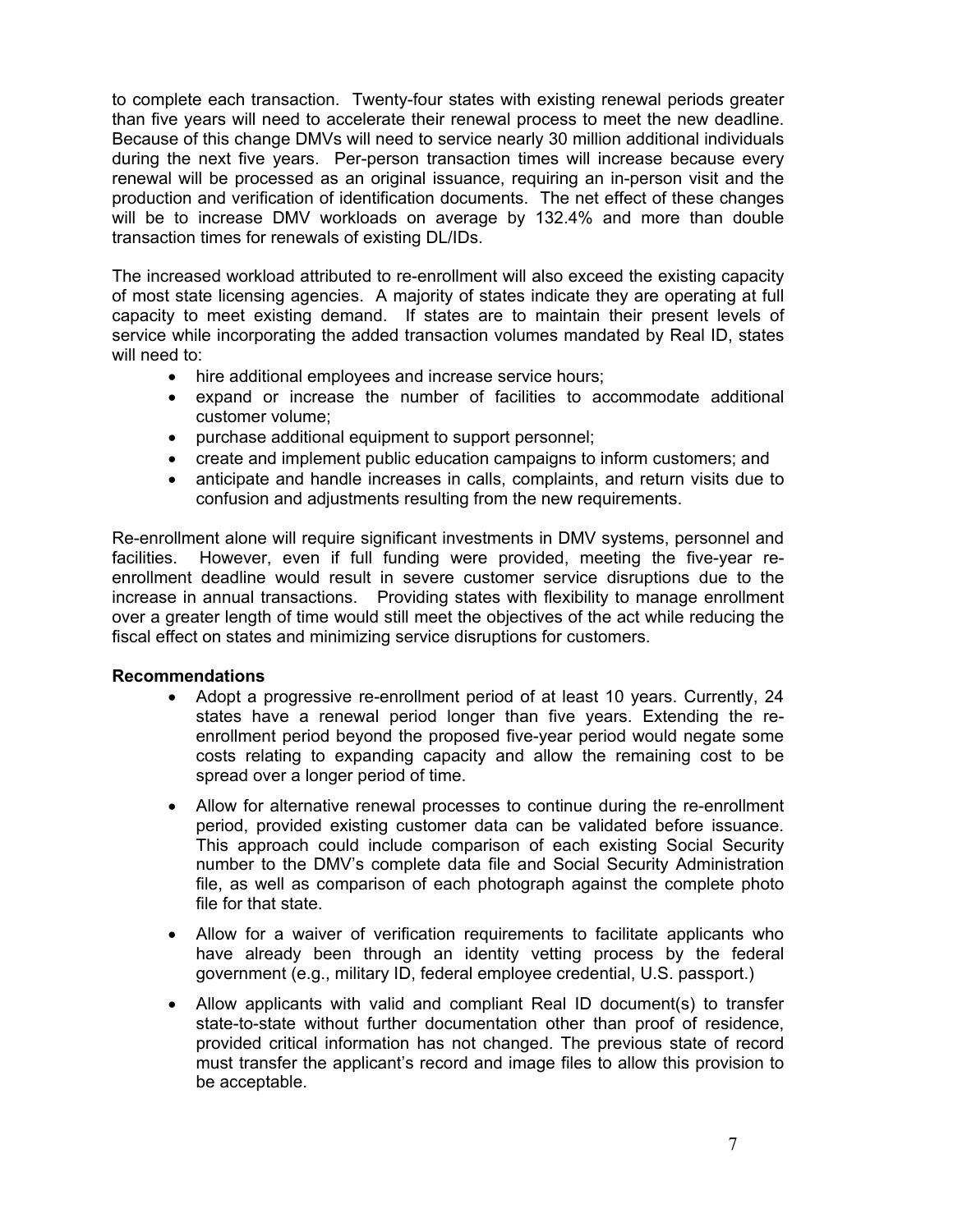• Exempt segments of applicants based on certain requirements related to applicable risk such as year of birth or duration of continuous relationship with the state of licensure.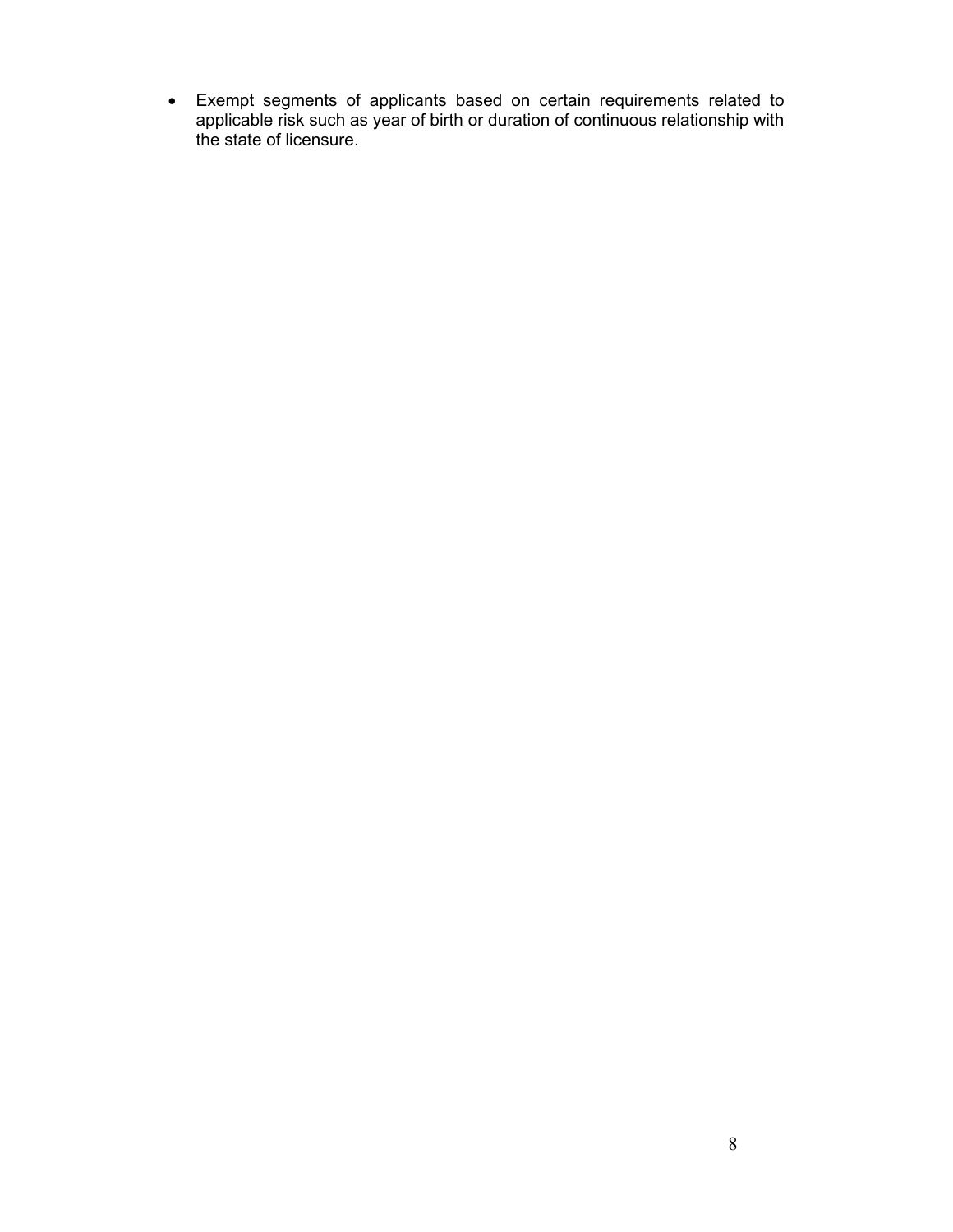# **2.New Verification Processes**

**\$1.42 billion Over 5 years** 

Verification processes comprise the second largest category influencing Real ID implementation costs, accounting for approximately 12.8% of the \$11 billion known costs—or a total of \$1.42 billion over 5 years. The largest contributing factor is the more than 2.1 million

computer programming hours states will need to adapt their systems for new requirements involving eligibility verification, business process re-engineering, photo capture and database design.

#### **2.1 Verification of Eligibility: \$408 million**

The Real ID Act requires DMVs to independently verify the validity of an applicant's identification documents with the appropriate issuing agency. This requires states to be able to contact all issuers of birth certificates and other name records, the U.S. Citizenship and Immigration Services, the U.S. State Department, the Social Security Administration and every other state motor vehicle administration prior to issuing a Real ID.

#### **Findings**

Confirming the validity of an identification document with the issuing agency will be one of the most expensive requirements of Real ID. Because DMVs will need to verify at least three identification documents for each applicant, states can anticipate processing more than 1 billion verification transactions over the next 5 years. In addition, the Real ID verification process also requires new conventions for capturing full legal name, processing photos and signatures, determining lawful presence and retaining images of identification documents.

Verification costs are expected to exceed \$408 million over five years. Of this amount, \$129 million is for one-time costs primarily related to states establishing connections with verification systems once they are made available. The remaining \$278 million is for ongoing operational costs during the five-year enrollment period. These estimates do not include transaction fees that may be required for states to access these systems or the cost of developing and maintaining required information systems.

Compliance with the eligibility verification requirement is contingent on the completion and implementation of at least five national identity verification systems and the necessary time for states to complete the required systems integration. States anticipate spending more than \$400 million, primarily in programming hours, to design, connect and test their issuance systems once the verification systems are available to states. Complicating these efforts will be the need to comply with state and federal procurement requirements, system security measures and data privacy laws.

The five verification systems are:

1. **All-State DL/ID Records System**—A system is necessary to ensure an applicant is not already licensed in another state or fraudulently holding multiple DL/ID cards. Such a system could be modeled after the existing Commercial Driver's License Information System (CDLIS), which supports verification requirements for all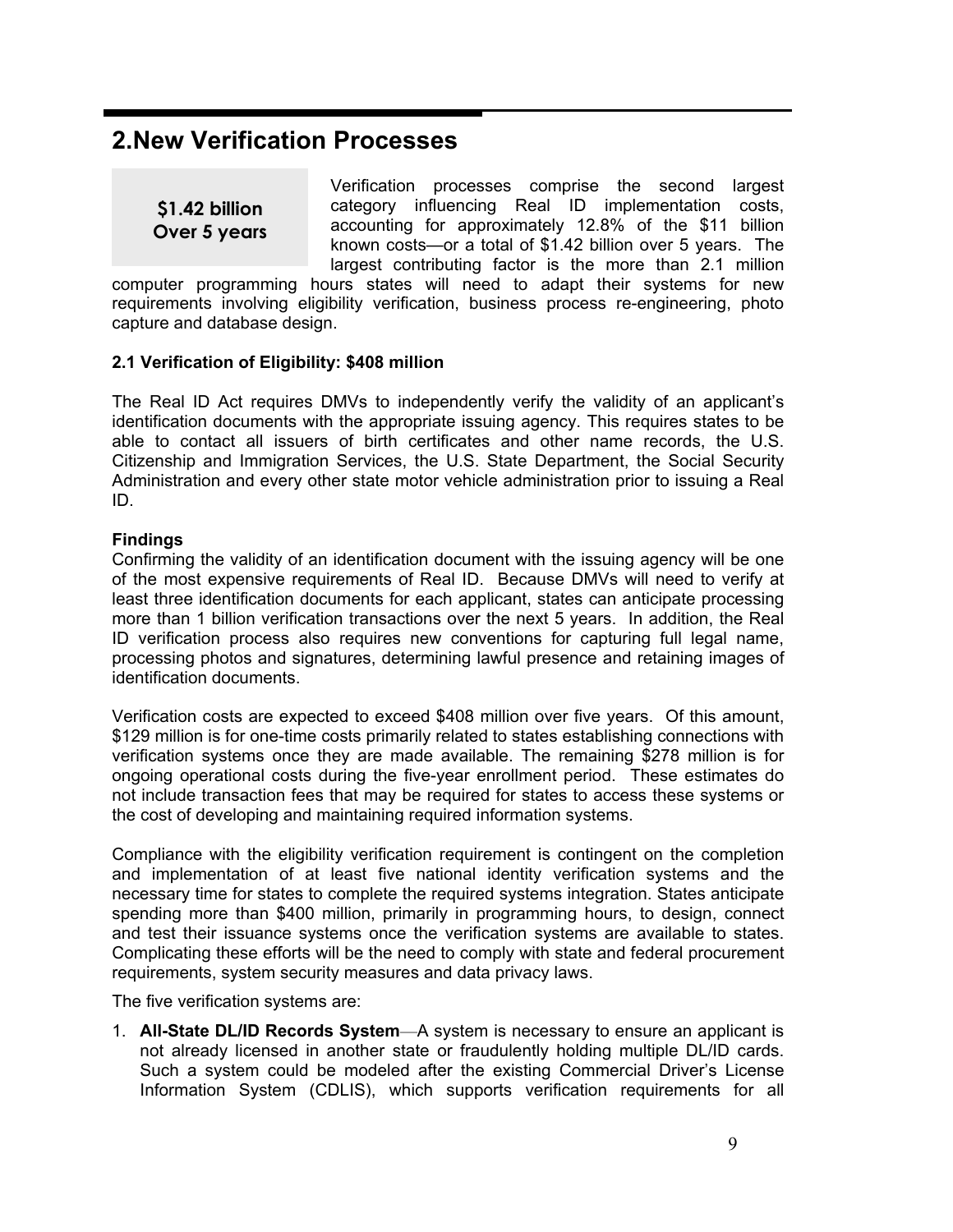commercial drivers. It also is necessary to verify the validity of an existing Real ID DL/ID card should that be submitted as proof of identify in another state.

- 2. **Department of State**—While the Department of State U.S. Passport database already includes birth records of U.S. citizens born overseas, there is no way for states to access this information. Implementation of the Real ID Act would require the Department of State to define the requirements for such a system, construct the system and test and work with the states to make it available for deployment prior to the May 2008 deadline.
- 3. **EVVER** (Electronic Verification of Vital Events Records)—States have worked with AAMVA to pilot the EVVER system to verify birth information. The pilot does not involve all states and does not include information concerning marriage, divorce and death records. In addition, the system is still in its early development stage.
- 4. **SSOLV** (Social Security On-Line Verification)—Currently 46 states have the ability to verify applicants' Social Security numbers with the Social Security Administration.
- 5. **SAVE** (Systematic Alien Verification for Entitlements)—Initially this system was created to verify eligibility for federal benefits. The system will have to be retrofitted to fulfill its expanded role under Real ID. At least 21 states currently are using SAVE or are in the process of gaining access to the system.<sup>3</sup> Once the system is constructed, all jurisdictions would need time to test and certify the system before the May 2008 deadline.

#### **Recommendations**

- To utilize all funding possibilities more efficiently, the U.S. Department of Transportation's Federal Motor Carrier Safety Administration (FMCSA) and DHS should coordinate and re-assess their approach to funding implementation of Real ID requirements.
- Prohibit federal agencies from charging transaction fees to the states for the required electronic verification of federal information.
- Establish a cooperative effort between the DMVs, the National Association for Public Health Statistics and Information Systems (NAPHSIS), and state vital records agencies to provide reliable data and acceptable fees related to the verification of birth, marriage, divorce and death information.
- To ensure the successful implementation of verification systems supporting Real ID, it is imperative for states to be required to employ electronic verification systems only as they become available.
- Consolidate and synchronize system development schedules in a cooperative effort to maximize resources, ensure system efficiency and minimize the impact on state and federal systems.

 $\overline{a}$  $3$  States have indicated a preference to utilize the AAMVAnet environment to accomplish this verification. AAMVAnet is a secure network connecting 51 motor vehicle agencies (and their various legacy systems). It currently supports CDLIS and other highway safety systems. The motor vehicle agencies already access SSOLV through AAMVAnet.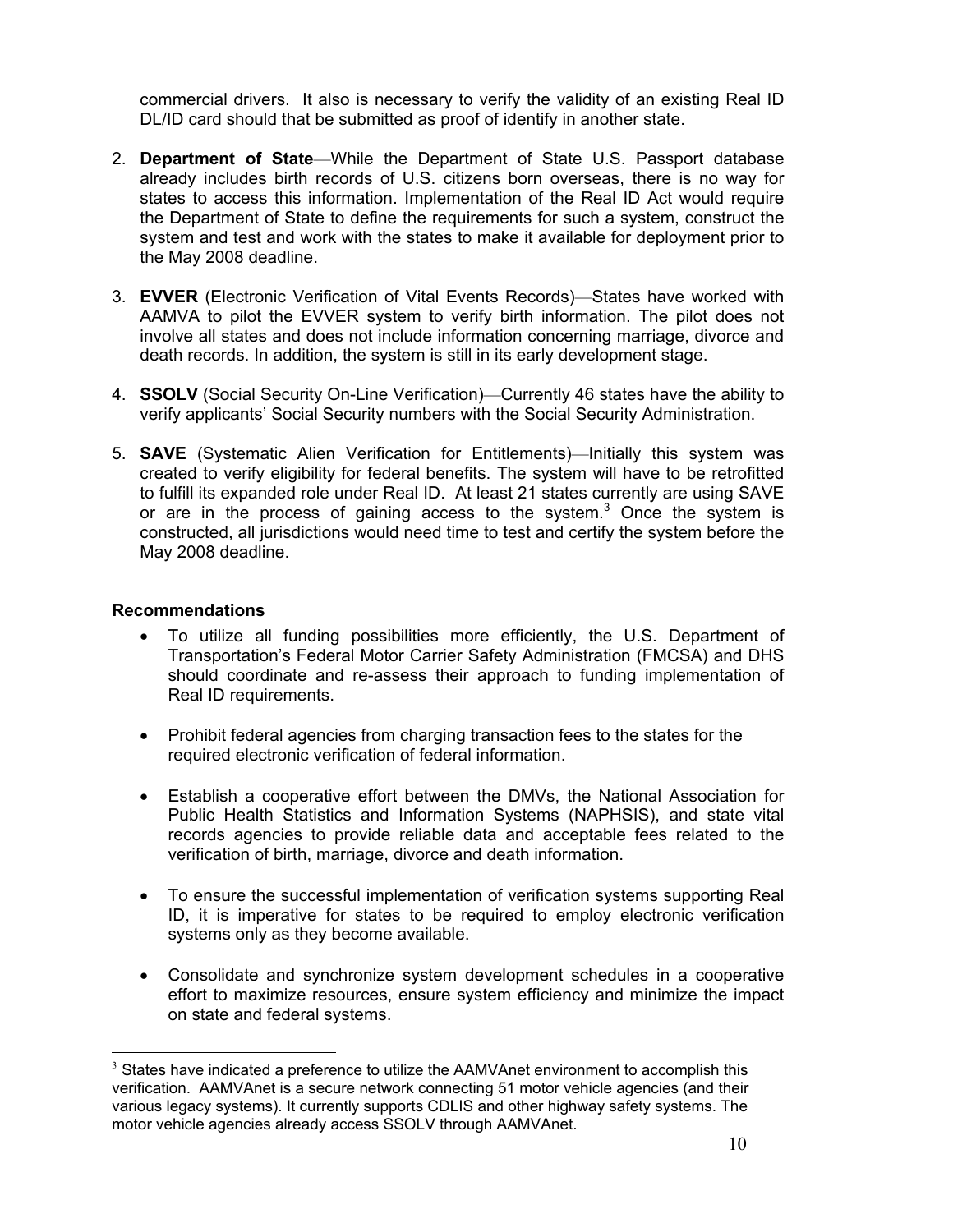#### **2.2 Record system: \$48 million**

Electronic verification processes will require states to record verification results and make that information part of the driver history record.

#### **Findings**

Record system changes will cost approximately \$48 million over five years. Many states will need time to seek legislative changes, solicit and award contracts and make system upgrades. Of the \$48 million, \$30.9 million is for one-time implementation costs and \$17.3 million is for total ongoing costs over the five years.

Currently, states are not required to capture or store verification information. System changes will be required for states to be able to capture, store and share information, photos and signatures with other states. States must also be able to share applicants' identity information with other relevant state and federal systems for law enforcement purposes. One of the most significant impacts to record systems is increasing the number of characters to accommodate a full legal name. Currently, there is a considerable variance in name formats and character allowance between states. (For more information on requirements regarding the use of full legal name, see 2.5)

Twenty-one states report investing \$289 million over the last five years to modernize their DMV information systems. To become Real ID compliant, many of these investments will be lost and systems will need to be modified to store data required by Real ID.

#### **2.3 Photo Capture: \$248 million**

Real ID requires a mandatory facial image capture for each person applying for a DL/ID card. This differs from existing practices that capture only images of those who ultimately are issued a DL/ID card.

#### **Findings**

Capturing images of all applicants will require states to take photos at the beginning of the licensing process. Only seven states currently capture photos at the beginning of the process. To change state practices requires modifications with a projected cost of \$248 million over five years, which includes \$72.3 million in one-time costs for items such as equipment and software and \$175.9 million in total ongoing costs.

Currently all states capture photos as part of their normal issuance process. Laws in 32 states, however, allow exceptions for individuals such as religious objectors, overseas military personnel and persons who are unable to visit a service center due to physical disabilities.

This projected cost does not include facial imaging recognition software to compare captured images with existing images in any state database. Although photo capture of all applicants is a useful tool, its effectiveness is diminished greatly without a significant investment in facial recognition technology.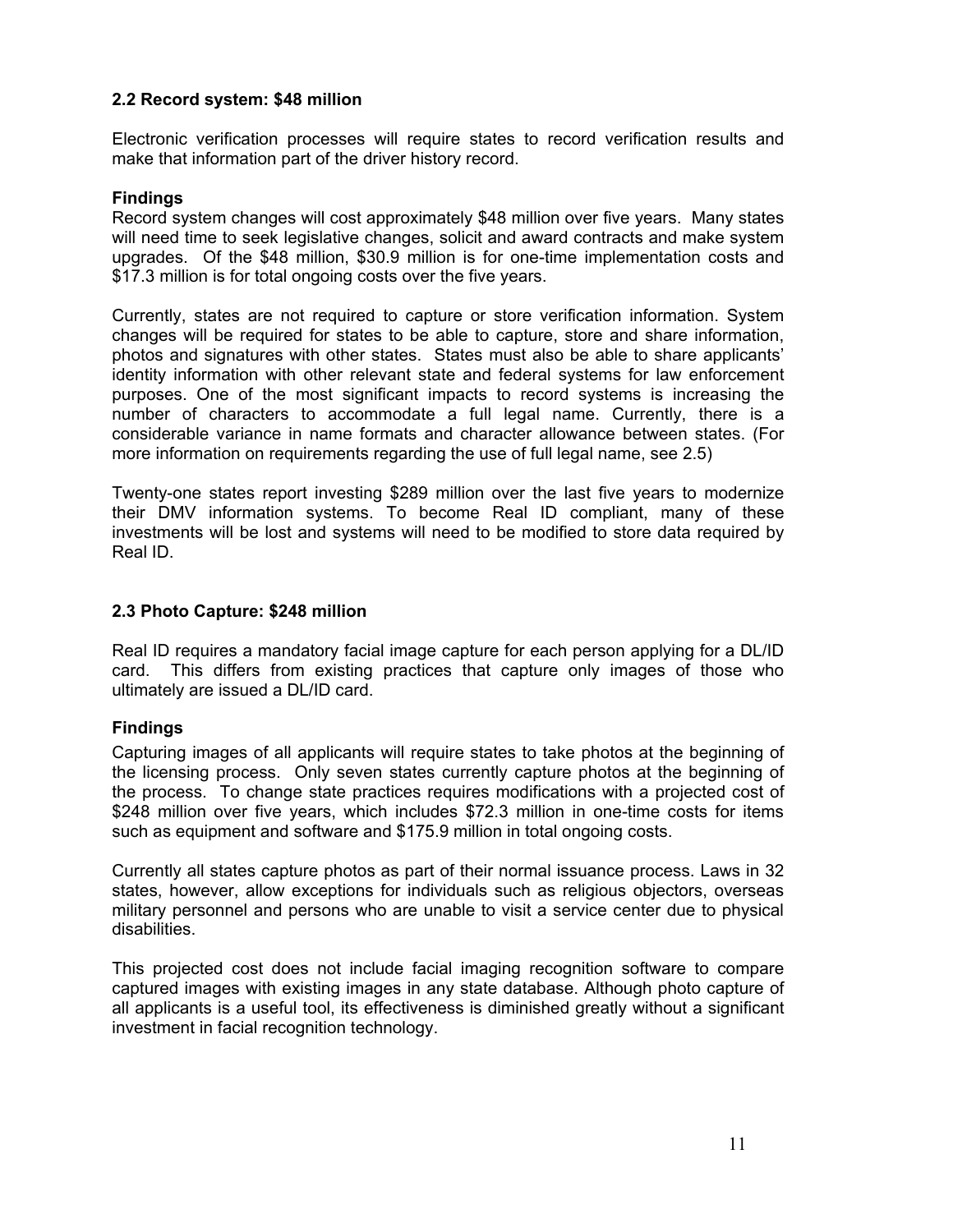#### **Recommendation**

As long as a facial image is captured when a credential is issued and before a credential is denied, states should be provided the flexibility to engineer their system and business processes.

#### **2.4 Lawful Presence: \$95 million**

Real ID requires non-citizens to present evidence of lawful presence in the United States before states issue a Real ID credential. Therefore, states must verify the validity of the documents presented to prove lawful status in addition to all other required information (i.e., name, date of birth, Social Security number and address.) In addition, the expiration date on the DL/ID card must coincide with the end of the applicant's authorized stay. If the length of stay is indefinite, the DL/ID card must be renewed on an annual basis. Regardless of a state's renewal cycle, the expiration date of the DL/ID card for non-citizens must expire the same day as the end date on the presented immigration document.

#### **Findings**

Lawful presence accounts for approximately \$95 million of the known implementation costs over the five-year enrollment period. This amount includes \$65.5 million in onetime costs and \$29.6 million in total ongoing costs.

According to federal statistics from 2005, more than 11 million<sup>4</sup> unauthorized immigrants are in the United States, as well as an estimated 32 million nonimmigrants<sup>5</sup>—those here on a temporary business or visitors visa. Tying the expiration date of DL/ID cards to the end dates on the presented immigration document will increase the total number of required transactions and necessitate new system requirements.

In states that require lawful presence as a condition for obtaining a DL/ID card, state officials must review numerous complex documents to properly determine immigration status. Currently, 21 states have access to, or are in the process of gaining access to, DHS's SAVE system to electronically verify lawful presence. However, insufficient information is available for states to reliably identify and validate an individual's "pending" immigration status. States also report real-time verification is not attainable approximately one-quarter of the time, which necessitates a time-consuming process to meet this requirement. Improved SAVE functionality is necessary to effectively implement this requirement.

#### **Recommendations**

- Limit the acceptance of the foreign documents to official passports accompanied by appropriate and clearly defined U.S. immigration documents.
- Limit document verification to what can be accomplished through an enhanced SAVE program that is fully developed, operational in real-time and accessible to all jurisdictions at no cost to states.
- DHS should establish a state working group to ensure the appropriate use of the SAVE system for purposes of this act.

 $\overline{a}$ 4 Office of Immigration Statistics, Department of Homeland Security, *Estimates of the Unauthorized Immigrant Population Residing in the United States: January 2005, (Washington, D.C.: DHS, 2005).* 

<sup>5</sup> Office of Immigration Statistics, Department of Homeland Security, *Temporary Admissions of Nonimmigrants to the United States: 2005, (Washington, D.C.: DHS, 2005).*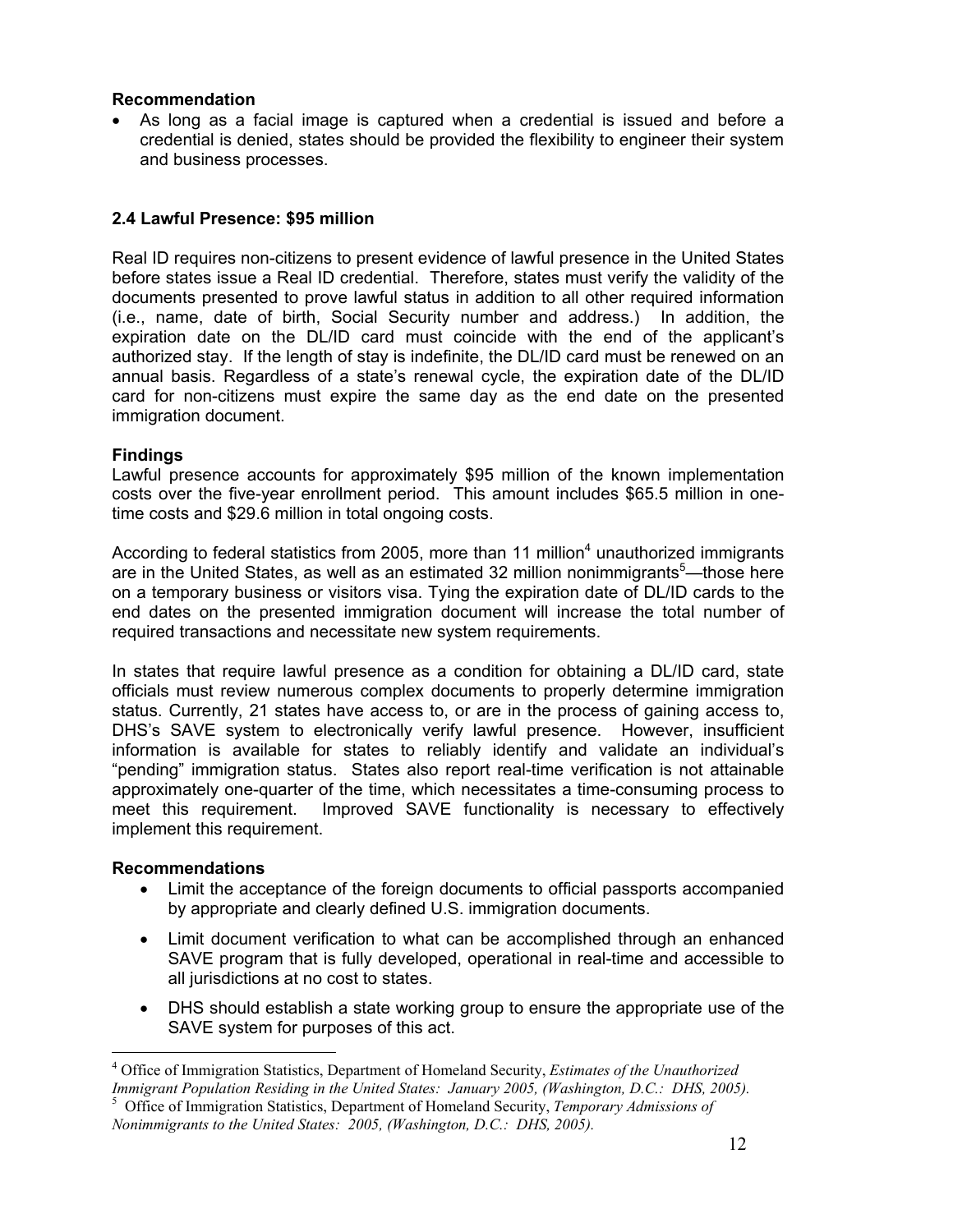- Expand the SAVE database to include Certificates of Naturalization.
- SAVE operability must allow for reliable real-time response in a high-volume hubbased query environment, which can be integrated into DMV transaction processes similar to SSOLV.
- Provide states time to pass legislation to require lawful presence for the issuance of a Real ID-compliant DL/ID, synchronize the DL/ID card expiration date with the authorized end-of-stay date and train employees to verify lawful presence through the SAVE system.

## **2.5 Full Legal Name: \$242 million**

Real ID requires each state to include a person's "full legal name" on a Real IDcompliant credential. DHS is considering requiring a name field that would capture between 125 and 175 characters.

## **Findings**

The name is a critical data element used by states to collect, record, store, display and match identification data. Collecting and linking all name variations (e.g. William, Will,

Bill) is necessary to prevent the issuance of multiple licenses and identification cards as various events may affect the base name record (e.g., adoption, marriage, divorce, court orders).

Currently, state databases capture anywhere from 27 to 125 characters for the name field. Only six states reported meeting the 125 character requirement.

The full legal name requirement would cost \$242 million over five years, which includes \$186 million in one-time system costs and \$56 million in ongoing costs. Over 1.1 million required programming hours are the primary driver of these costs, along with interface changes and testing. Additional unmeasured costs could be significant since

#### **Most Common Feeder Systems**

Boards of Elections Child Support monitoring agencies Courts/Jury Pools Department of Homeland Security Financial support systems Game and Fish Departments Insurance Companies Organ Donor Registries Police/Highway Patrol Secretary of State Social Security Administration Third Part Verification Systems Transportation/Public Works Department US Selective Service US State Department, Passport Services Veterans Affairs Vital Records verification systems

state databases interface with numerous other systems, known as feeder systems, which may also need to be changed.

Costs also may be incurred from the need to change documents, forms and related fields to accommodate full legal name requirements. Reconciling truncation practices when states have to reduce a full legal name of up to 125 characters in its database down to the 39 characters available on the front of the DL/ID is also a major concern to states.

#### **Recommendations**

• Common conventions for the full legal name must be defined and universally applied to all federal document issuers for this requirement to be effective.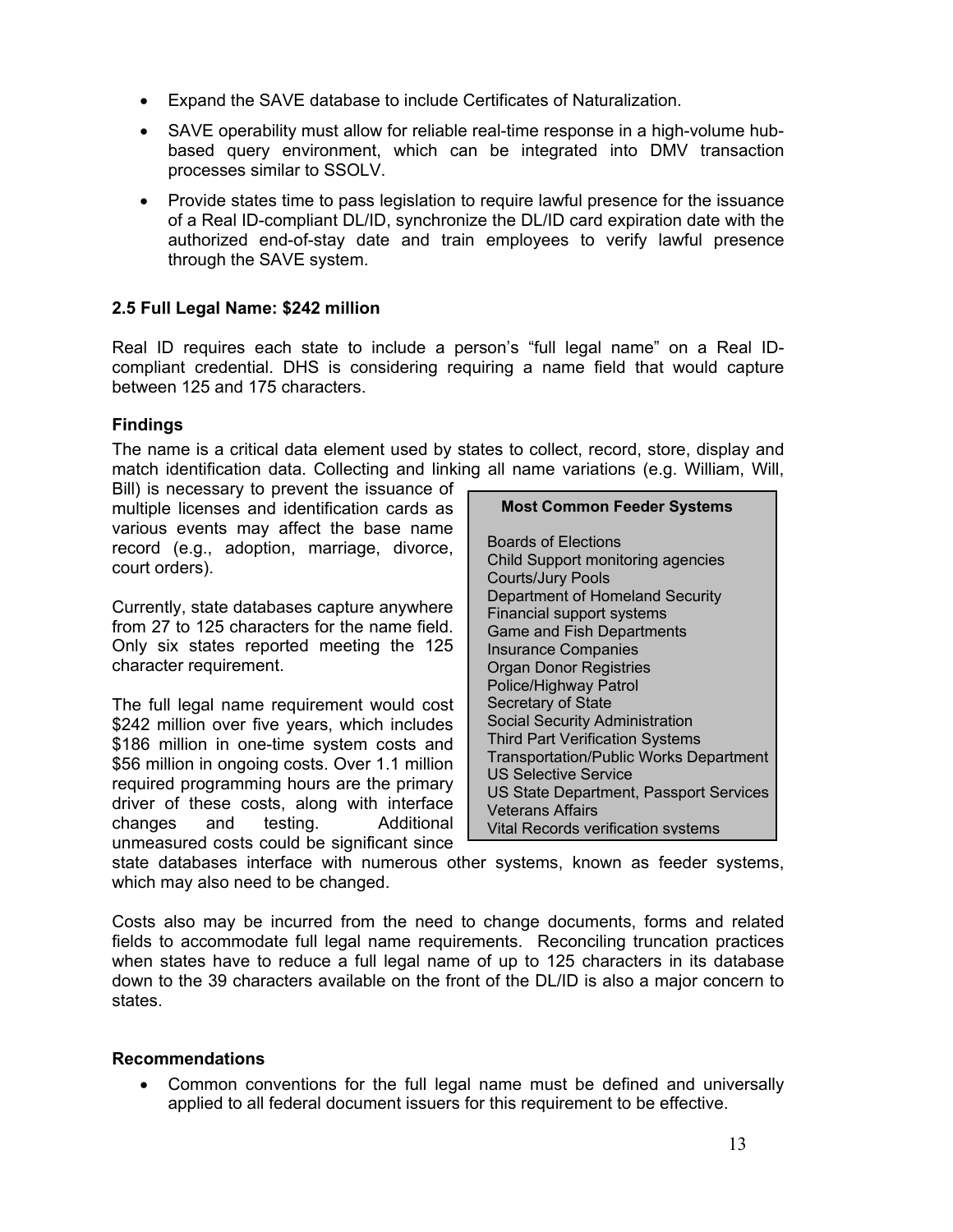• Truncation guidelines should be developed with input from states and applied to all systems accessed for Real ID.

#### **2.6 Address of Principal Residence: \$200 million**

The Real ID Act requires states to verify and include an address of principal residence on the DL/ID card.

## **Findings**

This requirement presents states with a significant challenge as there is no defined standard for principal address that can be used on the DL/ID card. A consequence of America's mobile society is frequent relocations and ownership of multiple properties and mobile homes, which may not include a permanent address.

Address changes are a normal, frequent occurrence and constitute the largest number of driver record change transactions. Many states accommodate this volume through address changes in their record systems without requiring the issuance of a replacement DL/ID card until the next scheduled renewal. Since this is one of the most common changes made to an individual's DL/ID between renewal cycles, a requirement to reverify address change documents will significantly increase in-person visits.

The \$200 million to implement the principal address requirement over five years includes \$53.7 million in one-time costs and \$146.8 million in ongoing costs. Primary cost factors include the redesign of forms and changes to business process to verify addresses and enter them into the database.

All states retain at least one address in each motor vehicle record, but there is a wide variety of protocols used. Six states do not utilize a standard protocol, and 25 states allow masking—the option of not printing the address of principal residence on the card—for persons in protected classes (e.g., law enforcement purposes, judges, victims of domestic violence).

#### **Recommendations**

- Address of principal residence should be determined by having the applicant provide an affidavit and corroborating documentation.
- "Masking" of an address should be permitted on the credential for persons in certain protected classes while securely retaining the information in the database.
- States should be allowed to propose interim methods of tracking address changes between renewal cycles without the requirement for the full issuance of a replacement credential.

#### **2.7 Records Retention: \$175 million**

The Real ID Act requires states to retain copies of identification documents for a minimum of seven years or images of source documents for a minimum of 10 years.

#### **Findings**

Record retention accounts for approximately \$175 million over the five-year enrollment, with \$64.5 million coming from one-time costs and \$110.2 million attributable to ongoing costs. This does not include additional costs states would face if required to capture and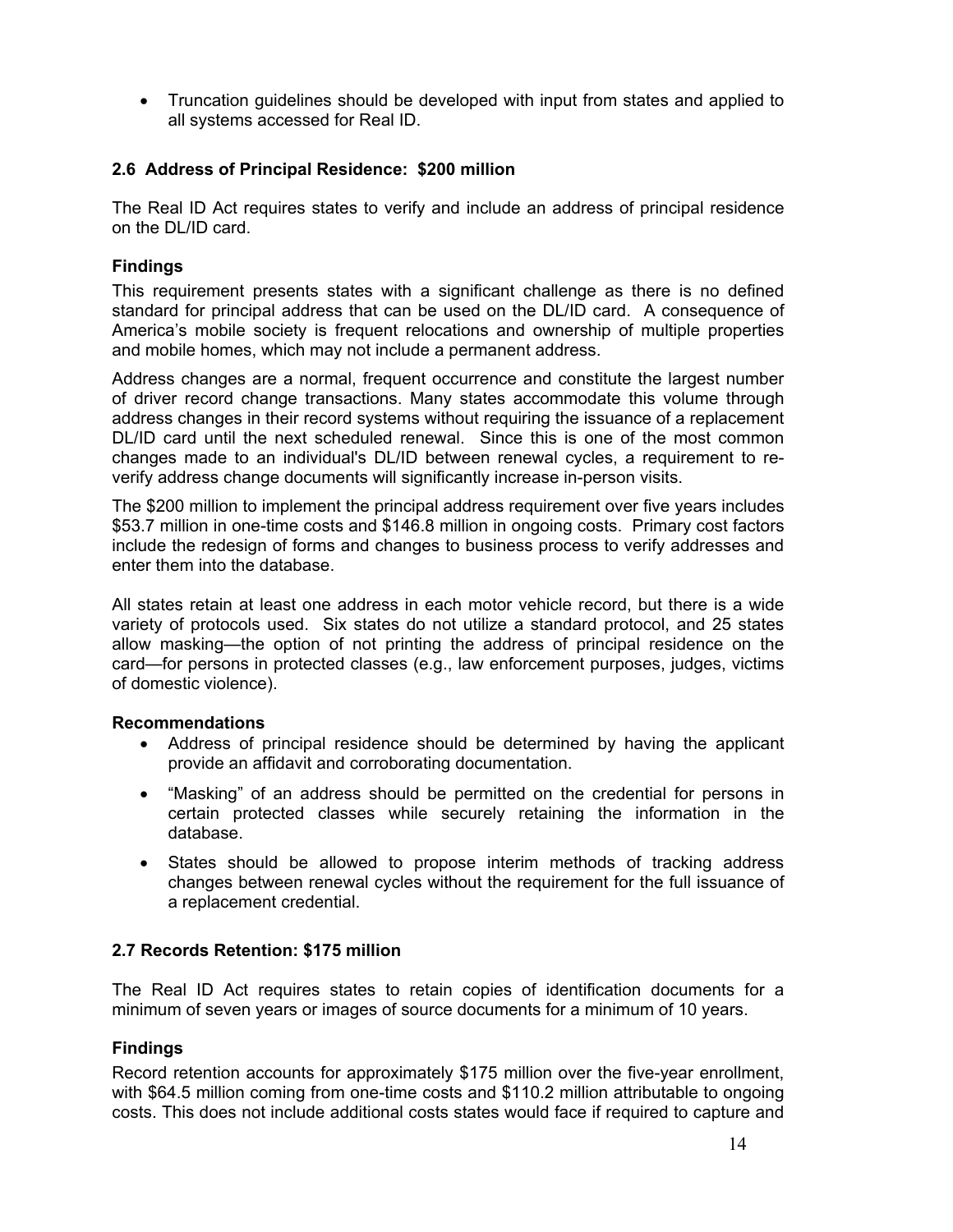store documents presented to verify address of principal residence or the cost of record storage over the life of a valid Real ID-compliant DL/ID.

On average, states utilize three or four identification documents to process name, date of birth, Social Security number and lawful presence status. States will be required to capture images of more than 1 billion identification source documents over the five-year enrollment period. Twenty-two states plan to save digital images separately, rather than integrating them with their motor vehicle record systems.

States also expressed concern regarding the application of the Drivers Privacy Protection Act (DPPA) to the records retention and information sharing requirements of Real ID. The DPPA is a federal law that regulates how a DMV releases and shares the information in DMV records. DPPA forbids states from distributing personal information to direct marketers, but allows sharing of personal information with law enforcement officials, courts, government agencies, private investigators, insurance underwriters and similar businesses.

#### **Recommendations**

- The federal government must reconcile the new requirements of Real ID with the existing Driver Privacy Protection Act (DPPA) (18 U.S.C. Sec. 2721, et. sec.) to reflect the new responsibilities of DMVs and advances in technology since the DPPA was passed.
- States should not be required to capture documents presented by an applicant to verify address of principal residence.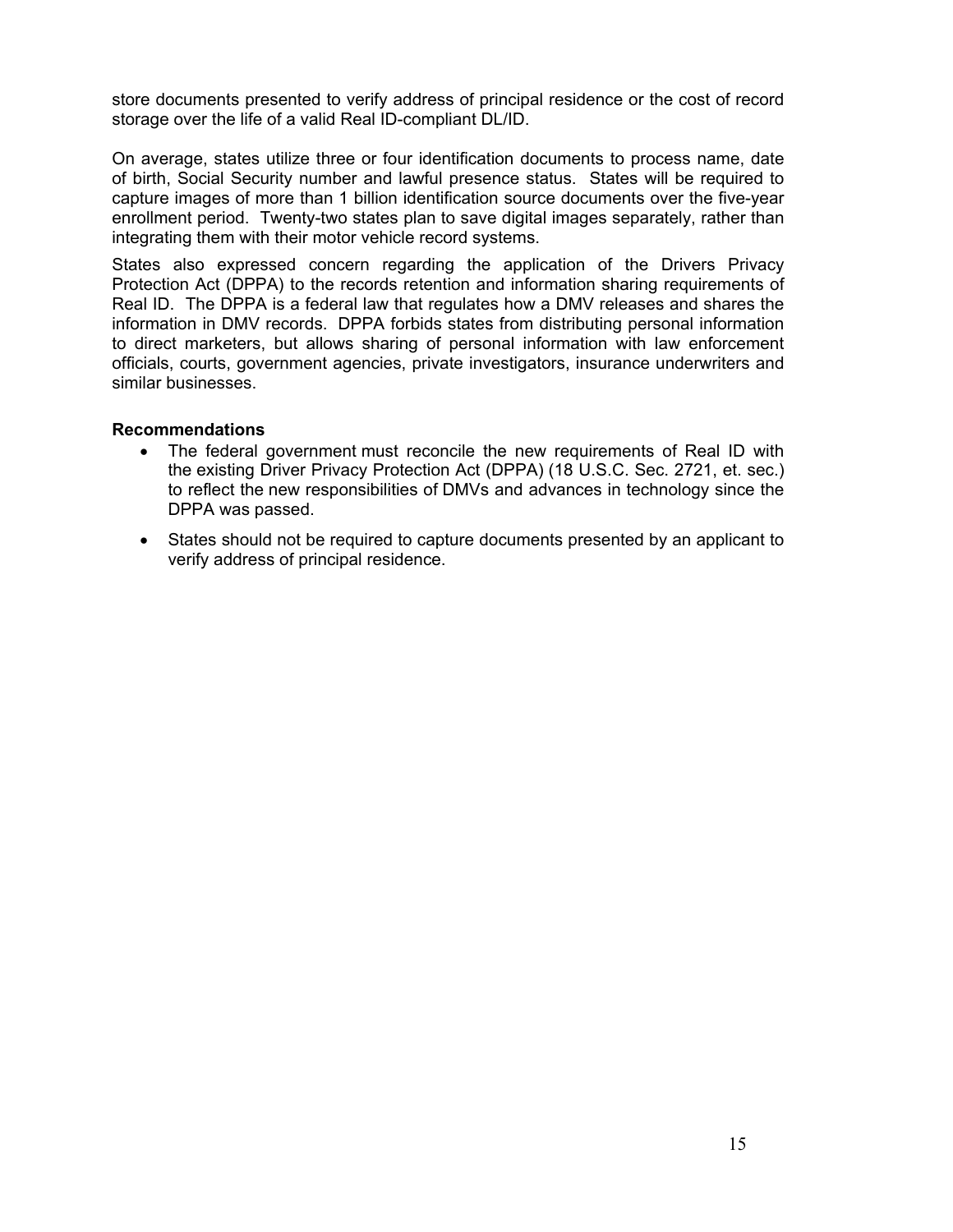# **3.DL/ID Design Requirements**

**\$1.1 billion Over 5 years**  The Real ID Act requires states to incorporate security features into the DL/ID card to prevent tampering, counterfeiting or duplication for fraudulent purposes.

#### **3.1 Security Configuration: \$1 billion**

The regulations likely will require a uniform security configuration that prescribes a specific substrate or cardstock and set of security features for use on all DL/ID cards issued by U.S. jurisdictions.

#### **Findings**

Protecting the DL/ID card from tampering, counterfeiting or fraudulent duplication is essential to improving the overall security of DL/ID cards nationwide. However, requiring one single acceptable configuration will limit jurisdictions' ability to adapt to changing threats in their particular environment and may drive up costs unnecessarily. Although it is not realistic to expect significant improvements to be made while keeping the cost per card at or near current levels, improving the level of security for the DL/ID card can be achieved at significantly less cost than a single stringent configuration.

While the anticipated regulations will likely provide a good security configuration based on currently available technology*,* restricting all state-issued DL/ID cards to a single security configuration could introduce new security vulnerabilities rather than protect the DL/ID card against fraud. States recognize the risk of relying on a single technology and now include provisions in their card security contracts that call for periodic re-evaluations of their document security configuration and allow for changes in design when needed. Such re-evaluations provide opportunities to alter configurations that have been copied or simulated and adopt new technologies that provide superior or more cost effective performance. If all DL/ID cards have the same basic configuration, counterfeiters will only need to overcome one configuration to be able to counterfeit any jurisdiction's card. DL/ID cards would be more secure if states are given the flexibility to use multiple security technologies, thereby forcing counterfeiters to overcome multiple and different technologies in each jurisdiction.

A specific card configuration is also likely to maximize cost by mandating a certain technology and forcing all states to alter existing systems. No state currently employs the security configuration contemplated by DHS. Mandating a new technology will require significant investments in new production systems and training that will force states to move to central issuance systems to reduce start-up costs and eliminate overthe-counter issuances. A specific technology will also reduce the ability of states to choose between competing security technologies and make cost effective purchases.

States' estimate the five-year cost to implement the proposed security requirement at \$1 billion. These costs include \$237 million in one-time costs and \$767 million in total ongoing costs.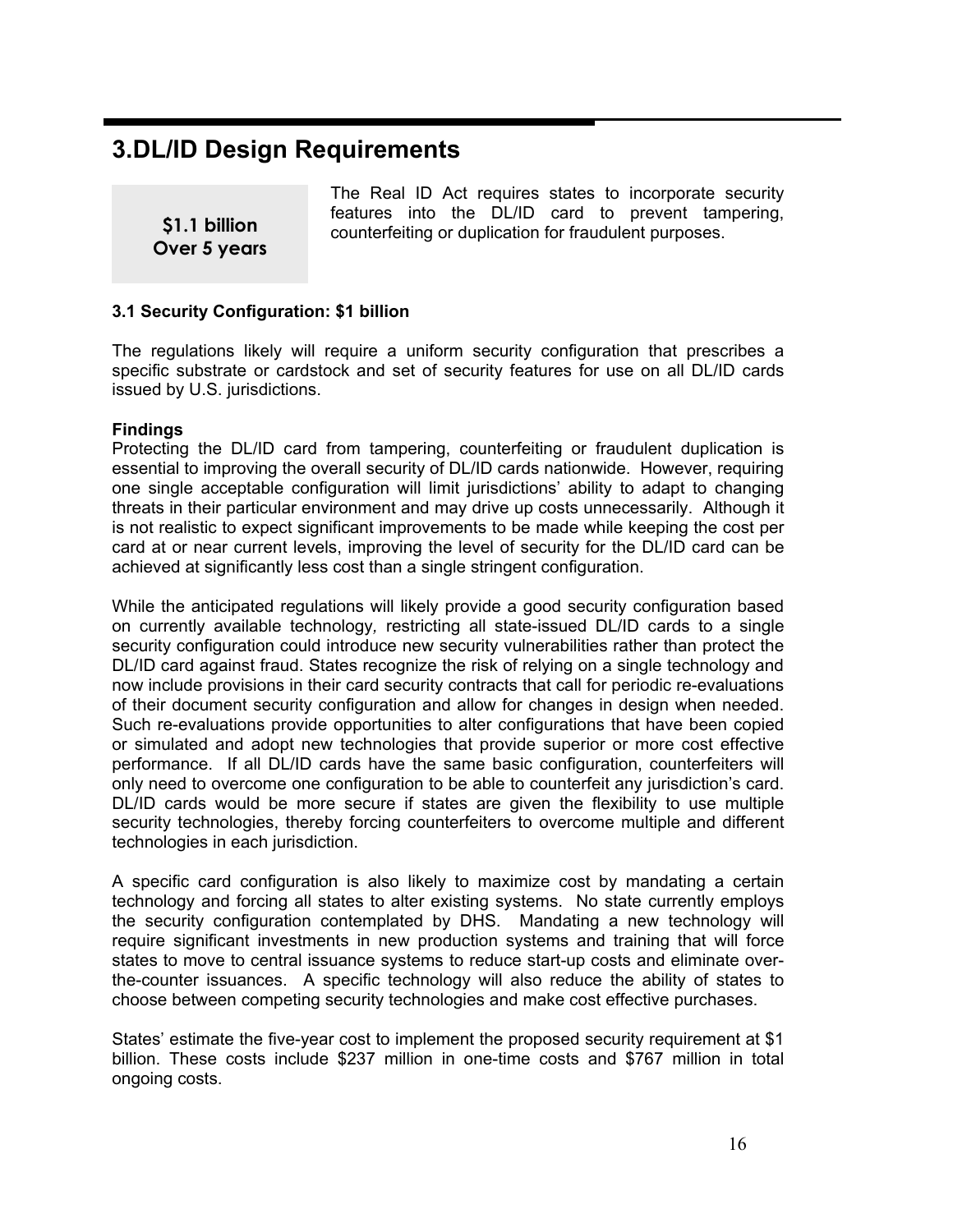#### **Recommendations**

- Promulgate regulations that establish performance requirements for DL/ID cards rather than mandating use of a specific set of security features.
- Initiate an advisory group composed of document security experts from federal and state agencies to establish national performance criteria.
- Create a testing program in cooperation with states to determine the resistance of DL/ID cards to tampering, counterfeiting or duplication for fraudulent purposes.

## **3.2 Non-Conforming DL/ID Card: \$68 million**

Real ID requires DL/ID cards that do not satisfy federal requirements to state clearly on the face of the card that it may not be accepted by any federal agency for identification or any other official federal purpose. The DL/ID card must use a unique design or color indicator to alert a federal agency or official that it may not be accepted for any such purpose.

#### **Findings**

Eleven states indicated they may offer non-conforming DL/ID cards as permitted by the act. Design of non-conforming cards will cost those 11 states an estimated \$68 million to incorporate language and color requirements. These costs include \$14 million in onetime costs and \$54 million in total on-going costs over five-years. A majority of this cost stems from programming hours associated with system design and testing. In addition, some states will incur increases in fees to outside vendors and costs for on-going equipment replacements.

#### **Recommendation**

• Allow states to meet the requirement at reduced cost by placing a restriction code on the front of license, with clarifying language on back.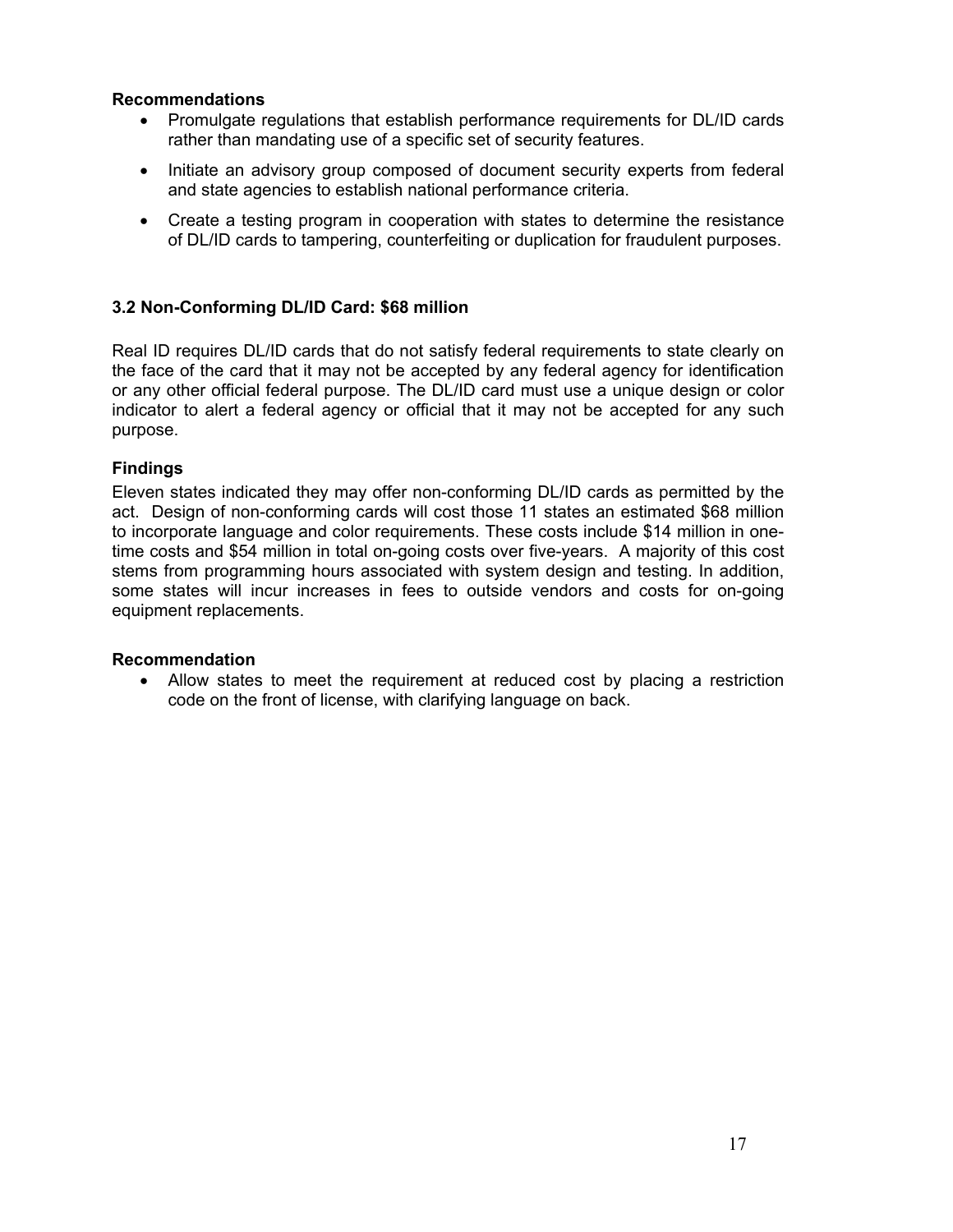# **4. Support Costs**

**\$44 million Over 5 years** 

#### **4.1 Fraudulent Document Recognition Training: \$33 million**

The Real ID Act requires states to establish fraudulent document recognition training programs for designated employees engaged in the issuance of DL/ID cards.

#### **Findings**

Fraudulent document recognition training is a critical component of securing the DL/ID issuance process. Forty-one states currently conduct fraudulent document recognition training programs. Of these, 34 states use AAMVA's Fraudulent Document Training program. Many states are concerned that training cost could increase significantly if DHS does not recognize these existing state training programs.

Meeting the requirements of the act could require more than 35,000 existing employees, and all new hires, to receive 12 hours of level one fraudulent document training. Of these, 10,000 employees who serve in supervisory roles will require level two advanced fraudulent document recognition training. In addition, all certified employees must attend an annual four-hour re-certification class.

Fraudulent document recognition training will cost states \$12.6 million in the first year of Real ID compliance and \$20.4 million in total on-going costs over the five-year enrollment period. The primary costs for the training program are class fees, facility costs, instructor salaries, materials and providing coverage for front-line employees while they attend training.

#### **Recommendation**

• The regulations should allow the current AAMVA fraudulent document recognition training program to be used to meet the act's requirements.

#### **4.2 Employee Background Check: \$8 million**

The Real ID Act requires states to conduct appropriate security clearance background investigations on all people authorized to manufacture or produce driver's licenses and identification cards.

#### **Findings**

To meet this requirement, states will incur costs of approximately \$4.32 million in the first year of Real ID compliance and \$3.55 million in total on-going costs over five years. This does not include security clearances required for employees of vendors and suppliers, which likely will be passed on to states through increased contract costs.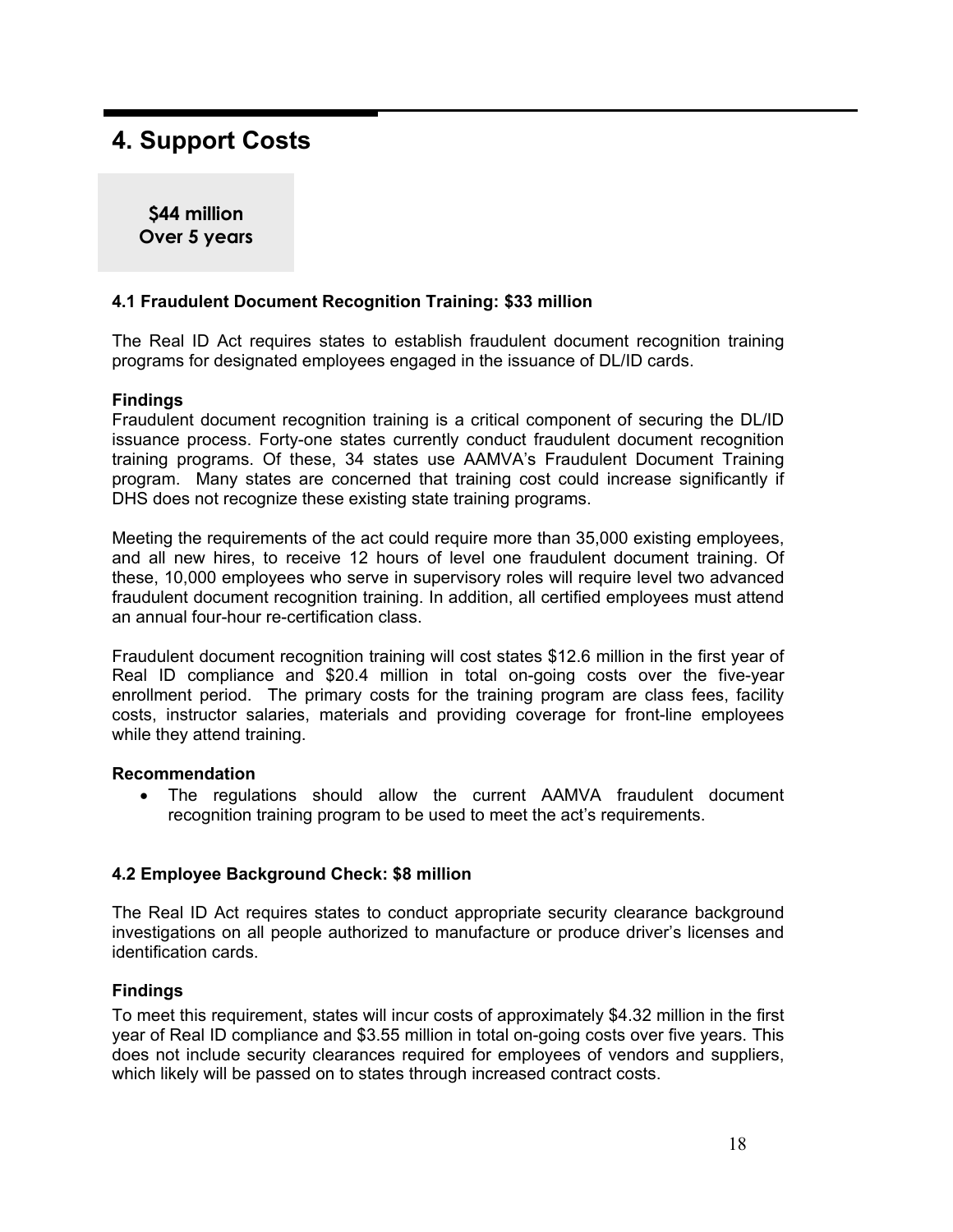Most states that undertake background checks only perform them at the time of hiring. Of the 29 states that currently carry out some level of employee background checks, only two conduct credit checks.

In addition, this requirement will have a significant effect on many states' labor contracts. Numerous employees were hired under terms and conditions not requiring a security clearance. Should these employees be disqualified under the new regulations, states may be obligated to provide them with alternative employment or severance. States could also face additional costs associated with recruiting, hiring and training replacement employees.

#### **Recommendation**

• Provide states maximum flexibility to implement the regulations in a manner that is specific to the needs of their jurisdiction and avoids unnecessary confusion and disruption in services.

#### **4.3 Certification: \$3 million**

Real ID requires the secretary of the DHS to determine every three years whether a state is meeting the requirements of the act.

#### **Findings**

Certification will cost \$3 million over the initial five-year implementation period. For the purpose of this survey, DMVs used the costs and time associated with the Commercial Driver's License (CDL) certification process to extrapolate estimated costs for the Real ID certification process.

Successful implementation of Real ID will depend on the flexibility afforded states through the secretary's use of authority to extend deadlines for non-compliance. Additional authority may be needed to allow the secretary to recognize state innovations and practices that meet the objectives of Real ID, but differ from mandated requirements.

#### **Recommendations**

- The secretary must employ reasonable use of the extension authority to allow successful implementation of the act and recognize state flexibility.
- Extensions must be granted consistently; when a legitimate reason for extension exists for one state, it should apply equally to all states.
- Provide the secretary with the authority to recognize state innovations and practices that meet the objectives of Real ID.
- Provide states ample opportunity for review and appeal of decisions regarding their self-certification.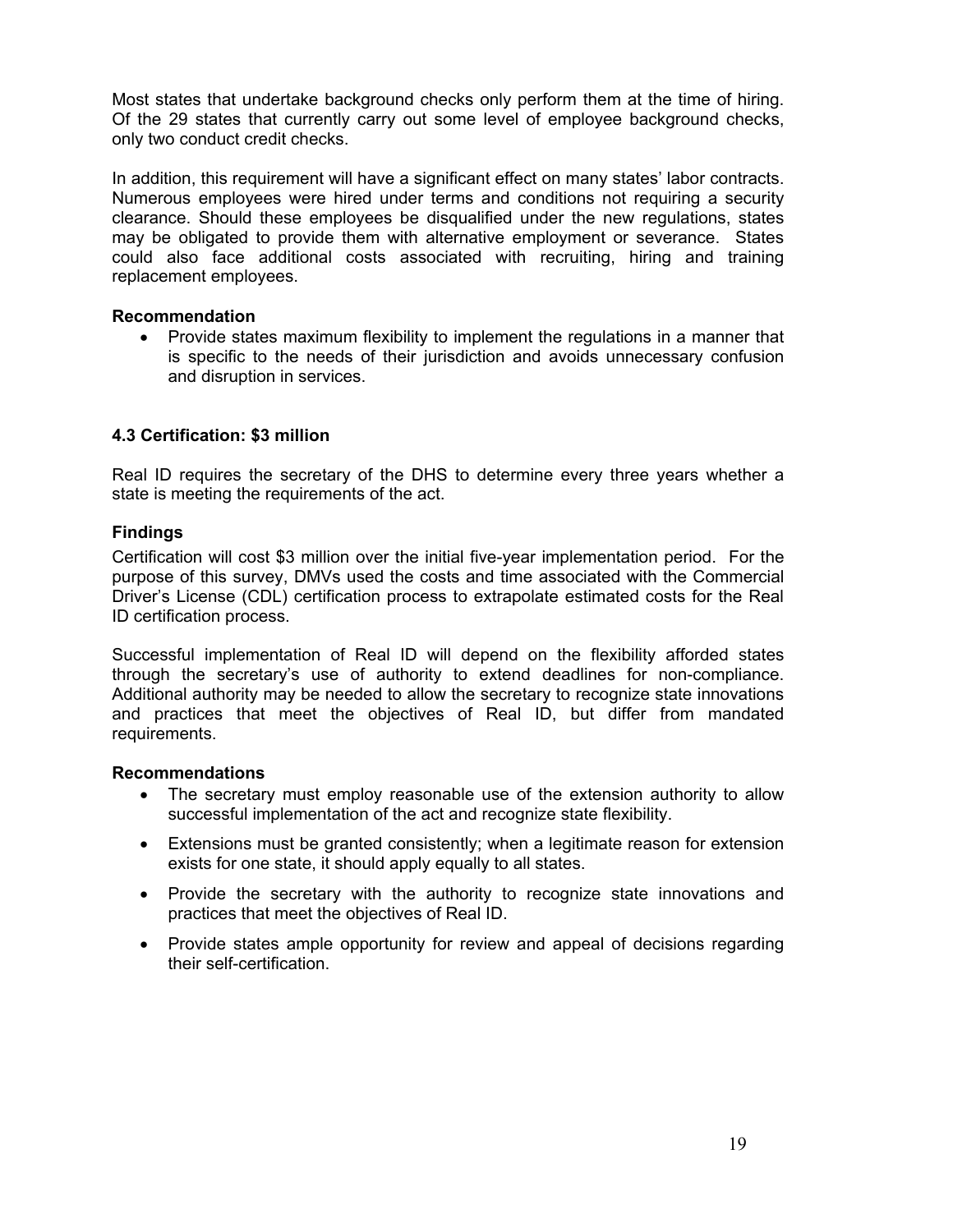# **Conclusion**

Governors, state legislators, motor vehicle administrators and federal officials share the goal of improving the security of state-issued DL/ID cards and the integrity of the issuance process.

As evidenced by this analysis, the Real ID Act presents significant operational and fiscal challenges to states and the federal government. Officials at all levels of government must also recognize the personal impact Real ID will have on individual citizens. The four major categories described in this report represent the most critical challenges facing states and consumers as the act's implementation deadline approaches. Even with full funding and aggressive state implementation plans, however, the difficulties of complying with yet unpublished regulations by the statutory deadline of May 2008 are insurmountable.

Our organizations strongly believe the recommendations presented here offer reasonable and workable solutions to help states meet the objectives of Real ID. It is our intention to work towards implementation of the act in a cost-effective and reasonable manner. Governors, state legislators and motor vehicle administrators encourage DHS to adopt regulations and Congress to pass legislation that incorporates the recommendations of this report. We also urge Congress to appropriate sufficient funds to allow states to implement the act. The objectives of Real ID are laudable, but only by working together will state and federal governments succeed in meeting the challenges presented by Real ID.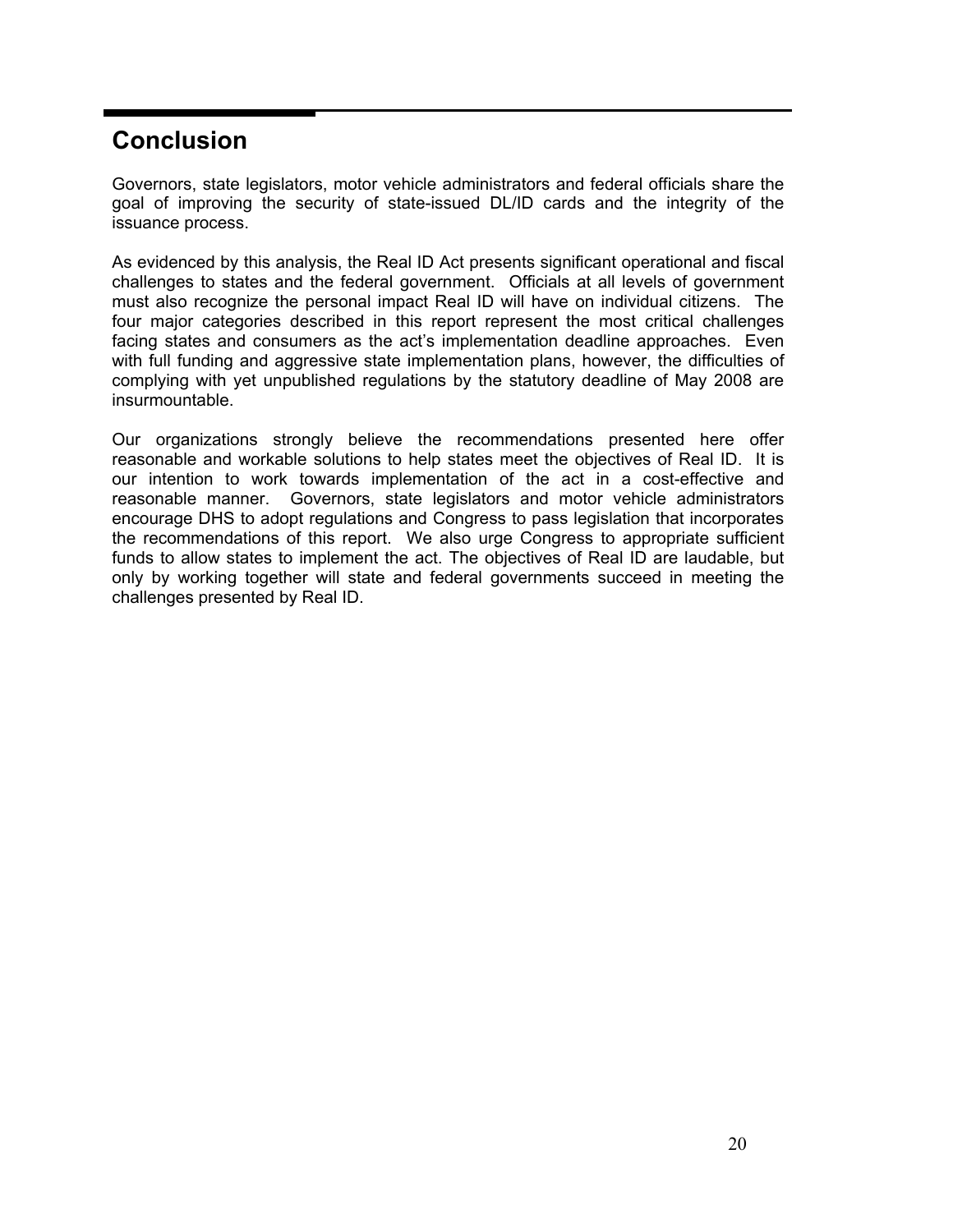| <b>TABLE 1: REAL ID IMPLEMENTATION COSTS</b> |                       |                                            |                             |  |  |  |
|----------------------------------------------|-----------------------|--------------------------------------------|-----------------------------|--|--|--|
|                                              | <b>One Time Costs</b> | <b>On-going Costs</b><br>for 5 year period | <b>Total Five-Year Cost</b> |  |  |  |
| 1. Re-Enrollment                             |                       |                                            |                             |  |  |  |
| Re-Enrollment                                | N/A                   | \$8,481,299,660                            | \$8,481,299,660             |  |  |  |
| <b>Subtotal</b>                              | N/A                   | \$8,481,299,660                            | \$8,481,299,660             |  |  |  |
|                                              |                       |                                            |                             |  |  |  |
| 2. New Verification Processes                |                       |                                            |                             |  |  |  |
| 2.1 Verification of Eligibility              | \$129,188,744         | \$278,316,015                              | \$407,504,759               |  |  |  |
| 2.2 Record Systems                           | \$30,961,607          | \$17,283,505                               | \$48,245,112                |  |  |  |
| 2.3 Photo Capture                            | \$72,350,410          | \$175,851,005                              | \$248,201,415               |  |  |  |
| 2.4 Lawful Presence                          | \$65,456,640          | \$29,549,065                               | \$95,005,705                |  |  |  |
| 2.5 Full Legal Name                          | \$185,700,476         | \$56,041,958                               | \$241,742,434               |  |  |  |
| 2.6 Address of Principal Residence           | \$53,743,884          | \$146,783,173                              | \$200,527,057               |  |  |  |
| 2.7 Records Retention                        | \$64,545,738          | \$110,214,475                              | \$174,760,213               |  |  |  |
| <b>Subtotal</b>                              | \$601,947,499         | \$814,039,196                              | \$1,415,986,695             |  |  |  |
| 3. DL/ID Design Requirements                 |                       |                                            |                             |  |  |  |
| 3.1 Security Configuration                   | \$270,186,383         | \$767,454,973                              | \$1,037,641,356             |  |  |  |
| 3.2 Non-Conforming DL/ID Card                | \$14,227,981          | \$53,973,695                               | \$68,201,676                |  |  |  |
| <b>Subtotal</b>                              | \$284,414,364         | \$821,428,668                              | \$1,105,843,032             |  |  |  |
| <b>4. Support Costs</b>                      |                       |                                            |                             |  |  |  |
| 4.1 Fraudulent Document Training             | \$12,634,712          | \$20,627,105                               | \$33,261,817                |  |  |  |
| 4.2 Employee Background Checks               | \$4,320,983           | \$3,546,178                                | \$7,867,161                 |  |  |  |
| 4.3 Certification                            | \$1,106,384           | \$1,475,177                                | \$2,581,561                 |  |  |  |
| <b>Subtotal</b>                              | \$18,062,079          | \$25,648,460                               | \$43,710,540                |  |  |  |
| <b>Grand Total</b>                           | \$904,423,942         | \$10,142,415,984                           | \$11,046,839,927            |  |  |  |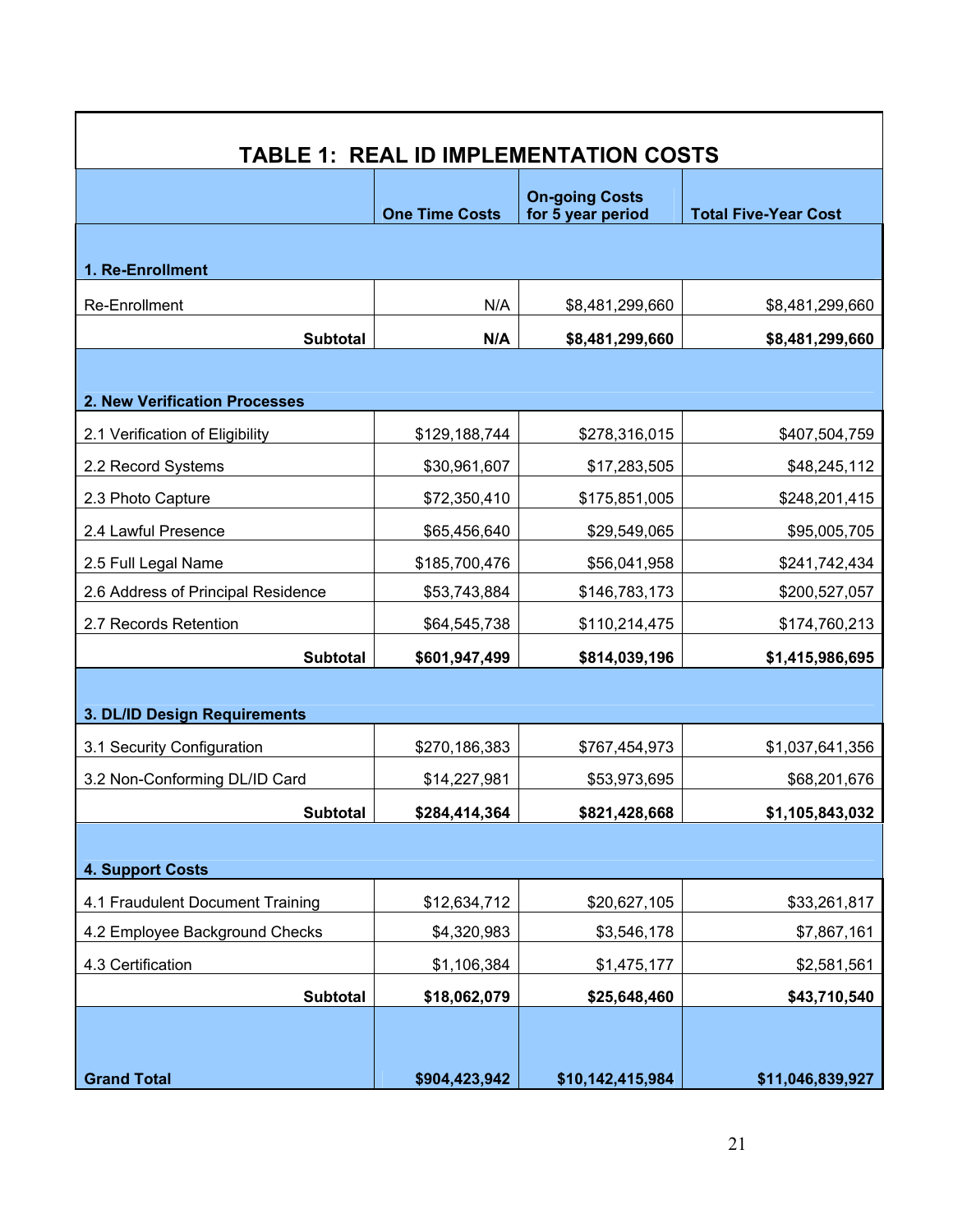|                                                                                                                        |                                                                 |                                                                                                                                                                      | <b>Table 2: Re-enrollment</b>                                                                                                                     |                                                                                                                                     |                                                                     |
|------------------------------------------------------------------------------------------------------------------------|-----------------------------------------------------------------|----------------------------------------------------------------------------------------------------------------------------------------------------------------------|---------------------------------------------------------------------------------------------------------------------------------------------------|-------------------------------------------------------------------------------------------------------------------------------------|---------------------------------------------------------------------|
| <b>Real ID Enrollment</b>                                                                                              | <b>BEFORE: 5-year</b><br><b>Transactions</b><br>without Real ID | <b>Real ID Impact:</b><br><b>Increased</b><br>transactions due<br>to accelerating<br>renewals for<br>states with<br>expirations<br>periods longer<br>than five years | Real ID Impact: 100%<br>increase in<br>equivalent in-person<br>renewal transactions<br>due to full vetting<br>taking twice as long<br>as renewals | Real ID Impact: 300% increase<br>in equivalent alternative channel<br>transactions due to full vetting<br>taking four times as long | <b>AFTER: 5-year Equivalent</b><br><b>Transactions With Real ID</b> |
|                                                                                                                        |                                                                 |                                                                                                                                                                      |                                                                                                                                                   |                                                                                                                                     |                                                                     |
| <b>Original Issuance Transactions</b>                                                                                  | 37,871,139                                                      |                                                                                                                                                                      |                                                                                                                                                   |                                                                                                                                     | 37,871,139                                                          |
| In Person Renewal Transactions                                                                                         | 225,733,093                                                     |                                                                                                                                                                      | 225,733,093                                                                                                                                       |                                                                                                                                     | 451,466,186                                                         |
| Alternative Channel Renewal<br>Transactions                                                                            | 31,665,468                                                      |                                                                                                                                                                      |                                                                                                                                                   | 94,996,403                                                                                                                          | 126,661,871                                                         |
| Real ID Impact: Increased in-<br>person renewals due to<br>accelerating longer expirations<br>into five years          |                                                                 | 24,630,241                                                                                                                                                           | 24,630,241                                                                                                                                        |                                                                                                                                     | 49,260,482                                                          |
| Real ID Impact: Increased<br>alternative channel renewals due<br>to accelerating longer expirations<br>into five years |                                                                 | 5.202.024                                                                                                                                                            |                                                                                                                                                   | 15.606.071                                                                                                                          | 20,808,095                                                          |
| <b>Total Transactions</b>                                                                                              | 295,269,700                                                     |                                                                                                                                                                      |                                                                                                                                                   |                                                                                                                                     | 686,067,773                                                         |
| <b>Percent Growth</b>                                                                                                  |                                                                 |                                                                                                                                                                      |                                                                                                                                                   |                                                                                                                                     | 132.4%                                                              |
| 5-year budget for License/ID<br>transactions                                                                           | \$6,408,094,050                                                 |                                                                                                                                                                      |                                                                                                                                                   |                                                                                                                                     | \$14,889,393,720                                                    |
| Increased budget impact for REAL<br>ID re-enrollment (base budget x<br>percent increased "equivalent"<br>transactions) |                                                                 |                                                                                                                                                                      |                                                                                                                                                   |                                                                                                                                     | \$8,481,299,670                                                     |

| <b>REAL ID ENROLLMENT TRANSACTION IMPACTS</b> |               |            |                 |  |  |
|-----------------------------------------------|---------------|------------|-----------------|--|--|
| Real ID Acceleration                          | 29,832,265    | 7.63%      | \$647,435,069   |  |  |
| Real ID Full Process in lieu of renewal       | 250, 363, 334 | 64.06%     | \$5,433,513,133 |  |  |
| Real ID Loss of Alternative Channels          | 110,602,474   | 28.30%     | \$2,400,351,469 |  |  |
| <b>TOTAL</b>                                  | 390,798,073   | $100.00\%$ | \$8,481,299,670 |  |  |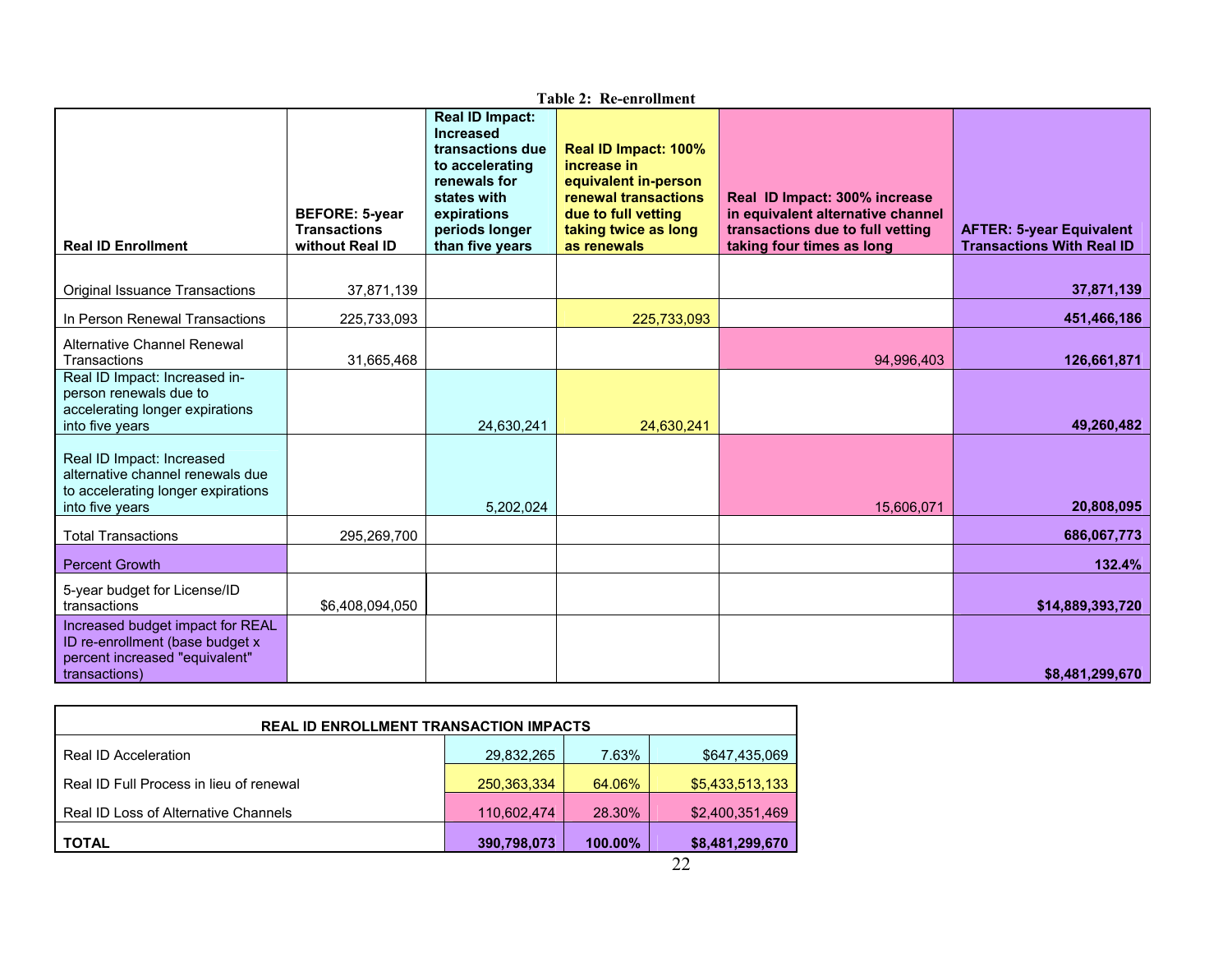|                                                                  |              | <b>States With</b>                          | <b>States With</b>                       | <b>States With More</b>         |
|------------------------------------------------------------------|--------------|---------------------------------------------|------------------------------------------|---------------------------------|
| <b>Data Topic</b>                                                | <b>TOTAL</b> | <b>Less Than 2</b><br><b>Million DL/IDs</b> | Between 2 and 5<br><b>Million DL/IDs</b> | Than 5 Million<br><b>DL/IDs</b> |
| # of states                                                      | 51 States    | 17 States                                   | 17 States                                | 17 States                       |
| # of Valid DL/ID Records                                         |              |                                             |                                          |                                 |
| DL                                                               | 207,950,328  | 12,259,106                                  | 51,670,390                               | 144,020,832                     |
| ID                                                               | 37,266,029   | 1,925,578                                   | 7,636,709                                | 27,703,742                      |
| Total                                                            | 245,216,357  | 14,184,684                                  | 59,307,099                               | 171,724,574                     |
| <b>Annual Volume Totals</b>                                      |              |                                             |                                          |                                 |
| Annual total of DL original<br>and renewal transactions          | 59,053,940   | 4,558,299                                   | 15,836,602                               | 38,659,039                      |
| <b>States Issuance Processes</b>                                 |              |                                             |                                          |                                 |
| # of states that have<br>central issuance                        | 16           | 6                                           | 3                                        | 7                               |
| # of states that have over<br>the counter issuance               | 31           | 10                                          | 13                                       | 8                               |
| <b>Alternative Issuance Methods</b>                              |              |                                             |                                          |                                 |
| Combined issuance total                                          | 9,360,408    | 107,158                                     | 866,141                                  | 8,387,109                       |
| % of states that provide<br>alternative issuance                 | 85%          | 88%                                         | 82%                                      | 88%                             |
| % of total DL/ID<br>issuances                                    | 12%          | 2%                                          | 4%                                       | 15%                             |
| <b>Maximum Valid Issuance Term</b>                               |              |                                             |                                          |                                 |
| DL issuance $> 8$ years for<br>at least some populations         | 3            | 0                                           | $\overline{2}$                           | 1                               |
| ID issuance $> 8$ years for<br>at least some populations         | 10           | 2                                           | 4                                        | 4                               |
| DL issuance $>$ 5 years for<br>at least some populations         | 21           | 4                                           | 10                                       | 7                               |
| ID issuance $>$ 5 years for<br>at least some populations         | 23           | 5                                           | 10                                       | 8                               |
| <b>Issuing Sites and Service Centers (including 3rd parties)</b> |              |                                             |                                          |                                 |
| Total # of issuance,<br>production, and storage<br>facilities    | 7,091        | 969                                         | 2,130                                    | 3,992                           |

# **Table 3: Data on State Issuance of DL/IDs (Spring 2006)**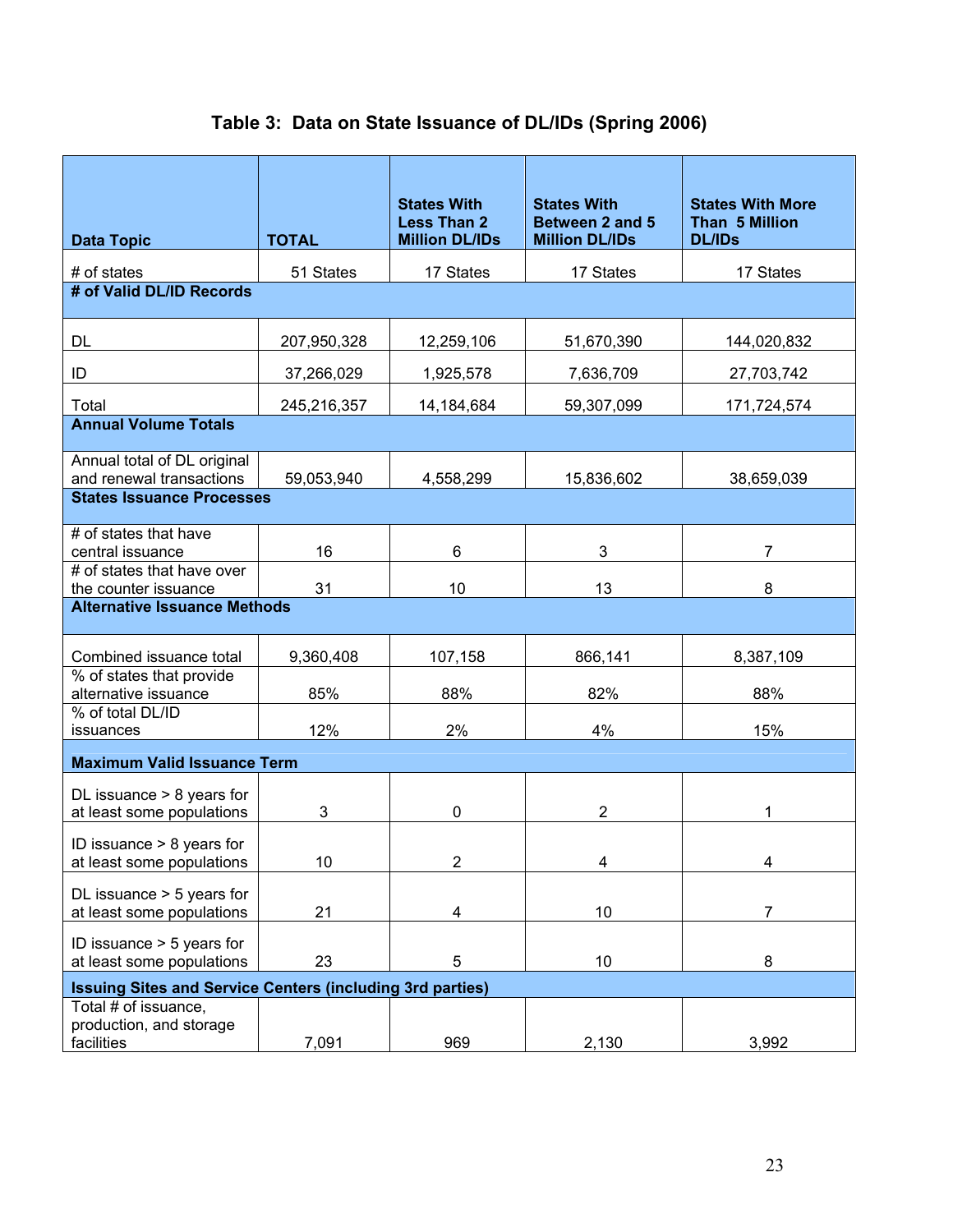|                                                                | <b>TOTAL</b>  | <b>States With</b><br><b>Less Than 2</b> | <b>States With</b><br>Between 2 and 5 | <b>States With More</b><br>Than 5 Million<br><b>DL/IDs</b> |
|----------------------------------------------------------------|---------------|------------------------------------------|---------------------------------------|------------------------------------------------------------|
| <b>Data Topic</b><br># of Characters for Full                  |               | <b>Million DL/IDs</b>                    | <b>Million DL/IDs</b>                 |                                                            |
| <b>Legal Name in</b>                                           |               |                                          |                                       |                                                            |
| <b>Database</b>                                                |               |                                          |                                       |                                                            |
| # of states with length                                        |               |                                          |                                       |                                                            |
| ≤35                                                            | 14            | 4                                        | 5                                     | 5                                                          |
| # of states with length                                        |               |                                          |                                       |                                                            |
| between 40 and 124                                             | 18            | 7                                        | 7                                     | 4                                                          |
| # of states with length                                        |               |                                          |                                       |                                                            |
| $\geq 125$                                                     | 7             | 3                                        | $\overline{2}$                        | 2                                                          |
| <b>Programming Hours for Verification Systems</b>              |               |                                          |                                       |                                                            |
| # of programming hours                                         | 2,003,794     | 331,652                                  | 599,874                               | 1,072,268                                                  |
| Funds spent by States in Record Systems in the last 5 Years    |               |                                          |                                       |                                                            |
|                                                                |               |                                          |                                       |                                                            |
| # of states                                                    | 21            | 8                                        | 5                                     | 8                                                          |
| Total amount of funds                                          | \$289,026,586 | \$34,952,000                             | \$77,400,000                          | \$176,674,586                                              |
| <b>Barcode/Magnetic Stripe on DL/ID Card</b>                   |               |                                          |                                       |                                                            |
| % using Barcode                                                | 47            | 13                                       | 17                                    | 17                                                         |
| <b>Storage of Digital</b><br><b>Images</b>                     |               |                                          |                                       |                                                            |
| # of states who plan to                                        |               |                                          |                                       |                                                            |
| save images on a                                               |               |                                          |                                       |                                                            |
| separate system                                                | 19            | 8                                        | 2                                     | 9                                                          |
| # of states that plan to                                       |               |                                          |                                       |                                                            |
| integrate saved images                                         |               |                                          |                                       |                                                            |
| with their motor vehicle                                       |               |                                          |                                       |                                                            |
| records system                                                 | 9             | 5                                        | 2                                     | 2                                                          |
| Synchronization of DL Expiration Date with VISA Length of Stay |               |                                          |                                       |                                                            |
| Of those states that issue                                     |               |                                          |                                       |                                                            |
| a temporary immigrant                                          |               |                                          |                                       |                                                            |
| DL, # with DL renewal                                          |               |                                          |                                       |                                                            |
| period equal to length of                                      |               |                                          |                                       |                                                            |
| stay on immigration                                            |               |                                          |                                       |                                                            |
| documents                                                      | 26            | 7                                        | 9                                     | 10                                                         |
| <b>SSN Verification via SSOLV</b>                              |               |                                          |                                       |                                                            |
| # of states that use                                           |               |                                          |                                       |                                                            |
| <b>SSOLV</b>                                                   | 46            | 17                                       | 14                                    | 15                                                         |
| <b>Legal Presence Verification via SAVE</b>                    |               |                                          |                                       |                                                            |
| # of states that use SAVE                                      | 19            | 4                                        | 5                                     | 10                                                         |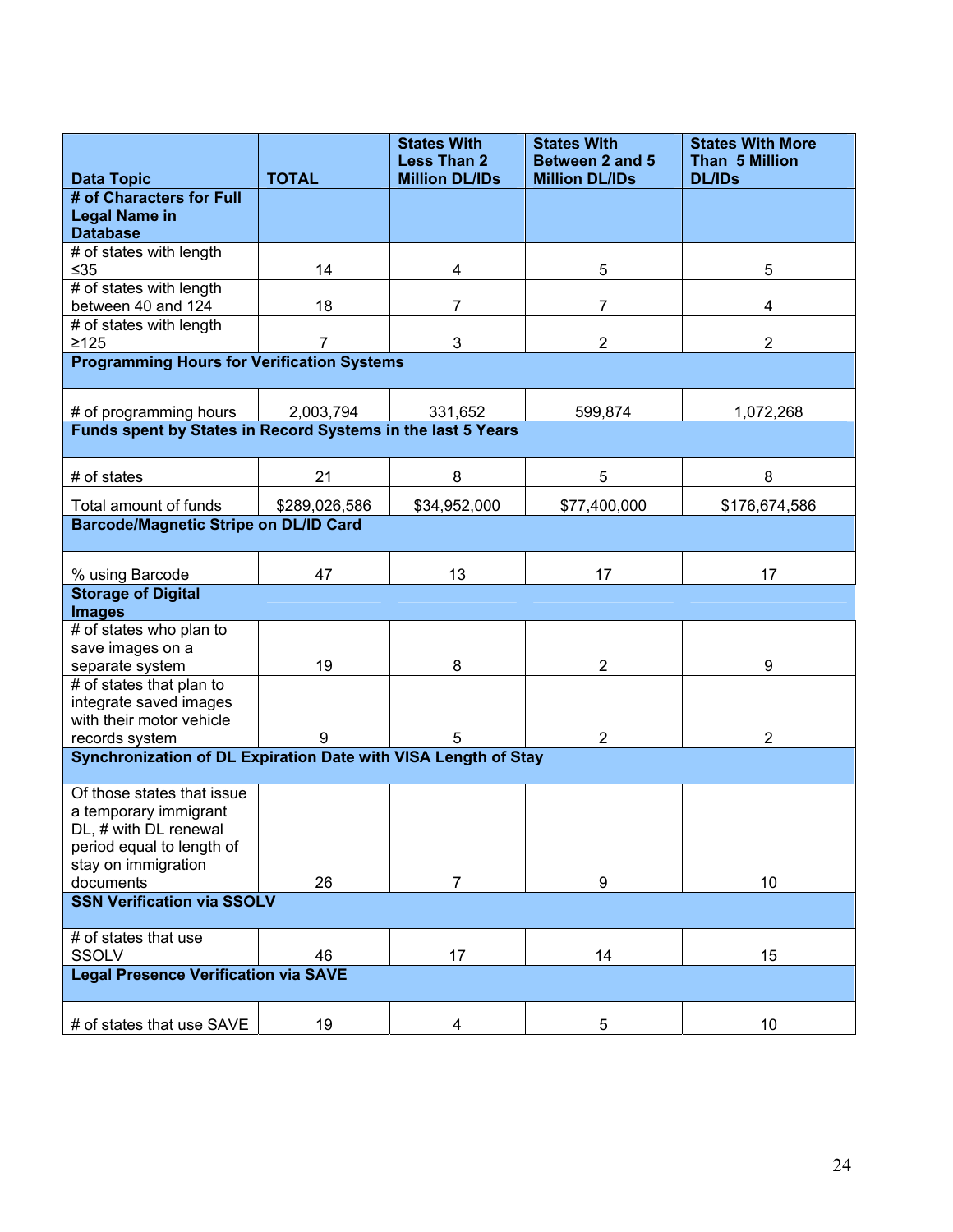|                                                                                                   |              | <b>States With</b><br><b>Less Than 2</b> | <b>States With</b><br>Between 2 and 5 | <b>States With More</b><br>Than 5 Million |
|---------------------------------------------------------------------------------------------------|--------------|------------------------------------------|---------------------------------------|-------------------------------------------|
| <b>Data Topic</b>                                                                                 | <b>TOTAL</b> | <b>Million DL/IDs</b>                    | <b>Million DL/IDs</b>                 | <b>DL/IDs</b>                             |
| <b>Upfront Photo Capture</b>                                                                      |              |                                          |                                       |                                           |
| # of states that currently<br>capture photos at the<br>beginning of the DL/ID<br>Issuance process | 8            | 1                                        | 3                                     | 4                                         |
|                                                                                                   |              |                                          |                                       |                                           |
| <b>Issue DL/ID without Photographs</b>                                                            |              |                                          |                                       |                                           |
| # of states with DL/ID<br>photograph exceptions                                                   | 32           | 11                                       | 11                                    | 10                                        |
| <b>Annual issuance of Non-Photo DL/IDs</b>                                                        |              |                                          |                                       |                                           |
| Total                                                                                             | 1,083,832    | 21,843                                   | 90,650                                | 971,339                                   |
| DL without photograph                                                                             | 264,103      | 2,725                                    | 74,440                                | 186,938                                   |
| ID without photograph                                                                             | 1,389        | 28                                       | 110                                   | 1,251                                     |
| Learner's permit without<br>photograph                                                            | 818,340      | 19,090                                   | 16,100                                | 783,150                                   |
| <b>Masking Addresses</b>                                                                          |              |                                          |                                       |                                           |
| # of states that allow                                                                            |              |                                          |                                       |                                           |
| masking of addresses                                                                              | 25           | 8                                        | 8                                     | 9                                         |
| <b>Employee Background Check</b>                                                                  |              |                                          |                                       |                                           |
| # of states that provide                                                                          |              |                                          |                                       |                                           |
| some level of background<br>check                                                                 | 34           | 11                                       | 11                                    | 12                                        |
| # of employees requiring                                                                          |              |                                          |                                       |                                           |
| a background check                                                                                | 35,521       | 4,221                                    | 11,791                                | 19,509                                    |
| Average turnover rate for<br>employees who will need                                              |              |                                          |                                       |                                           |
| a background check                                                                                | 13.32%       | 8.95%                                    | 16.32%                                | 14.93%                                    |
|                                                                                                   |              |                                          |                                       |                                           |
| <b>Fraudulent Document Training Program</b><br># of states with fraudulent                        |              |                                          |                                       |                                           |
| document training                                                                                 |              |                                          |                                       |                                           |
| programs                                                                                          | 42           | 11                                       | 16                                    | 15                                        |
| # of states that use                                                                              |              |                                          |                                       |                                           |
| AAMVA's training<br>program                                                                       | 35           | 10                                       | 14                                    | 11                                        |
| # of states that use in-                                                                          |              |                                          |                                       |                                           |
| house training programs                                                                           | 10           | $\overline{2}$                           | 3                                     | $\overline{5}$                            |
| # of employees requiring                                                                          |              |                                          |                                       |                                           |
| entry level training                                                                              | 25,754       | 2,587                                    | 8,535                                 | 14,632                                    |
| # of employees requiring<br>supervisory level training                                            | 5,126        | 762                                      | 2,369                                 | 1,995                                     |
| Average annual turnover                                                                           |              |                                          |                                       |                                           |
| rate for employees who                                                                            |              |                                          |                                       |                                           |
| will receive training                                                                             | 13.41%       | 9.47%                                    | 17.02%                                | 14.70%                                    |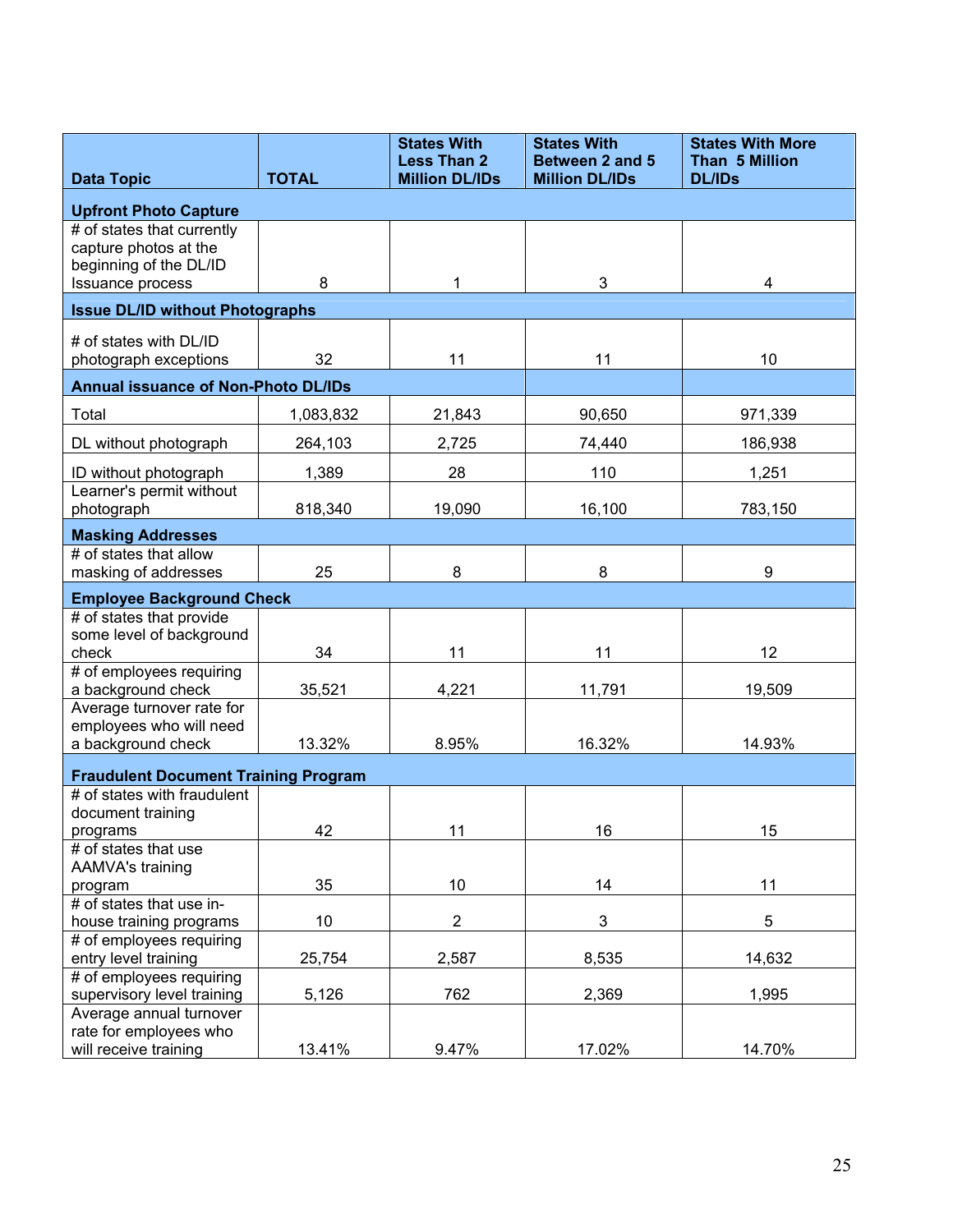# APPENDIX **REAL ID ACT IMPACT ANALYSIS SURVEY TWO**

## Purpose:

Quantify the impact of REAL ID implementation on the States, utilizing "best case" State recommendations as assumptions in the absence of draft regulations. Additionally analyze the impact of possible options known to be under consideration by DHS.

## Organization:

The survey is organized around implementation issues, and split into two parts, one each for system impacts and business process impacts. The analysis separates one-time implementation costs from on-going operational costs.

## Methodology:

States will analyze and develop answers internally and/or with the help of experts and vendors as they choose. Contact info is provided for questions and clarification. Conference calls will be scheduled as necessary to discuss and/or amplify issues. Results will be tabulated via phone surveys.

There will be related efforts to quantify/estimate costs that individual State's cannot (e.g. upgrade of federal systems, AAMVAnet enhancements, etc.). When possible, AAMVA will suggest default numbers (e.g. cost per background check, cost of training) if no local number is known. Please bring these opportunities to our attention early.

# Guidelines:

- Use the 90/10 rule It will be impossible to quantify perfectly
- Try to get to get to 90% confidence
- Focus on "big ticket" items
- When in doubt, round up. There are many off-setting costs we're not measuring at all (e.g. public education, complaint handling, web-site updates, etc.)
- When estimating implementation times, assume necessary funding is in hand (we ask elsewhere how long it would take to get budgets/legislation approved).
- When in doubt, use the assumption that's most likely, or easiest on your ability to develop and answer.
- *Always* identify when/how a new assumption is used or an existing one is changed.

# Deadline:

States should be prepared for survey interviews no later than May 17, with strong encouragement for earlier completion where possible (there will be a prize!). Details about interview scheduling will follow later in the month. Those who anticipate being ready early should notify Anne Witt.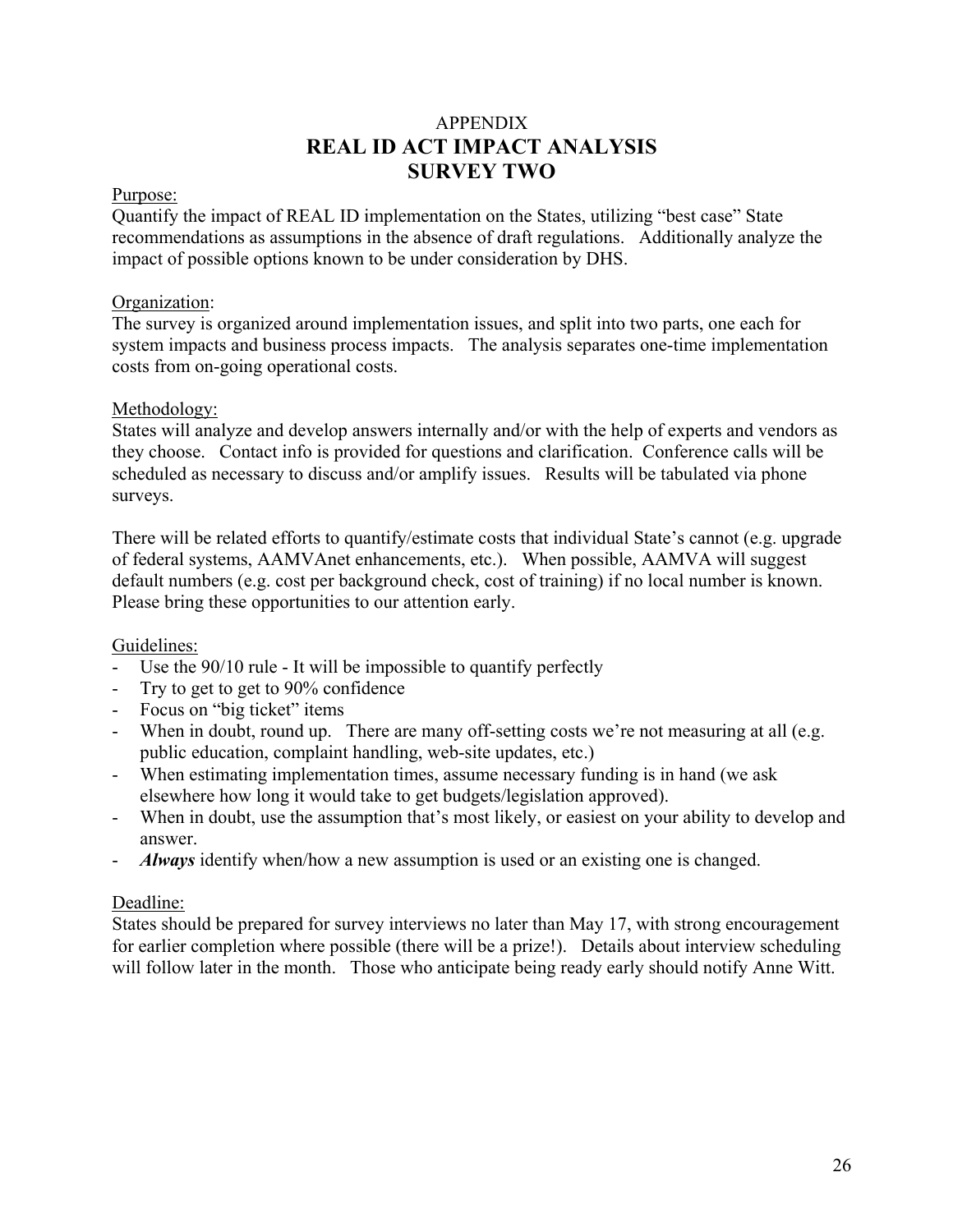# **REAL ID ACT IMPACT ANALYSIS SURVEY TWO**

# **Part One System Impacts**

# **Full Legal Name**

The Act requires each state to include a persons "full legal name" on a REAL ID credential.

*Assuming states are required to maintain a name data field of 125 characters which would appear in the database, and* 

*Assuming a minimum of 39 characters must print on the DL/ID card (according to standard truncation rules) and* 

*Assuming it will be necessary to maintain additional database fields to capture the truncated name as well as AKA name fields to track other/prior names used:* 

- 1. If you have a contract supporting your license issuance process, on what date does it expire?
- 2. Describe how your current system handles these items:
	- Number characters for name field:
	-
	- Truncation protocol utilized (e.g. CDLIS, ICAO, etc.)<br>- Separate field capturing truncated name?<br>- Separate field for AKA name tracking?<br>- Yes  $\Box$  No - Separate field capturing truncated name?
	- Separate field for AKA name tracking?
- 3. Describe the changes your issuance system would require to conform:
- 4. Based on the above, what are the estimated time and costs to implement the required system changes?

| <b>Initial One-Time</b> | Number | Average   | Estimated         | Elapsed      | Comments |
|-------------------------|--------|-----------|-------------------|--------------|----------|
| <b>Costs</b>            | Hours/ | Unit Cost | <b>Total Cost</b> | Project Time |          |
|                         | Units  |           |                   | (in weeks)   |          |
| <b>Business Process</b> |        |           |                   |              |          |
| Engineering             |        |           |                   |              |          |
| System                  |        |           |                   |              |          |
| Programming             |        |           |                   |              |          |
| <b>System Testing</b>   |        |           |                   |              |          |
| Hardware Purchase       |        |           |                   |              |          |
| Other (Specify)         |        |           |                   |              |          |
| <b>On-Going Annual</b>  |        |           |                   |              |          |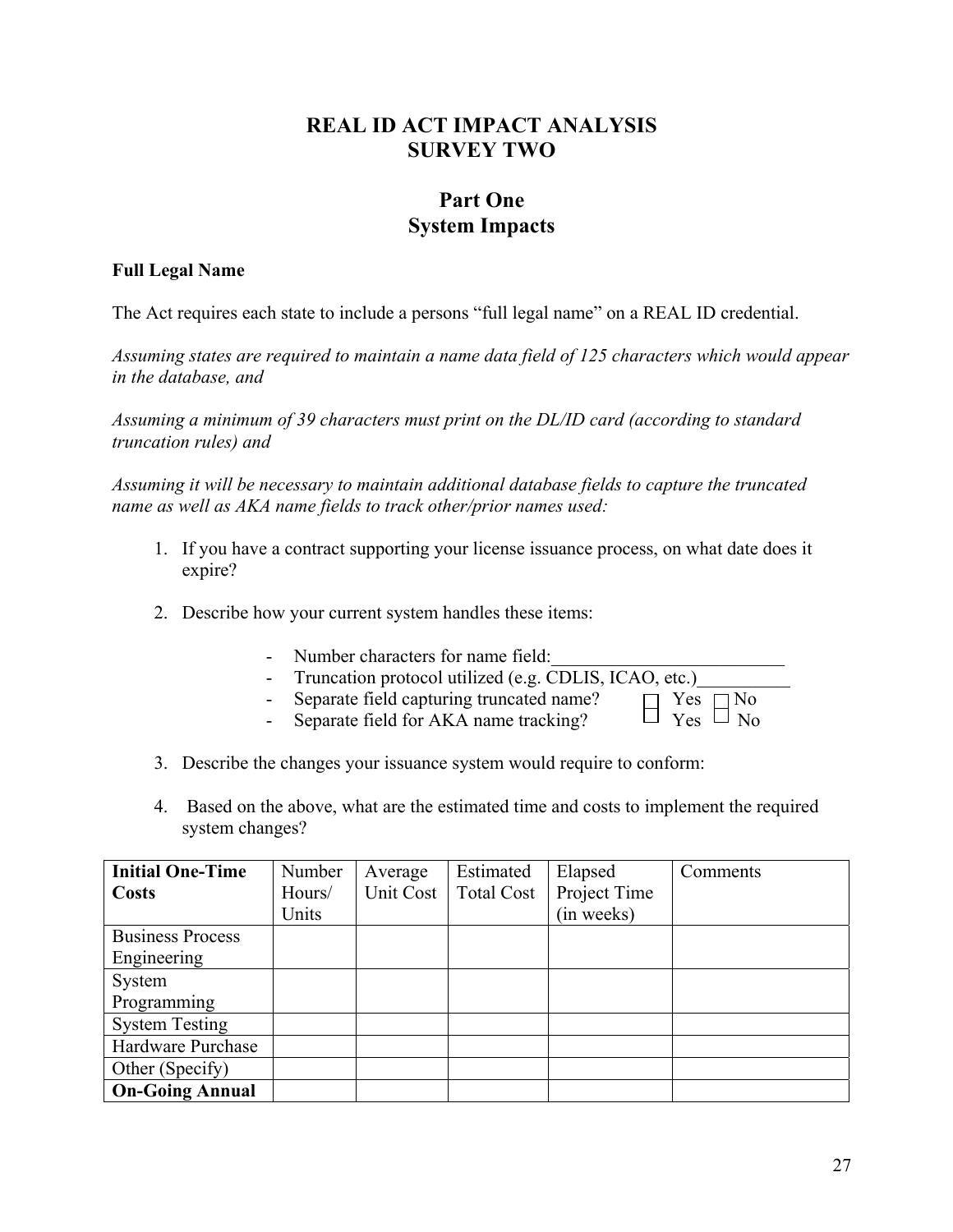| <b>Costs</b>       |  |  |  |
|--------------------|--|--|--|
| License/Warranty   |  |  |  |
| Fees               |  |  |  |
| System             |  |  |  |
| Maintenance        |  |  |  |
| Supplies/Materials |  |  |  |
| Other (Specify)    |  |  |  |

- 5. Identify if/how these costs would change from the above, if at all, for the implementation of a 175 character name field, as DHS may propose?
- 6. Are there other systems with which you interface that rely on a name field match that would be affected by the above change?
	- If so, which system(s) (e.g. Board of Elections per HAVA, Courts, etc.)?
	- If so, what additional changes would you need to undertake to resolve this?
- 7. Are there other systems which utilize your data which might be affected by the above change?
	- If so, which system(s) (e.g. NADA, etc.)?
	- If so, what additional changes would you need to undertake to resolve this?
- 8. Estimate any costs of changes above and beyond those in the matrix above to allow interfaces with other systems.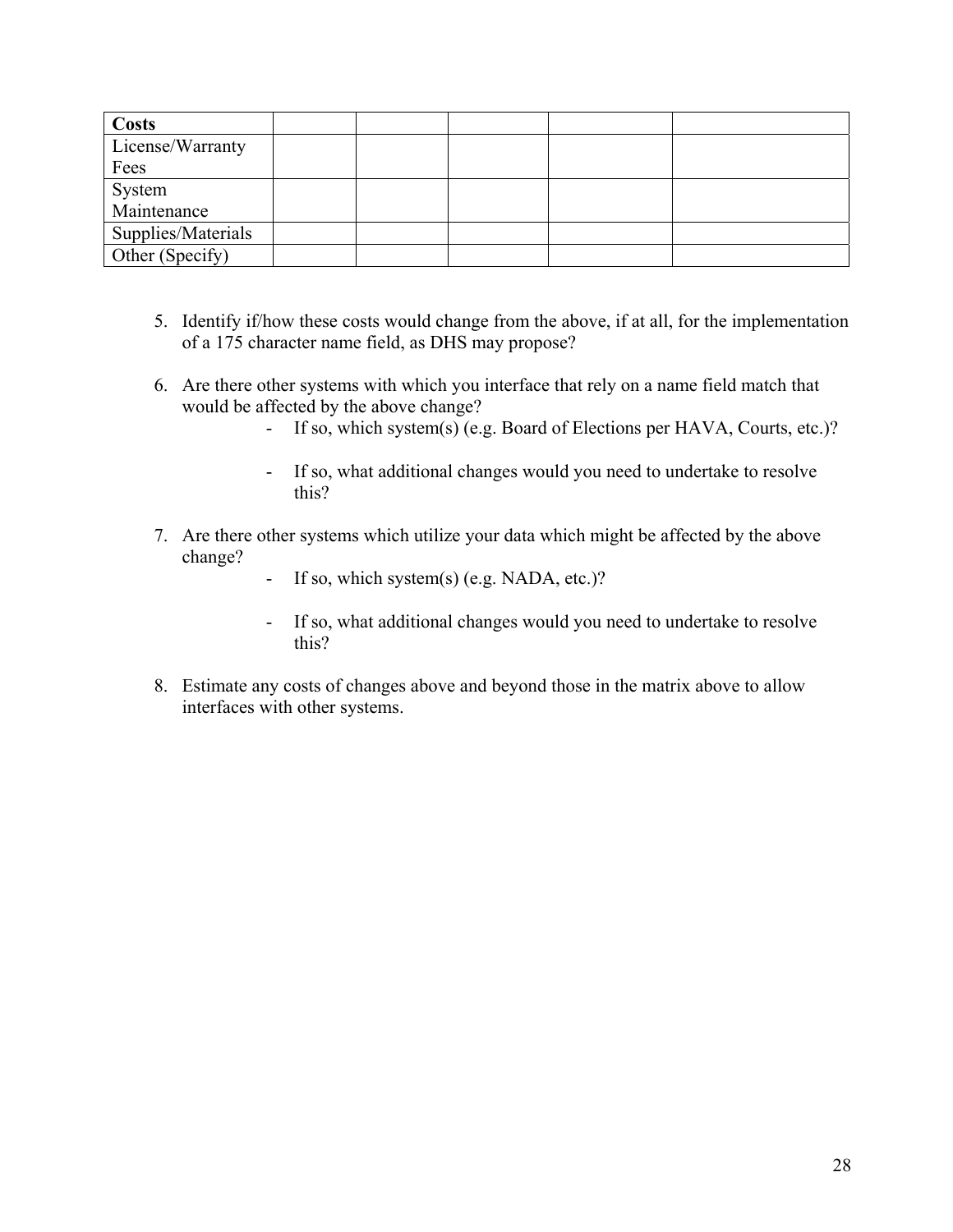# **Card Design Specifications**

The Act requires States to incorporate "physical security features designed to prevent tampering, counterfeiting, or duplication of the document for fraudulent purposes."

*Assuming REAL ID required compliance with the AAMVA Card Design Specifications (found at www.aamva.org/Documents/std2005DL-IDCardSpecV2FINAL.pdf, and attached,) as follows:* 

- *DL/ID Card Design, Part 4- Human Readable Data Elements (pgs 19-24), specifically items a, b, c, g, h, i, j, and n; and the information related to them in Annex A – Card Design (pgs 26- 28),*
- *Annex B Physical Security (pgs 39-44) including the AAMVA OVD as the single mandatory/common security feature*
- *Annex D Mandatory PDF417 Barcode (pgs 55-67), specifically items e, f, h, i, l, m, n, o, and p:*
	- 9. Per the assumptions, what changes/additions would your jurisdiction need to make to the DL/ID card design related to: (describe substance of change needed):
		- Human Readable Elements in Card Design (Annex A)
		- Physical Security Features (Annex B)
	- 10. What are the estimated system costs and time required to design procure and implement the revised card to meet the AAMVA specifications for human readable elements and physical security features.

| <b>Initial One-Time</b> | <b>Number</b> | Average   | Estimated         | Elapsed      | Comments |
|-------------------------|---------------|-----------|-------------------|--------------|----------|
| <b>Costs</b>            | Hours/        | Unit Cost | <b>Total Cost</b> | Project Time |          |
|                         | Units         |           |                   | (in weeks)   |          |
| <b>Business Process</b> |               |           |                   |              |          |
| Engineering             |               |           |                   |              |          |
| System                  |               |           |                   |              |          |
| Programming             |               |           |                   |              |          |
| <b>System Testing</b>   |               |           |                   |              |          |
| Hardware Purchase       |               |           |                   |              |          |
| Other (Specify)         |               |           |                   |              |          |
| <b>On-Going Annual</b>  |               |           |                   |              |          |
| <b>Costs</b>            |               |           |                   |              |          |
| License/Warranty        |               |           |                   |              |          |
| Fees                    |               |           |                   |              |          |
| System                  |               |           |                   |              |          |
| Maintenance             |               |           |                   |              |          |
| Supplies/Materials      |               |           |                   |              |          |
| Other (Specify)         |               |           |                   |              |          |

*Assuming the PDF barcode would have to contain at least the 125 character full legal name, date of birth, gender, DL/ID number, and potentially the digital photograph and/or digital signature:*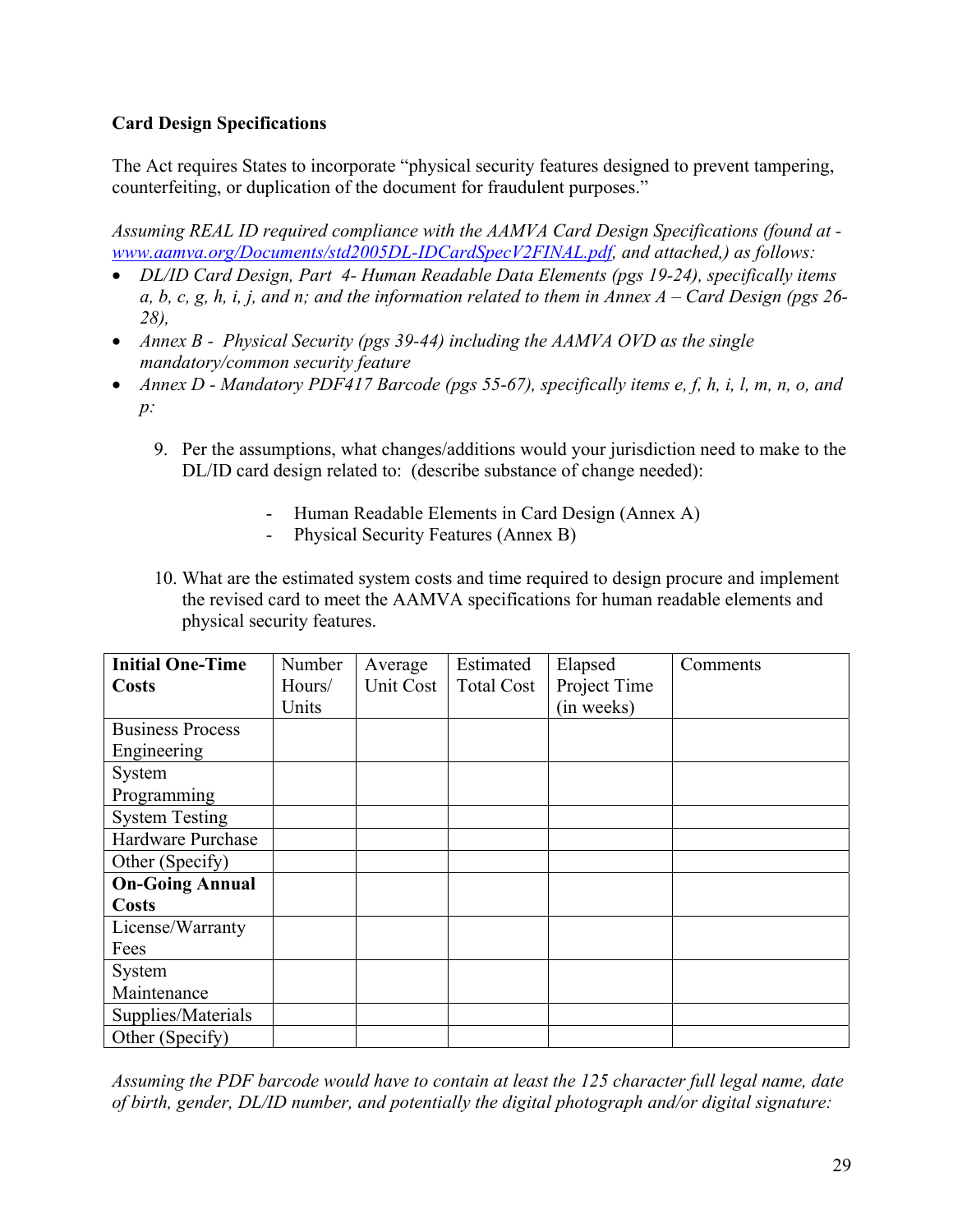|  |  |  |  | 11. Describe how your current system handles these items: |  |
|--|--|--|--|-----------------------------------------------------------|--|
|--|--|--|--|-----------------------------------------------------------|--|

| a Use a PDF417 2D barcode?           | $\Box$ Yes $\Box$ No                  |
|--------------------------------------|---------------------------------------|
| b. If yes, items encoded in barcode: |                                       |
| - Name with characters?              | $\Box$ Yes $\Box$ No<br>Yes $\Box$ No |
| - Date of Birth?                     |                                       |
| - Gender?                            |                                       |
| - DL/ID number?                      | $\Box$ Yes $\Box$ No<br>Yes $\Box$ No |
| - Digital Photo?                     |                                       |
| - Digital Signature?                 | $\Box$ Yes $\Box$ No<br>Yes $\Box$ No |
| - Other                              |                                       |
|                                      |                                       |

12. What are the estimated costs and time required for changes/additions would your jurisdiction need to make to the above DL/ID card design related to the PDF 2D Barcode, in the following scenarios:

| Data Encoded<br>on the PDF 2D<br>Barcode | Scenario I<br>Full legal name @<br>125 characters,<br>gender, date of<br>birth, DL/ID<br>number | Scenario 2<br>Full legal name, @<br>125 characters,<br>gender, date of<br>birth, DL/ID<br>number and digital<br>photo | Scenario 3<br>Full legal name $(a)$<br>125 characters,<br>gender, date of<br>birth, DL/ID<br>number and digital<br>signature | Scenario 4<br>Full legal name $(a)$<br>125 characters,<br>gender, date of birth,<br>DL/ID number,<br>digital photo and<br>digital signature |
|------------------------------------------|-------------------------------------------------------------------------------------------------|-----------------------------------------------------------------------------------------------------------------------|------------------------------------------------------------------------------------------------------------------------------|---------------------------------------------------------------------------------------------------------------------------------------------|
| Cost: IT                                 |                                                                                                 |                                                                                                                       |                                                                                                                              |                                                                                                                                             |
| Programming                              |                                                                                                 |                                                                                                                       |                                                                                                                              |                                                                                                                                             |
| Cost: License                            |                                                                                                 |                                                                                                                       |                                                                                                                              |                                                                                                                                             |
| Redesign                                 |                                                                                                 |                                                                                                                       |                                                                                                                              |                                                                                                                                             |
| Cost:                                    |                                                                                                 |                                                                                                                       |                                                                                                                              |                                                                                                                                             |
| Equipment                                |                                                                                                 |                                                                                                                       |                                                                                                                              |                                                                                                                                             |
| Cost:                                    |                                                                                                 |                                                                                                                       |                                                                                                                              |                                                                                                                                             |
| Materials                                |                                                                                                 |                                                                                                                       |                                                                                                                              |                                                                                                                                             |
| (annually)                               |                                                                                                 |                                                                                                                       |                                                                                                                              |                                                                                                                                             |
| Cost: Other                              |                                                                                                 |                                                                                                                       |                                                                                                                              |                                                                                                                                             |
| (specify)                                |                                                                                                 |                                                                                                                       |                                                                                                                              |                                                                                                                                             |
| <b>Elapsed Time</b>                      |                                                                                                 |                                                                                                                       |                                                                                                                              |                                                                                                                                             |
| Required (in                             |                                                                                                 |                                                                                                                       |                                                                                                                              |                                                                                                                                             |
| weeks)                                   |                                                                                                 |                                                                                                                       |                                                                                                                              |                                                                                                                                             |

The Department of Homeland Security has indicated it's considering certain mandatory license security features in lieu of the AAMVA standards:

13. Indicate which of the following license features your jurisdiction currently uses: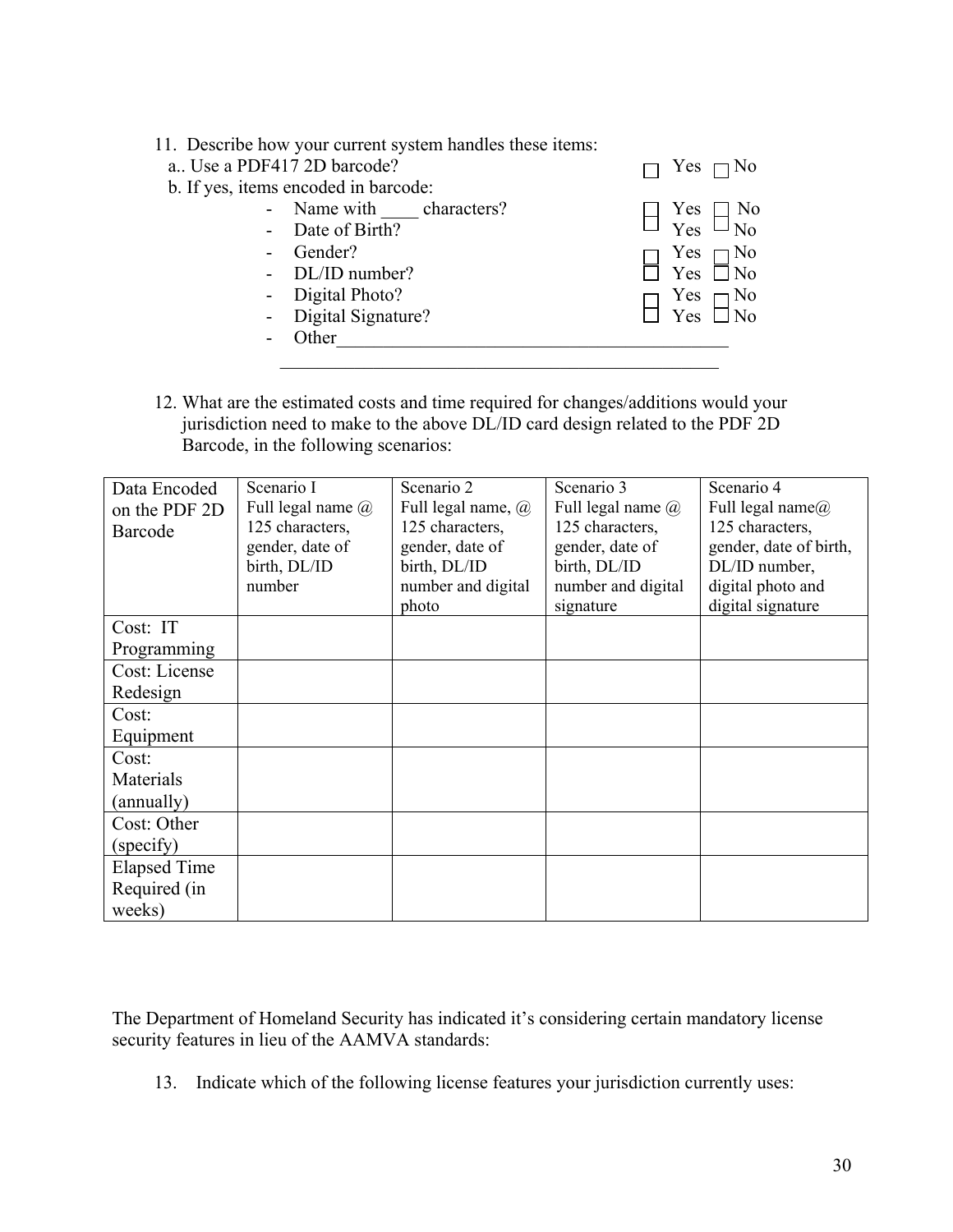|                | card stock.                                                                                           | Yes          | $Plan$ $Ed$     |                |
|----------------|-------------------------------------------------------------------------------------------------------|--------------|-----------------|----------------|
|                | intricate, fine-line, multicolor background design produced via offset lithography to                 |              |                 |                |
|                | include micro-line printing and an intentional error field check $(\underline{NOT})$ dye sublimation) |              |                 |                |
|                | Planned<br><b>Yes</b><br>No.                                                                          |              |                 |                |
| $\blacksquare$ | serial/inventory number on the card stock                                                             | $Yes$ $\Box$ | $\rm No$ $\Box$ | Plani d        |
|                | optically variable feature – ink and/or diffraction grating (e.g. statement that valid for            |              |                 |                |
|                | official use)                                                                                         | Yes          | No -            | Planne         |
| $\blacksquare$ | UV (long wave) responsive feature                                                                     |              |                 | Planmed        |
|                | personalization of some information via laser engraving to include tactile features and               |              |                 |                |
|                | micro-line printing specific to the bearer                                                            | Yes $\Box$   | No 1            | Planned        |
| $\blacksquare$ | check digit numbers or letters                                                                        |              |                 | Plar – ed      |
| $\blacksquare$ | revision date printed or engraved on the card surface to be updated any time the card                 |              |                 |                |
|                | design changes                                                                                        | Yes          |                 | <b>Planned</b> |

14. What is your/your vendor's estimate of the cost and time to issue DL/ID's with all eight requirements above?

| Cost: IT            |  |
|---------------------|--|
| Programming         |  |
| Cost: License       |  |
| Redesign            |  |
| Cost:               |  |
| Equipment           |  |
| Cost:               |  |
| Materials           |  |
| (Annually)          |  |
| Cost: Other         |  |
| (specify)           |  |
| <b>Elapsed Time</b> |  |
| Required (in        |  |
| weeks)              |  |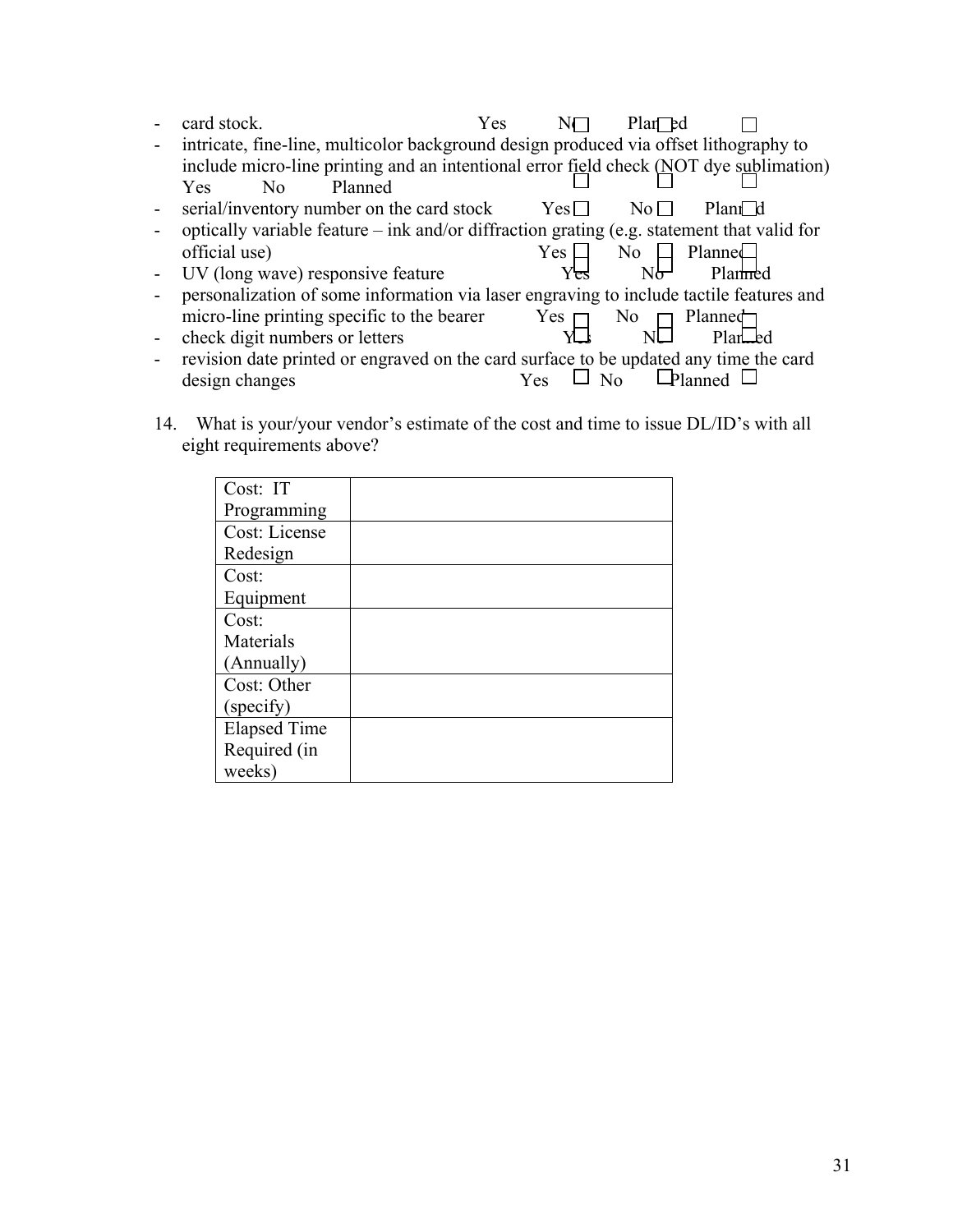## **Non-Conforming License:**

The REAL ID Act requires DL/ID's that don't satisfy the federal requirements must clearly state on its face that it may not be accepted by any Federal agency for federal identification or any other official purpose; and must use a unique design or color indicator to alert Federal agency and other law enforcement personnel that it may not be accepted for any such purpose.

- 15. Does your jurisdiction plan to issue REAL ID conforming DL/ID's?
- 16. Does your jurisdiction plan to issue a separate license/ID that does not meet the federal requirements?
- 17. If yes to both above, what are the estimated incremental system costs and time for the non-conforming license design and procurement above and beyond the REAL ID costs elsewhere in this survey:

| <b>Initial One-Time</b> | Number | Average   | Estimated         | Elapsed      | Comments |
|-------------------------|--------|-----------|-------------------|--------------|----------|
| <b>Costs</b>            | Hours/ | Unit Cost | <b>Total Cost</b> | Project Time |          |
|                         | Units  |           |                   | (in weeks)   |          |
| <b>Business Process</b> |        |           |                   |              |          |
| Engineering             |        |           |                   |              |          |
| System                  |        |           |                   |              |          |
| Programming             |        |           |                   |              |          |
| <b>System Testing</b>   |        |           |                   |              |          |
| Hardware Purchase       |        |           |                   |              |          |
| Other (Specify)         |        |           |                   |              |          |
| <b>On-Going Annual</b>  |        |           |                   |              |          |
| <b>Costs</b>            |        |           |                   |              |          |
| License/Warranty        |        |           |                   |              |          |
| Fees                    |        |           |                   |              |          |
| System                  |        |           |                   |              |          |
| Maintenance             |        |           |                   |              |          |
| Supplies/Materials      |        |           |                   |              |          |
| Other (Specify)         |        |           |                   |              |          |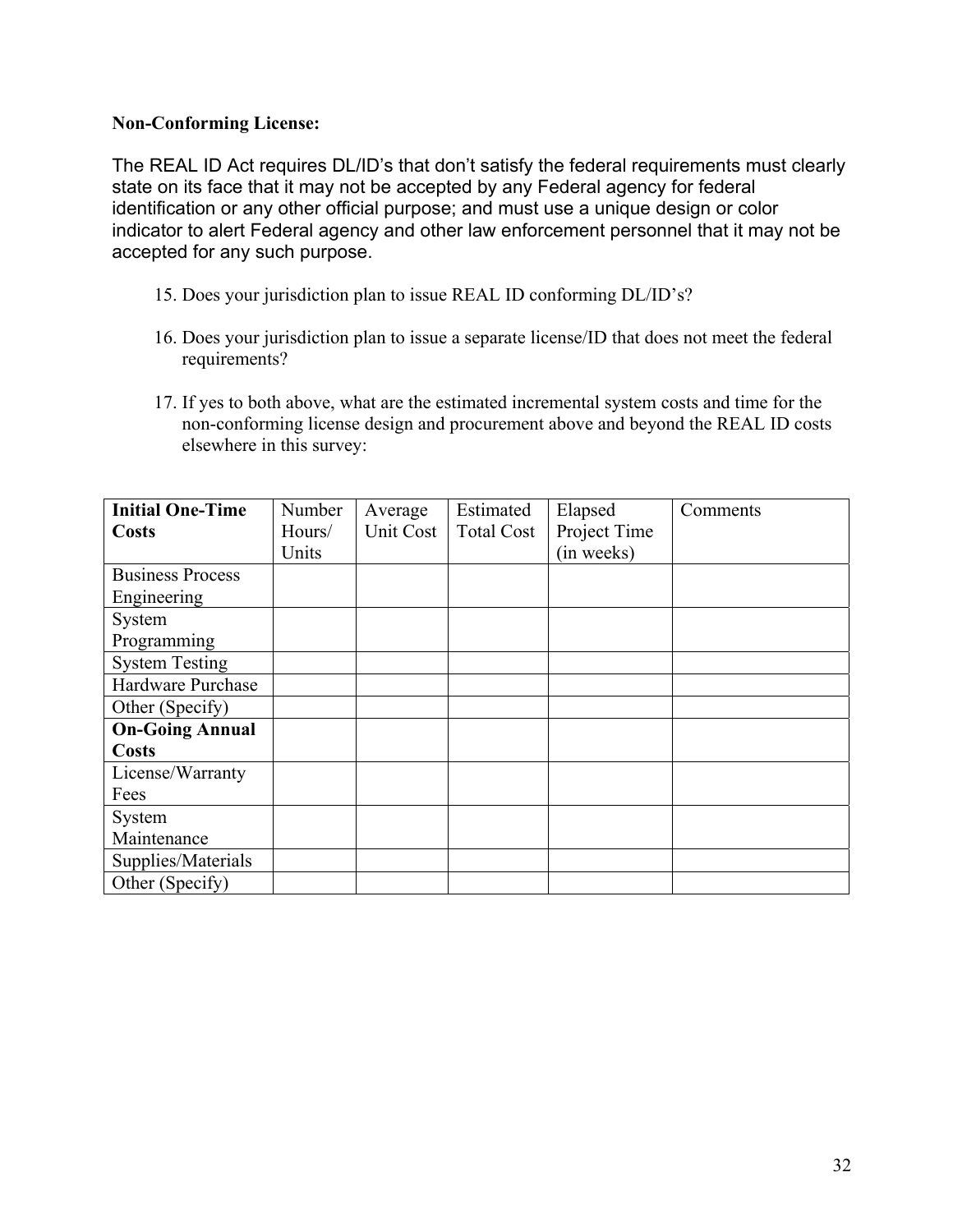# **Lawful Presence Requirements**

The Act requires States to require evidence of lawful presence in the United States before issuing a REAL ID credential, and to limit the validity of the license/ID to the length of authorized stay.

*Assuming DL/ID's may only be issued to those providing proper evidence of lawful presence, and DL/ID duration limited to the authorized length of stay (or one year if unknown), and accompanied by adding a new restriction code on the front with clarifying language "License Duration Limited For Non-Permanent US Residency" on the back.*

18. Is there a measurable cost to your jurisdiction for adding an additional restriction/endorsement code on the front with explanation on the reverse of the DL/ID (like the current "eyeglasses required" type code)? If so, please indicate.

| <b>Initial One-Time</b> | Number | Average   | Estimated         | Elapsed      | Comments |
|-------------------------|--------|-----------|-------------------|--------------|----------|
| <b>Costs</b>            | Hours/ | Unit Cost | <b>Total Cost</b> | Project Time |          |
|                         | Units  |           |                   | (in weeks)   |          |
| <b>Business Process</b> |        |           |                   |              |          |
| Engineering             |        |           |                   |              |          |
| System                  |        |           |                   |              |          |
| Programming             |        |           |                   |              |          |
| <b>System Testing</b>   |        |           |                   |              |          |
| Hardware Purchase       |        |           |                   |              |          |
| Other (Specify)         |        |           |                   |              |          |
| <b>On-Going Annual</b>  |        |           |                   |              |          |
| <b>Costs</b>            |        |           |                   |              |          |
| License/Warranty        |        |           |                   |              |          |
| Fees                    |        |           |                   |              |          |
| System                  |        |           |                   |              |          |
| Maintenance             |        |           |                   |              |          |
| Supplies/Materials      |        |           |                   |              |          |
| Other (Specify)         |        |           |                   |              |          |

19. If, instead of a restriction code, a separate DL/ID with separate markings on its face was required, what are the estimated system time and cost requirements for this separate license type.

| <b>Initial One-Time</b> | Number | Average   | Estimated         | Elapsed      | Comments |
|-------------------------|--------|-----------|-------------------|--------------|----------|
| <b>Costs</b>            | Hours/ | Unit Cost | <b>Total Cost</b> | Project Time |          |
|                         | Units  |           |                   | (in weeks)   |          |
| <b>Business Process</b> |        |           |                   |              |          |
| Engineering             |        |           |                   |              |          |
| System                  |        |           |                   |              |          |
| Programming             |        |           |                   |              |          |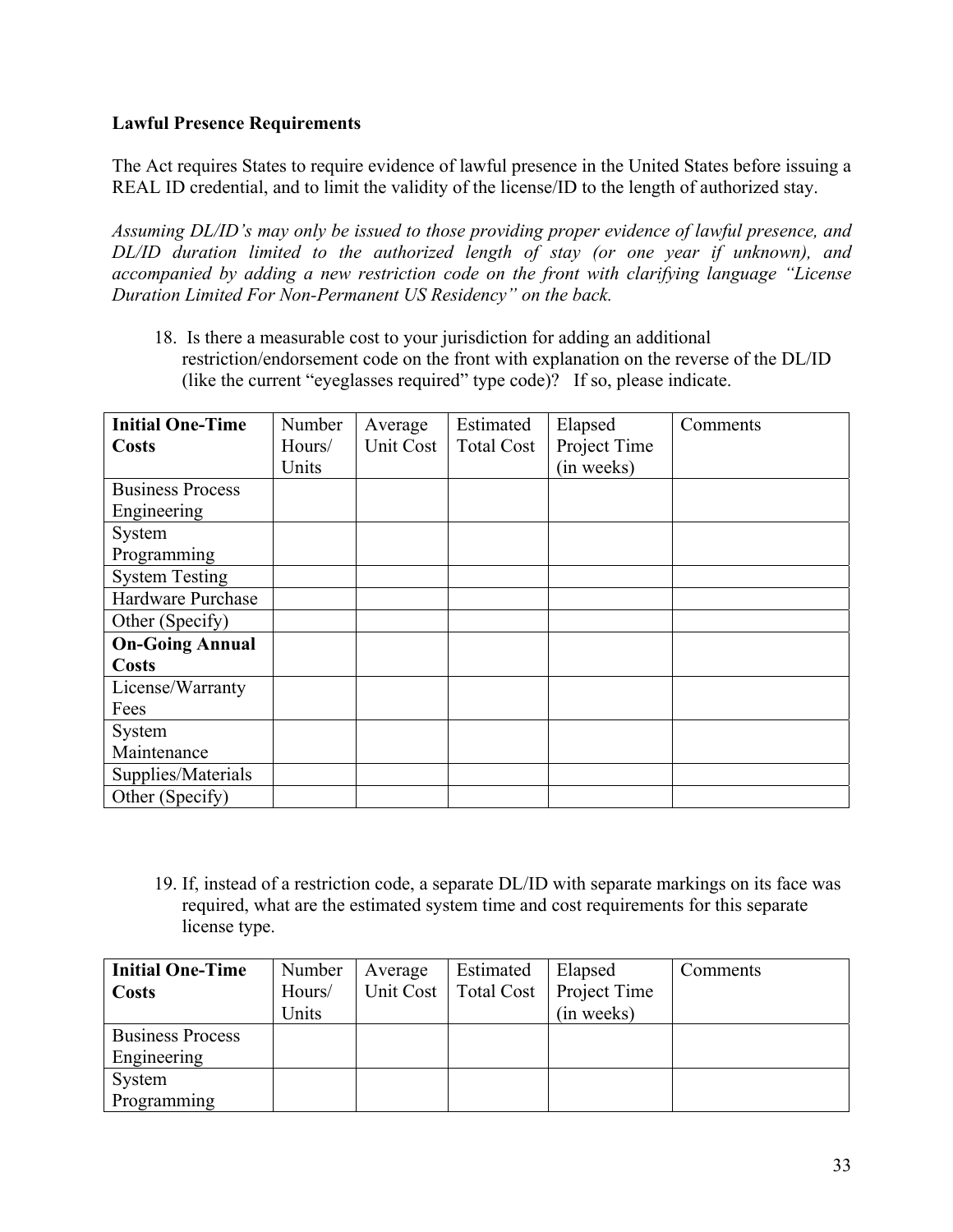| <b>System Testing</b>  |  |  |  |
|------------------------|--|--|--|
| Hardware Purchase      |  |  |  |
| Other (Specify)        |  |  |  |
| <b>On-Going Annual</b> |  |  |  |
| <b>Costs</b>           |  |  |  |
| License/Warranty       |  |  |  |
| Fees                   |  |  |  |
| System                 |  |  |  |
| Maintenance            |  |  |  |
| Supplies/Materials     |  |  |  |
| Other (Specify)        |  |  |  |

- 20. Do you currently limit the license/ID duration to approved length of stay?
- 21. What are the estimated time and cost for your jurisdiction to implement a non-standard expiration date to coincide with the authorized length of stay?

| <b>Initial One-Time</b> | Number | Average   | Estimated         | Elapsed      | Comments |
|-------------------------|--------|-----------|-------------------|--------------|----------|
| Costs                   | Hours/ | Unit Cost | <b>Total Cost</b> | Project Time |          |
|                         | Units  |           |                   | (in weeks)   |          |
| <b>Business Process</b> |        |           |                   |              |          |
| Engineering             |        |           |                   |              |          |
| System                  |        |           |                   |              |          |
| Programming             |        |           |                   |              |          |
| <b>System Testing</b>   |        |           |                   |              |          |
| Hardware Purchase       |        |           |                   |              |          |
| Other (Specify)         |        |           |                   |              |          |
| <b>On-Going Annual</b>  |        |           |                   |              |          |
| <b>Costs</b>            |        |           |                   |              |          |
| License/Warranty        |        |           |                   |              |          |
| Fees                    |        |           |                   |              |          |
| System                  |        |           |                   |              |          |
| Maintenance             |        |           |                   |              |          |
| Supplies/Materials      |        |           |                   |              |          |
| Other (Specify)         |        |           |                   |              |          |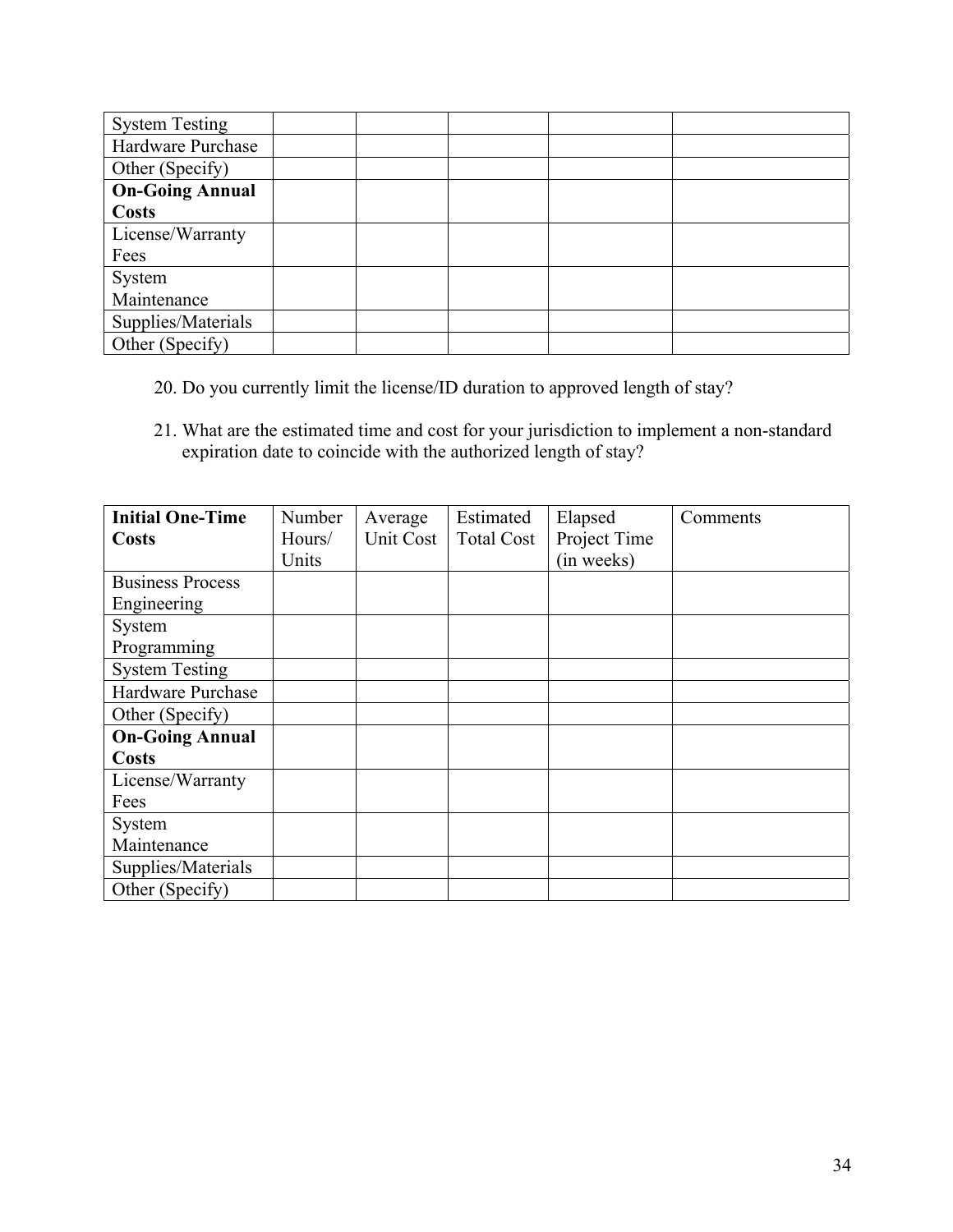# **Verification of Eligibility**

The Act requires States to verify, with the issuing agency, the issuance, validity and completeness of documents required to be presented.

*Assuming the federal government, in consultation with the States, designed, created, developed and provided the following systems with reliable real-time access:* 

- *SSOLV (Social Security On-Line Verification ) incorporating death records and enhanced for Saturday operations*
- *SAVE (Systematic Alien Verification for Entitlements) including lawful presence status and authorized end-of-stay date*
- *EVVER (Electronic Verification of Vital Events Records) with all jurisdiction birth, marriage, divorce and death records*
- *A Department of State US Passport database including birth records of US citizens born overseas*
- *An All-Driver Database (such as DRIVeRs) with US-issued license and ID records*

*And, assuming the AAMVAnet hub was available as an option for access to these systems such as currently available for CDLIS, SSOLV, etc.:* 

- 22. Do you current use SSOLV?
- 23. If yes, is your access via batch or on-line processing?
- 24. What would be the estimated time and cost for your jurisdiction to integrate on-line SSOLV verification, assuming SSOLV is fully developed, funded and accessible to the States (check and answer for whichever of the following scenarios is applicable):

 $\Box$  Connect to the application via AAMVAnet

 $\Box$  Develop your own connection to the application

| <b>Initial One-Time</b> | Number | Average   | Estimated         | Elapsed      | Comments |
|-------------------------|--------|-----------|-------------------|--------------|----------|
| <b>Costs</b>            | Hours/ | Unit Cost | <b>Total Cost</b> | Project Time |          |
|                         | Units  |           |                   | (in weeks)   |          |
| <b>Business Process</b> |        |           |                   |              |          |
| Engineering             |        |           |                   |              |          |
| System                  |        |           |                   |              |          |
| Programming             |        |           |                   |              |          |
| <b>System Testing</b>   |        |           |                   |              |          |
| Hardware Purchase       |        |           |                   |              |          |
| Other (Specify)         |        |           |                   |              |          |
| <b>On-Going Annual</b>  |        |           |                   |              |          |
| <b>Costs</b>            |        |           |                   |              |          |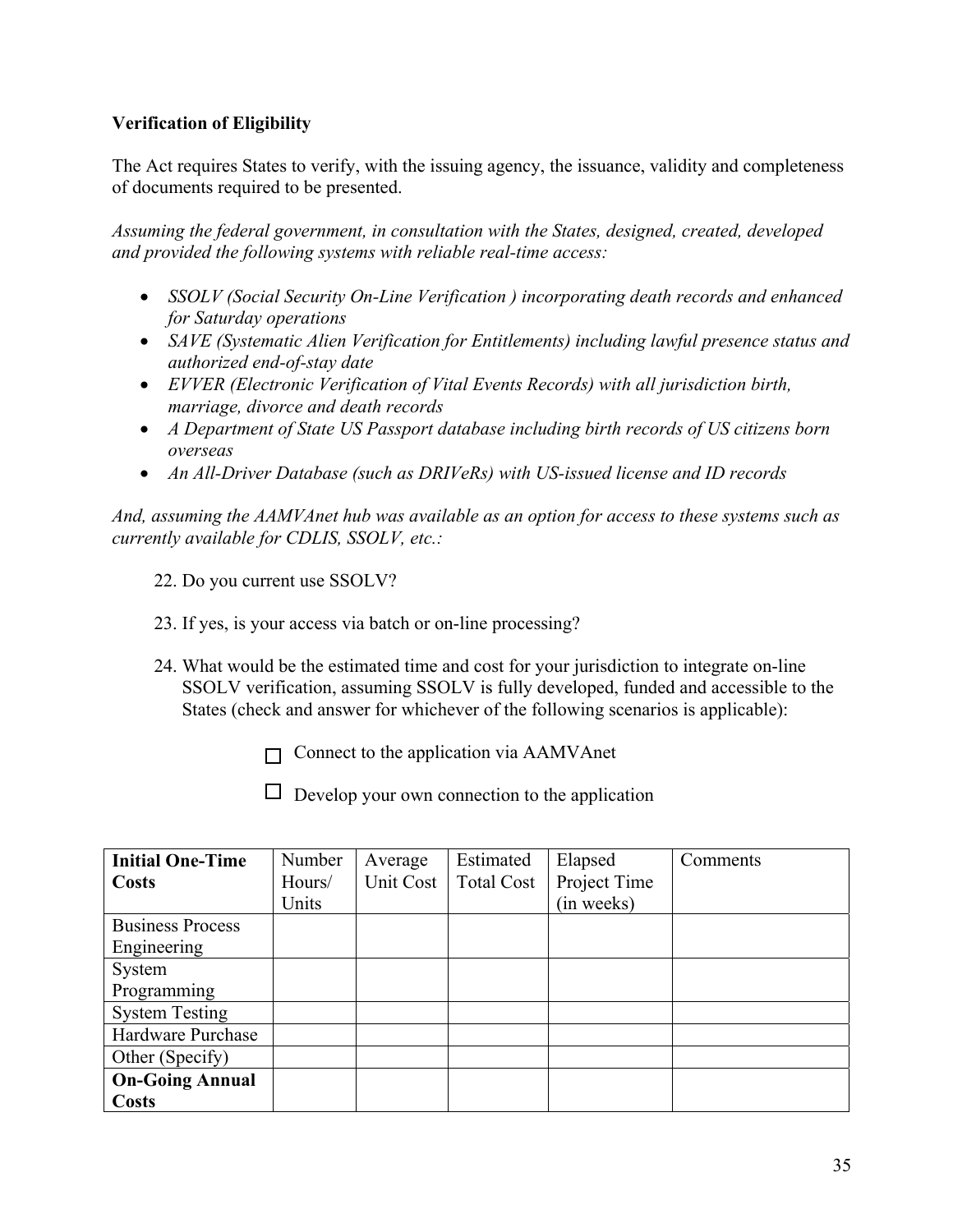| License/Warranty   |  |  |  |
|--------------------|--|--|--|
| Fees               |  |  |  |
| System             |  |  |  |
| Maintenance        |  |  |  |
| Supplies/Materials |  |  |  |
| Other (Specify)    |  |  |  |

- 25. Do you currently use SAVE?
- 26. If yes, is your access via batch or on-line processing?
- 27. If yes, what percent of your transaction require additional processing beyond the first inquiry?
- 28. What would be the estimated time and cost for your jurisdiction to integrate on-line SAVE verification, assuming SAVE is fully developed, funded and accessible to the States (check and answer for whichever of the following scenarios is applicable):
	- $\Box$  Connect to the application via AAMVAnet

| <b>Initial One-Time</b> | Number | Average   | Estimated         | Elapsed      | Comments |
|-------------------------|--------|-----------|-------------------|--------------|----------|
| <b>Costs</b>            | Hours/ | Unit Cost | <b>Total Cost</b> | Project Time |          |
|                         | Units  |           |                   | (in weeks)   |          |
| <b>Business Process</b> |        |           |                   |              |          |
| Engineering             |        |           |                   |              |          |
| System                  |        |           |                   |              |          |
| Programming             |        |           |                   |              |          |
| <b>System Testing</b>   |        |           |                   |              |          |
| Hardware Purchase       |        |           |                   |              |          |
| Other (Specify)         |        |           |                   |              |          |
| <b>On-Going Annual</b>  |        |           |                   |              |          |
| <b>Costs</b>            |        |           |                   |              |          |
| License/Warranty        |        |           |                   |              |          |
| Fees                    |        |           |                   |              |          |
| System                  |        |           |                   |              |          |
| Maintenance             |        |           |                   |              |          |
| Supplies/Materials      |        |           |                   |              |          |
| Other (Specify)         |        |           |                   |              |          |

 $\Box$  Develop your own connection to the application

- 29. Are any of your State's birth records automated?
- 30. If yes, what percent of the records or what is the earliest year that is currently automated?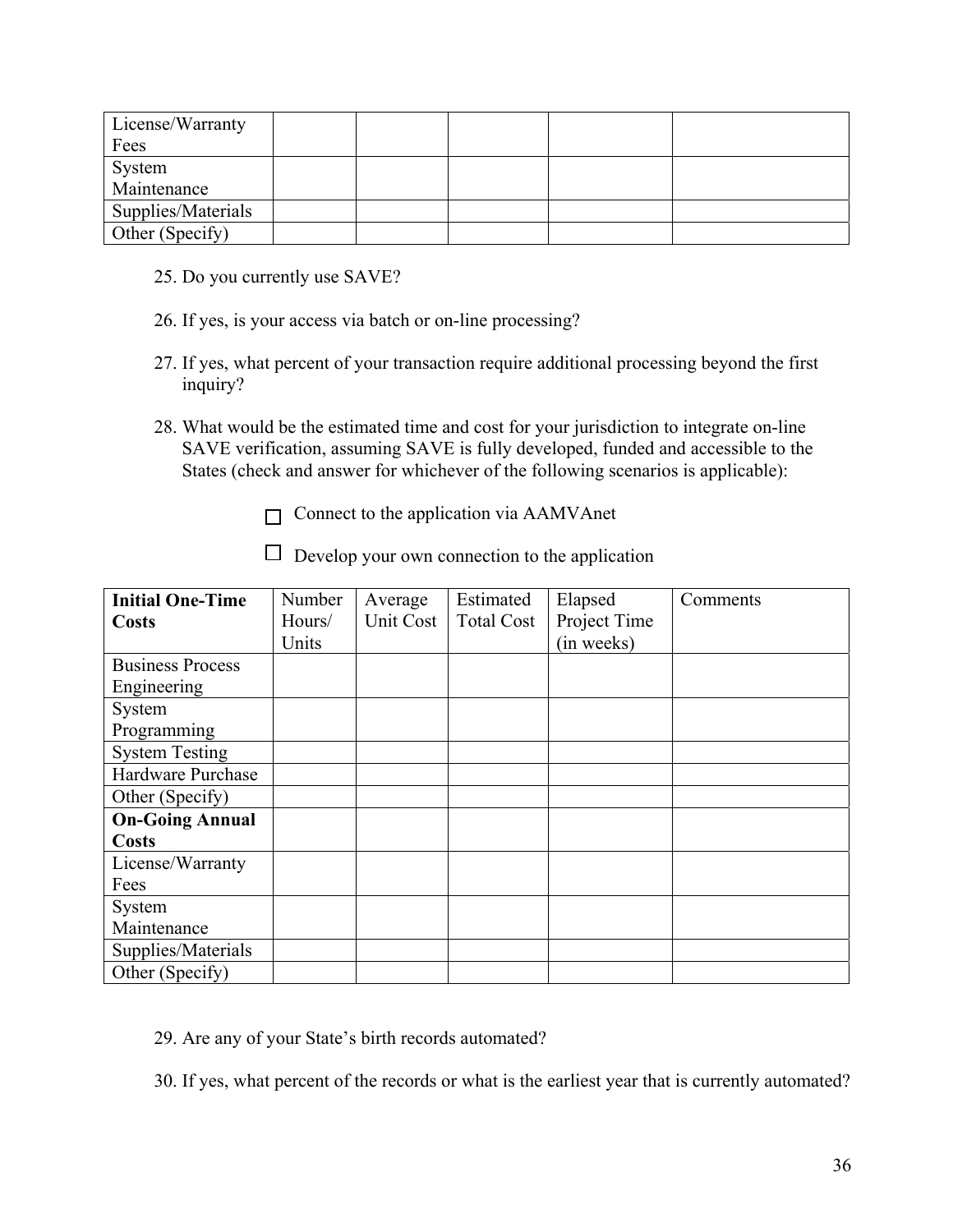- 31. How far back (to what year) does your vital records agency intend to automate?
- 32. What is the vital records agency's estimate (year) when automation is complete?
- 33. Is your vital records agency funded to accomplish this automation?
- 34. What would be the estimated time and cost for your jurisdiction to integrate on-line EVVER verification, assuming EVVER is fully developed, funded and accessible to the States (check and answer for whichever of the following scenarios is applicable):
	- $\Box$  Connect to the application via AAMVAnet
	- $\Box$  Develop your own connection to the application

| <b>Initial One-Time</b> | Number | Average   | Estimated         | Elapsed      | Comments |
|-------------------------|--------|-----------|-------------------|--------------|----------|
| Costs                   | Hours/ | Unit Cost | <b>Total Cost</b> | Project Time |          |
|                         | Units  |           |                   | (in weeks)   |          |
| <b>Business Process</b> |        |           |                   |              |          |
| Engineering             |        |           |                   |              |          |
| System                  |        |           |                   |              |          |
| Programming             |        |           |                   |              |          |
| <b>System Testing</b>   |        |           |                   |              |          |
| Hardware Purchase       |        |           |                   |              |          |
| Other (Specify)         |        |           |                   |              |          |
| <b>On-Going Annual</b>  |        |           |                   |              |          |
| <b>Costs</b>            |        |           |                   |              |          |
| License/Warranty        |        |           |                   |              |          |
| Fees                    |        |           |                   |              |          |
| System                  |        |           |                   |              |          |
| Maintenance             |        |           |                   |              |          |
| Supplies/Materials      |        |           |                   |              |          |
| Other (Specify)         |        |           |                   |              |          |

- 35. Does your state currently have any ability to do automated passport verifications with the Department of State?
- 36. If yes, is this verification via batch or on-line processing?
- 37. What would be the estimated time and cost for your jurisdiction to integrate on-line Department of State passport verification, assuming a passport verification system is fully developed, funded and accessible to the States (check and answer for whichever of the following scenarios is applicable):
	- $\Box$  Connect to the application via AAMVAnet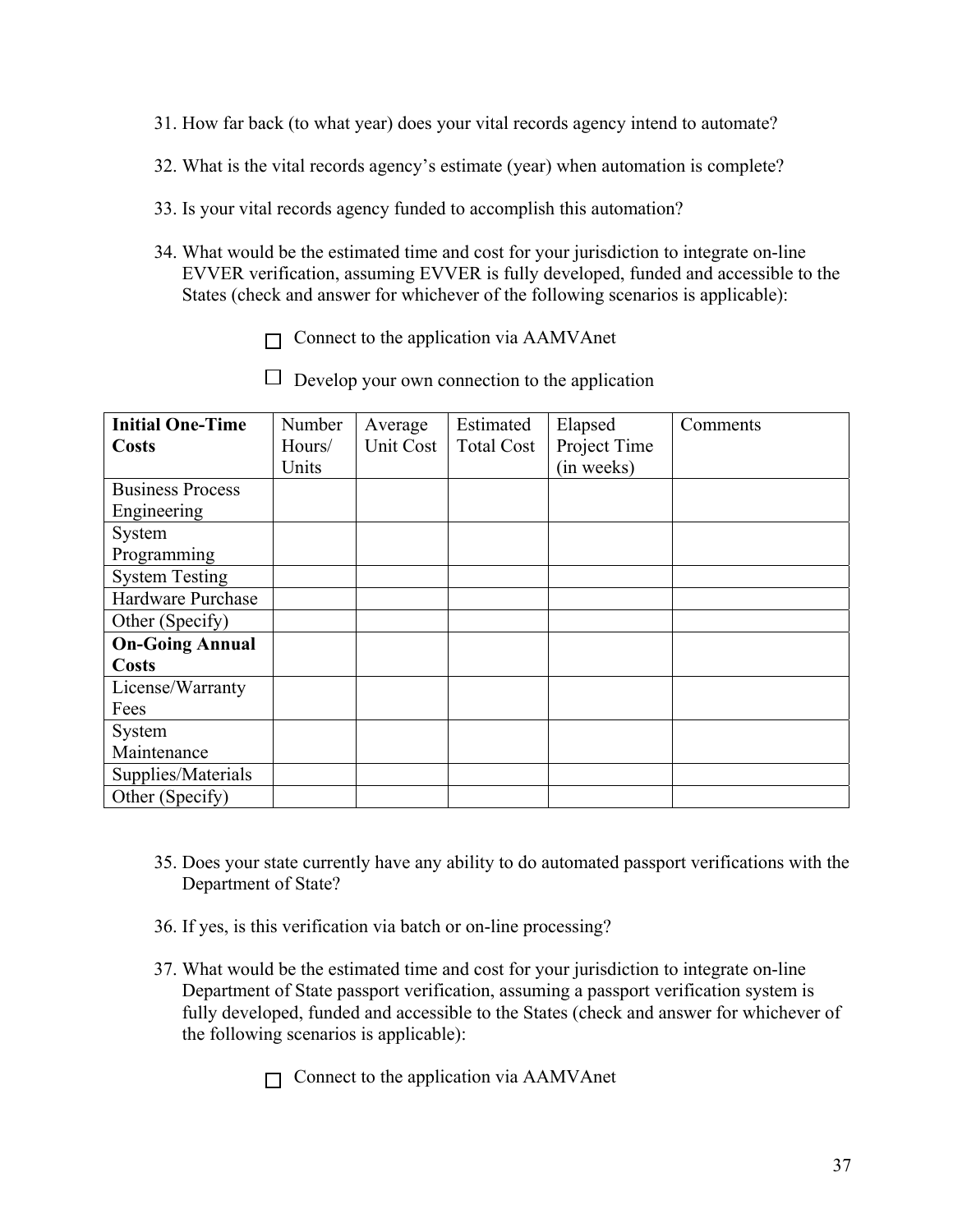$\Box$  Develop your own connection to the application

| <b>Initial One-Time</b> | Number | Average   | Estimated         | Elapsed      | Comments |
|-------------------------|--------|-----------|-------------------|--------------|----------|
| <b>Costs</b>            | Hours/ | Unit Cost | <b>Total Cost</b> | Project Time |          |
|                         | Units  |           |                   | (in weeks)   |          |
| <b>Business Process</b> |        |           |                   |              |          |
| Engineering             |        |           |                   |              |          |
| System                  |        |           |                   |              |          |
| Programming             |        |           |                   |              |          |
| <b>System Testing</b>   |        |           |                   |              |          |
| Hardware Purchase       |        |           |                   |              |          |
| Other (Specify)         |        |           |                   |              |          |
| <b>On-Going Annual</b>  |        |           |                   |              |          |
| <b>Costs</b>            |        |           |                   |              |          |
| License/Warranty        |        |           |                   |              |          |
| Fees                    |        |           |                   |              |          |
| System                  |        |           |                   |              |          |
| Maintenance             |        |           |                   |              |          |
| Supplies/Materials      |        |           |                   |              |          |
| Other (Specify)         |        |           |                   |              |          |

- 38. What would be the estimated time and cost for your jurisdiction to integrate on-line alldriver verification, assuming an all-driver verification system is fully developed, funded and accessible to the States (check and answer for whichever of the following scenarios is applicable):
	- $\Box$  Connect to the application via AAMVAnet

 $\Box$  Develop your own connection to the application

| <b>Initial One-Time</b> | Number | Average          | Estimated         | Elapsed      | Comments |
|-------------------------|--------|------------------|-------------------|--------------|----------|
| <b>Costs</b>            | Hours/ | <b>Unit Cost</b> | <b>Total Cost</b> | Project Time |          |
|                         | Units  |                  |                   | (in weeks)   |          |
| <b>Business Process</b> |        |                  |                   |              |          |
| Engineering             |        |                  |                   |              |          |
| System                  |        |                  |                   |              |          |
| Programming             |        |                  |                   |              |          |
| <b>System Testing</b>   |        |                  |                   |              |          |
| Hardware Purchase       |        |                  |                   |              |          |
| Other (Specify)         |        |                  |                   |              |          |
| <b>On-Going Annual</b>  |        |                  |                   |              |          |
| <b>Costs</b>            |        |                  |                   |              |          |
| License/Warranty        |        |                  |                   |              |          |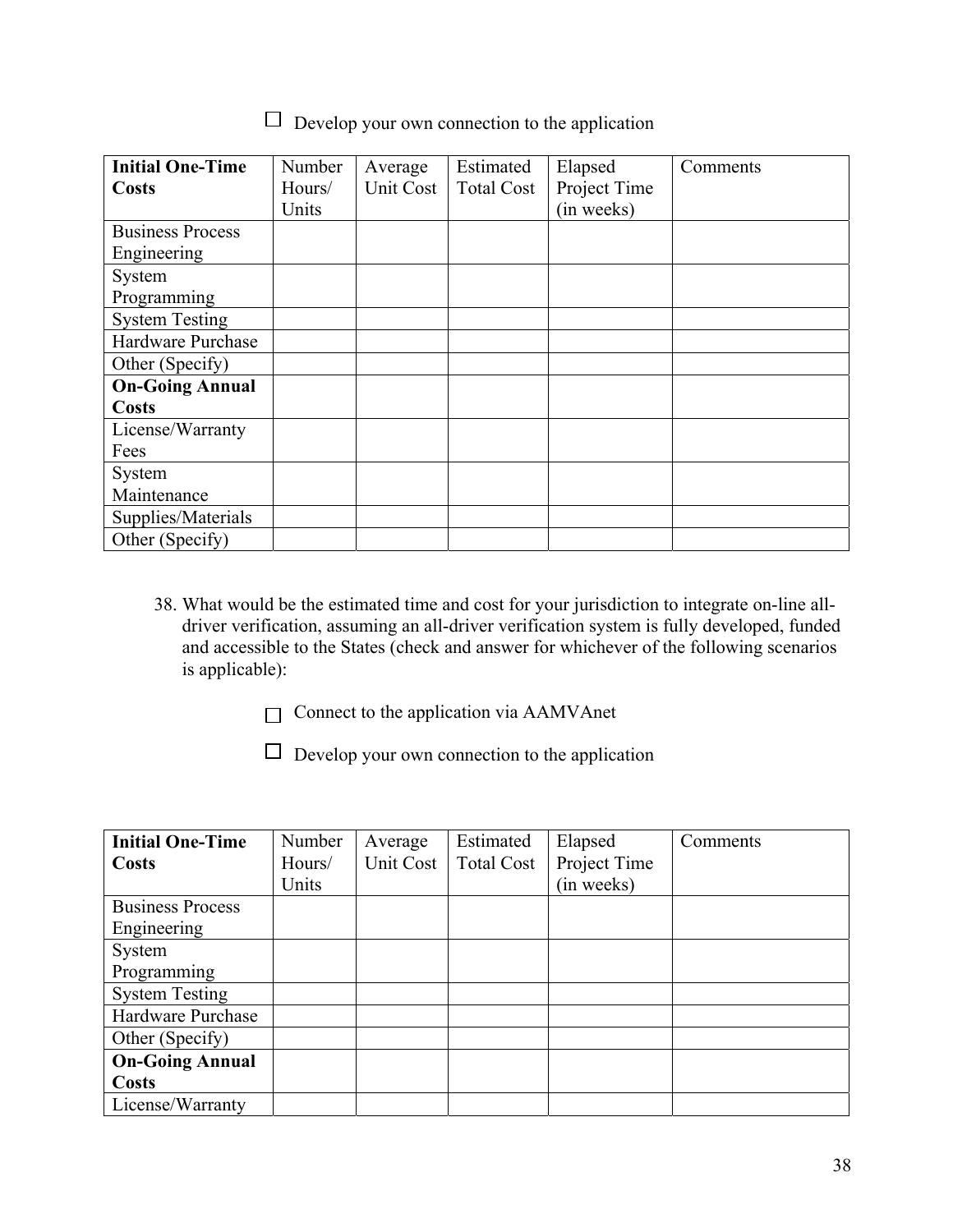| Fees               |  |  |  |
|--------------------|--|--|--|
| System             |  |  |  |
| Maintenance        |  |  |  |
| Supplies/Materials |  |  |  |
| Other (Specify)    |  |  |  |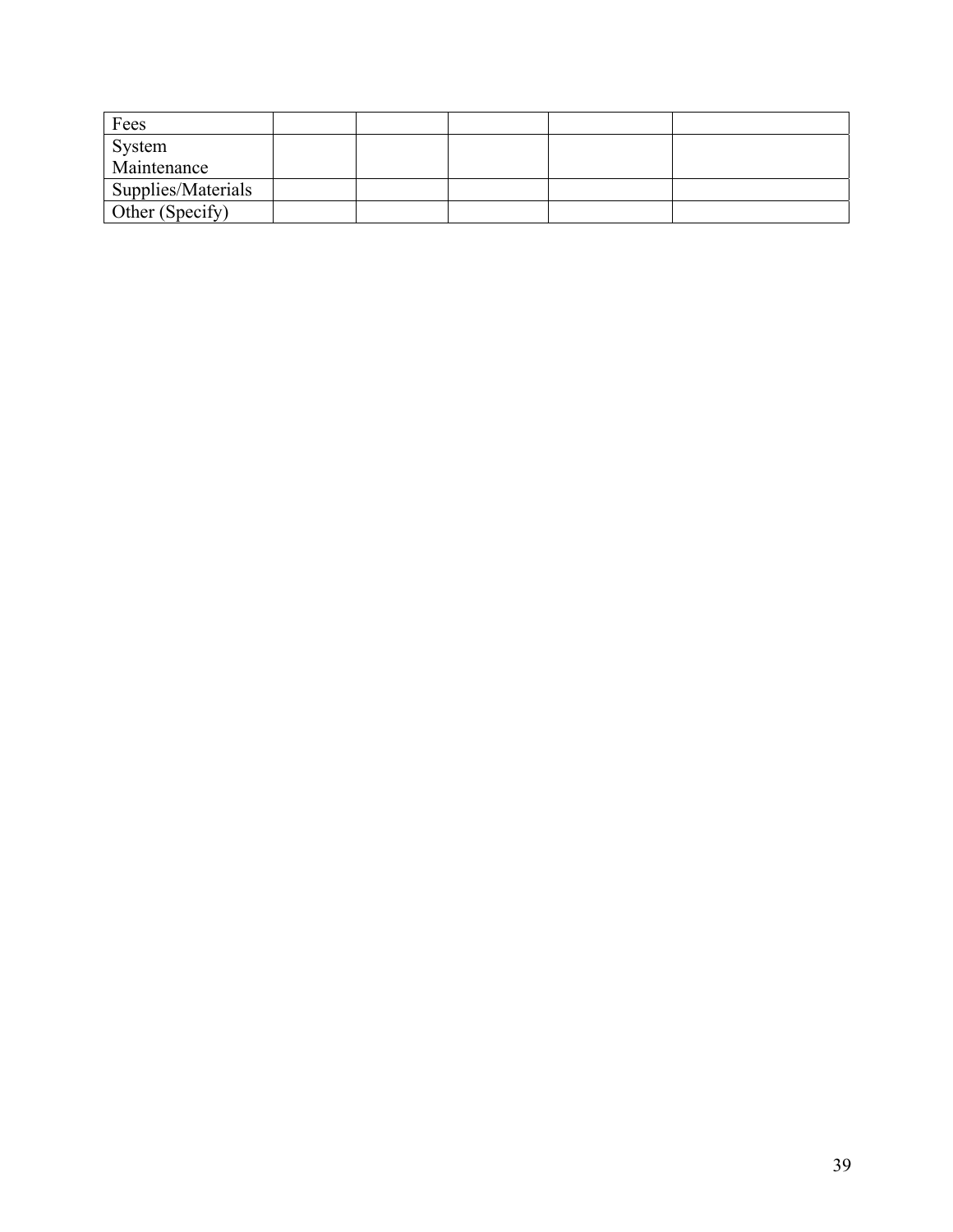# **Address of Principle Residence**

The Act requires States to document the applicant's address of principle residence.

*Assuming States are NOT required to verify an address through any electronic system, but that instead the address will be determined via the citizen's production of an affidavit and accompanying proofs, but* 

*Assuming the provided address must be captured and maintained in the database, and* 

*Assuming States are required to allow the "masking" of an address on the credential for persons in certain protected classes (e.g. victims of domestic violence) while retaining the information in the database:* 

- 39. Does your jurisdiction currently retain an address in the database?
- 40. Does your jurisdiction currently allow the use of an alternative mailing address?
- 41. Does your jurisdiction use a standard address protocol (e.g. USPS Postal Addressing Standards)? If so, which?
- 42. Does your jurisdiction currently allow the "masking" of an address for persons in certain protected classes (e.g. victims of domestic violence, law enforcement or court personnel, etc.)?
- 43. Describe the changes required to your system to comply with the capture and maintenance of the address of principle residence, while allowing the masking of addresses which appear on the license for certain protected classes
- 44. What would be the estimated time and cost for your jurisdiction to implement the required changes:

| <b>Initial One-Time</b> | Number | Average   | Estimated         | Elapsed      | Comments |
|-------------------------|--------|-----------|-------------------|--------------|----------|
| <b>Costs</b>            | Hours/ | Unit Cost | <b>Total Cost</b> | Project Time |          |
|                         | Units  |           |                   | (in weeks)   |          |
| <b>Business Process</b> |        |           |                   |              |          |
| Engineering             |        |           |                   |              |          |
| System                  |        |           |                   |              |          |
| Programming             |        |           |                   |              |          |
| <b>System Testing</b>   |        |           |                   |              |          |
| Hardware Purchase       |        |           |                   |              |          |
| Other (Specify)         |        |           |                   |              |          |
| <b>On-Going Annual</b>  |        |           |                   |              |          |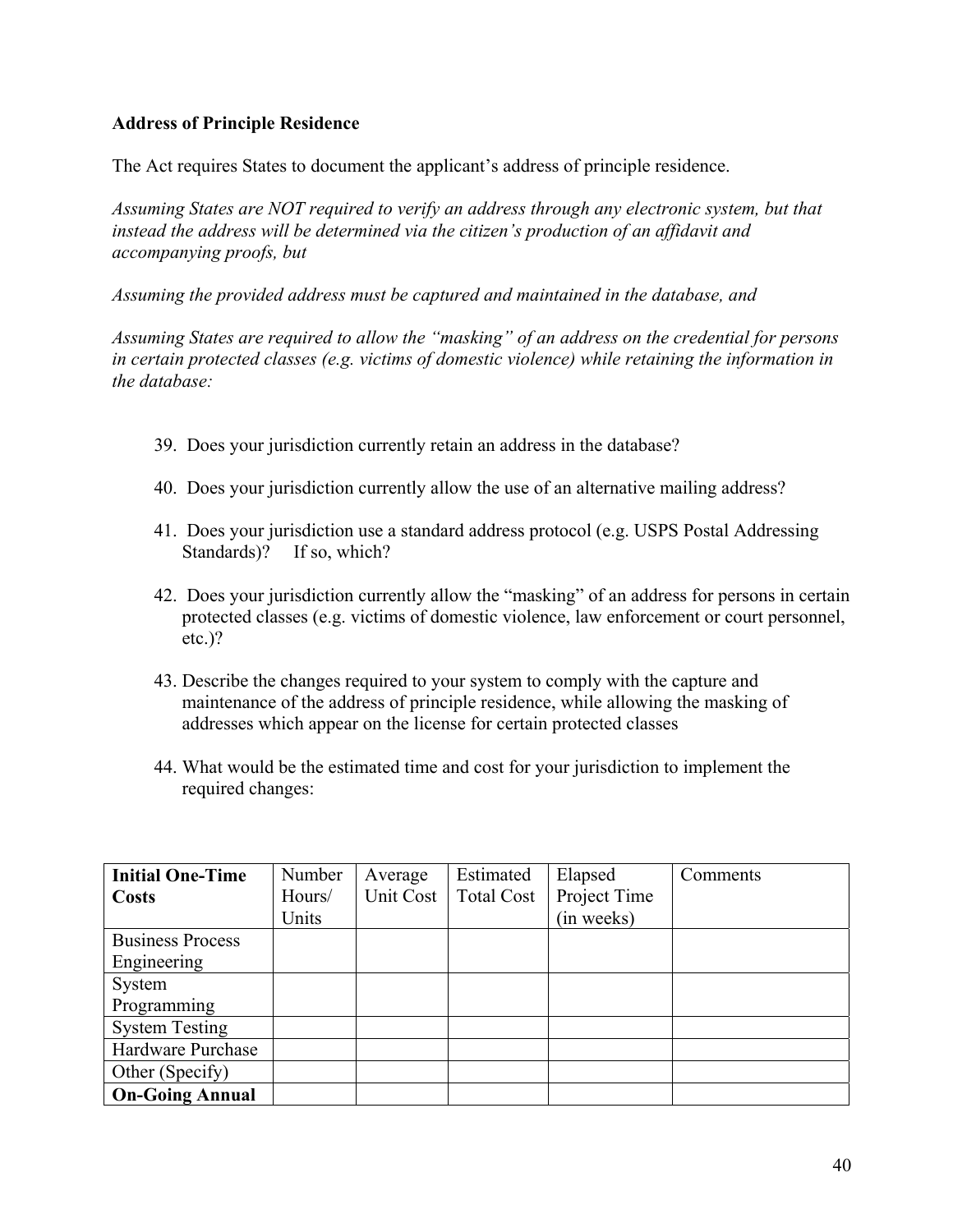| Costs              |  |  |  |
|--------------------|--|--|--|
| License/Warranty   |  |  |  |
| Fees               |  |  |  |
| System             |  |  |  |
| Maintenance        |  |  |  |
| Supplies/Materials |  |  |  |
| Other (Specify)    |  |  |  |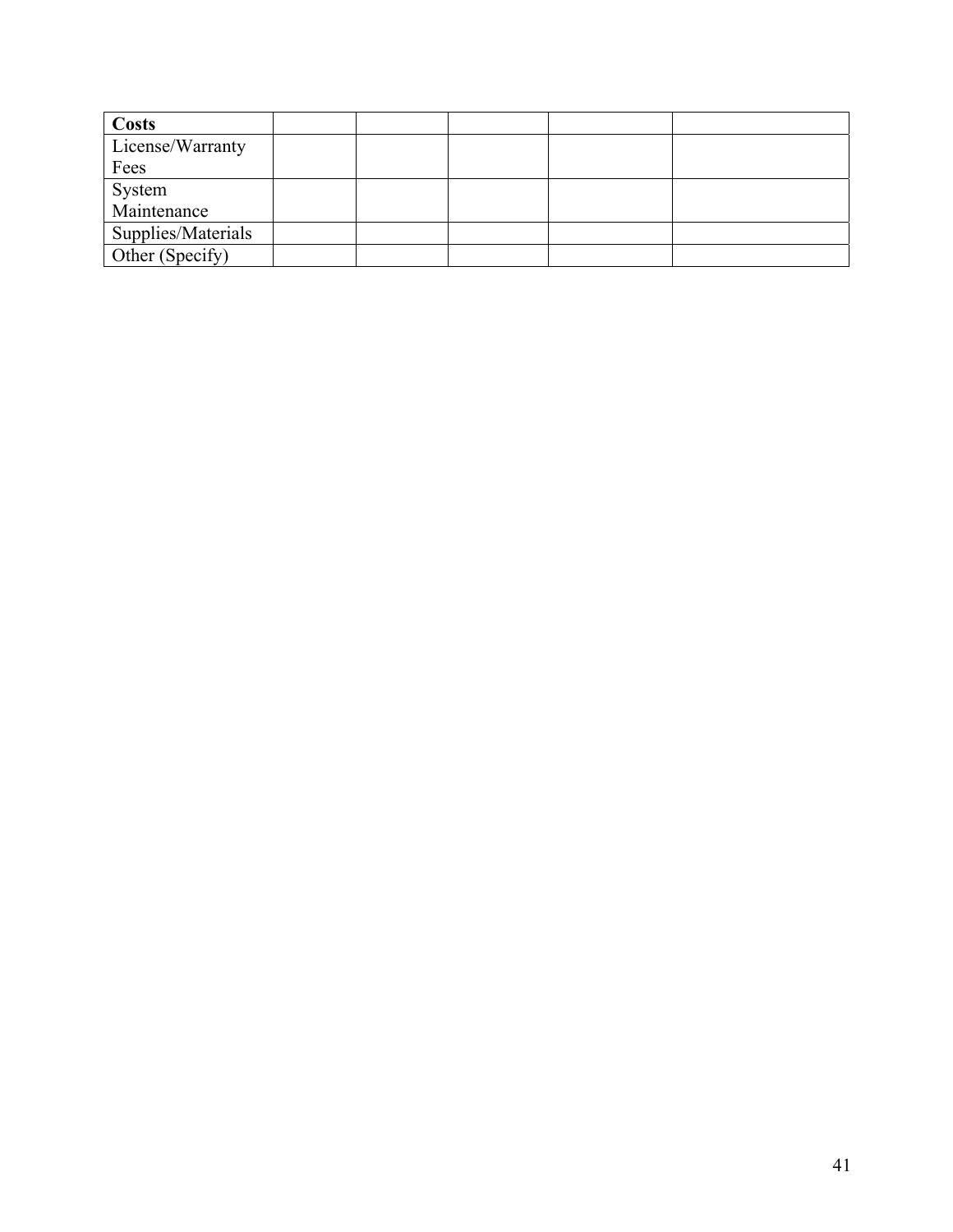## **Records Retention**

The Act requires States to employ technology to capture digital images of identity source documents so that the images can be retained in electronic storage in a transferable format.

*Assuming you must capture digital images of documents accepted for proof of full legal name, date of birth, social security number, and lawful presence, and* 

*Assuming they must be retained in a transferable electronic storage format, and retained for a minimum of ten years or the duration of a renewed REAL ID, whichever is longer;* 

45. How many documents per average transaction would you expect to process:

- Full legal name
- Date of birth
- Social security number
- Lawful presence
- 46. Would your jurisdiction plan to save the digital images in a system separate from or integrated with your DL/ID database?

| <b>Initial One-Time</b> | Number | Average   | Estimated         | Elapsed      | Comments |
|-------------------------|--------|-----------|-------------------|--------------|----------|
| <b>Costs</b>            | Hours/ | Unit Cost | <b>Total Cost</b> | Project Time |          |
|                         | Units  |           |                   | (in weeks)   |          |
| <b>Business Process</b> |        |           |                   |              |          |
| Engineering             |        |           |                   |              |          |
| System                  |        |           |                   |              |          |
| Programming             |        |           |                   |              |          |
| <b>System Testing</b>   |        |           |                   |              |          |
| Hardware Purchase       |        |           |                   |              |          |
| Other (Specify)         |        |           |                   |              |          |
| <b>On-Going Annual</b>  |        |           |                   |              |          |
| <b>Costs</b>            |        |           |                   |              |          |
| License/Warranty        |        |           |                   |              |          |
| Fees                    |        |           |                   |              |          |
| System                  |        |           |                   |              |          |
| Maintenance             |        |           |                   |              |          |
| Supplies/Materials      |        |           |                   |              |          |
| Other (Specify)         |        |           |                   |              |          |

47. What are the estimated added costs and time to capture and save the digital images?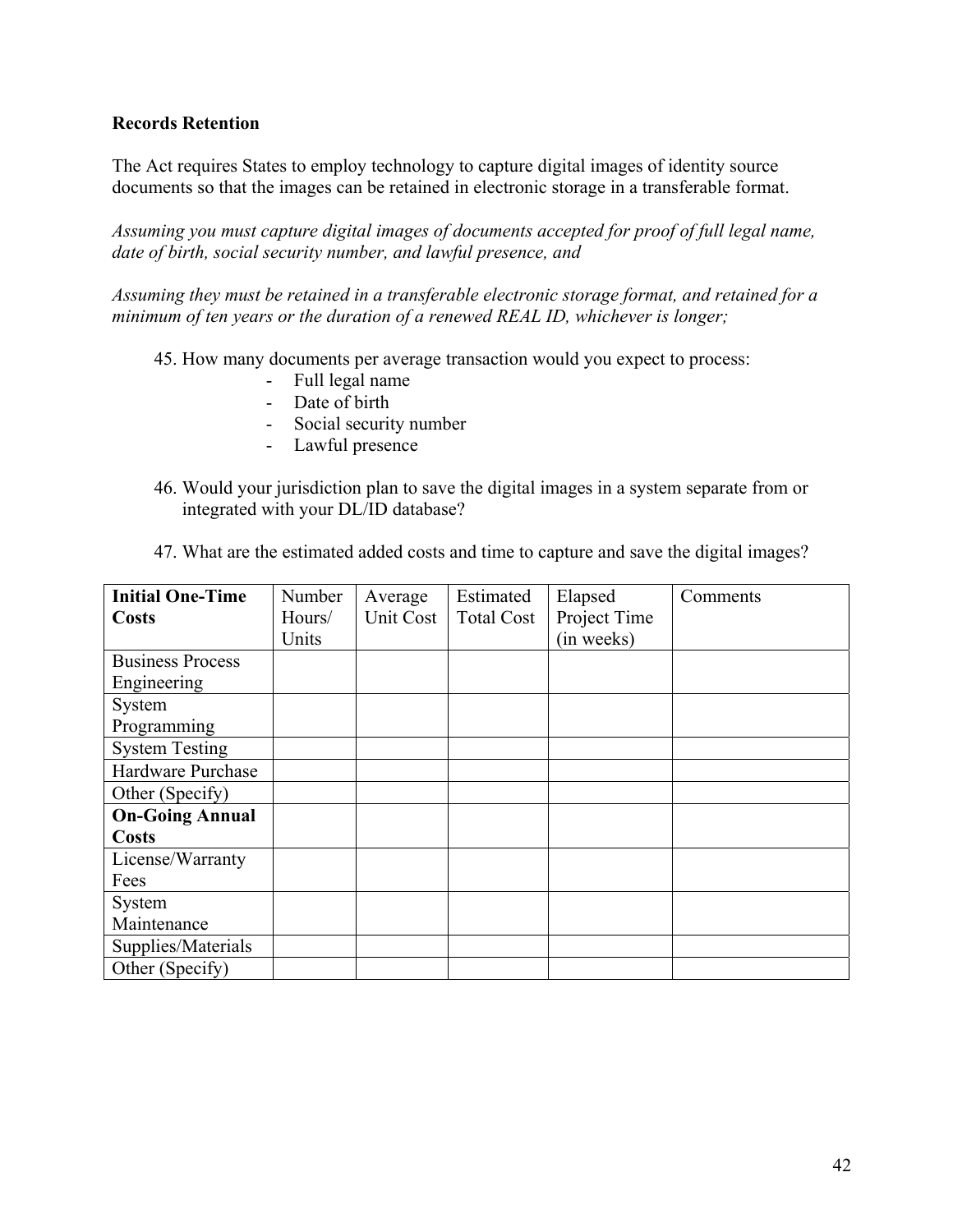# **Photo Capture**

The Act requires States to subject each person applying for a driver's license or identification card to mandatory facial image capture.

*Assuming jurisdictions must capture and retain the digital photograph and basic identifying information of ALL applicants at the beginning of the process, not just of those who complete the vetting process and ultimately receive the DL/ID, and* 

*Assuming the business process changes identified in Part Two, Page 22.* 

48. What are the estimated time and cost for the system changes for your jurisdiction to implement the required changes?

| <b>Initial One-Time</b> | Number | Average   | Estimated         | Elapsed      | Comments |
|-------------------------|--------|-----------|-------------------|--------------|----------|
| <b>Costs</b>            | Hours/ | Unit Cost | <b>Total Cost</b> | Project Time |          |
|                         | Units  |           |                   | (in weeks)   |          |
| <b>Business Process</b> |        |           |                   |              |          |
| Engineering             |        |           |                   |              |          |
| System                  |        |           |                   |              |          |
| Programming             |        |           |                   |              |          |
| <b>System Testing</b>   |        |           |                   |              |          |
| Hardware Purchase       |        |           |                   |              |          |
| Other (Specify)         |        |           |                   |              |          |
| <b>On-Going Annual</b>  |        |           |                   |              |          |
| <b>Costs</b>            |        |           |                   |              |          |
| License/Warranty        |        |           |                   |              |          |
| Fees                    |        |           |                   |              |          |
| System                  |        |           |                   |              |          |
| Maintenance             |        |           |                   |              |          |
| Supplies/Materials      |        |           |                   |              |          |
| Other (Specify)         |        |           |                   |              |          |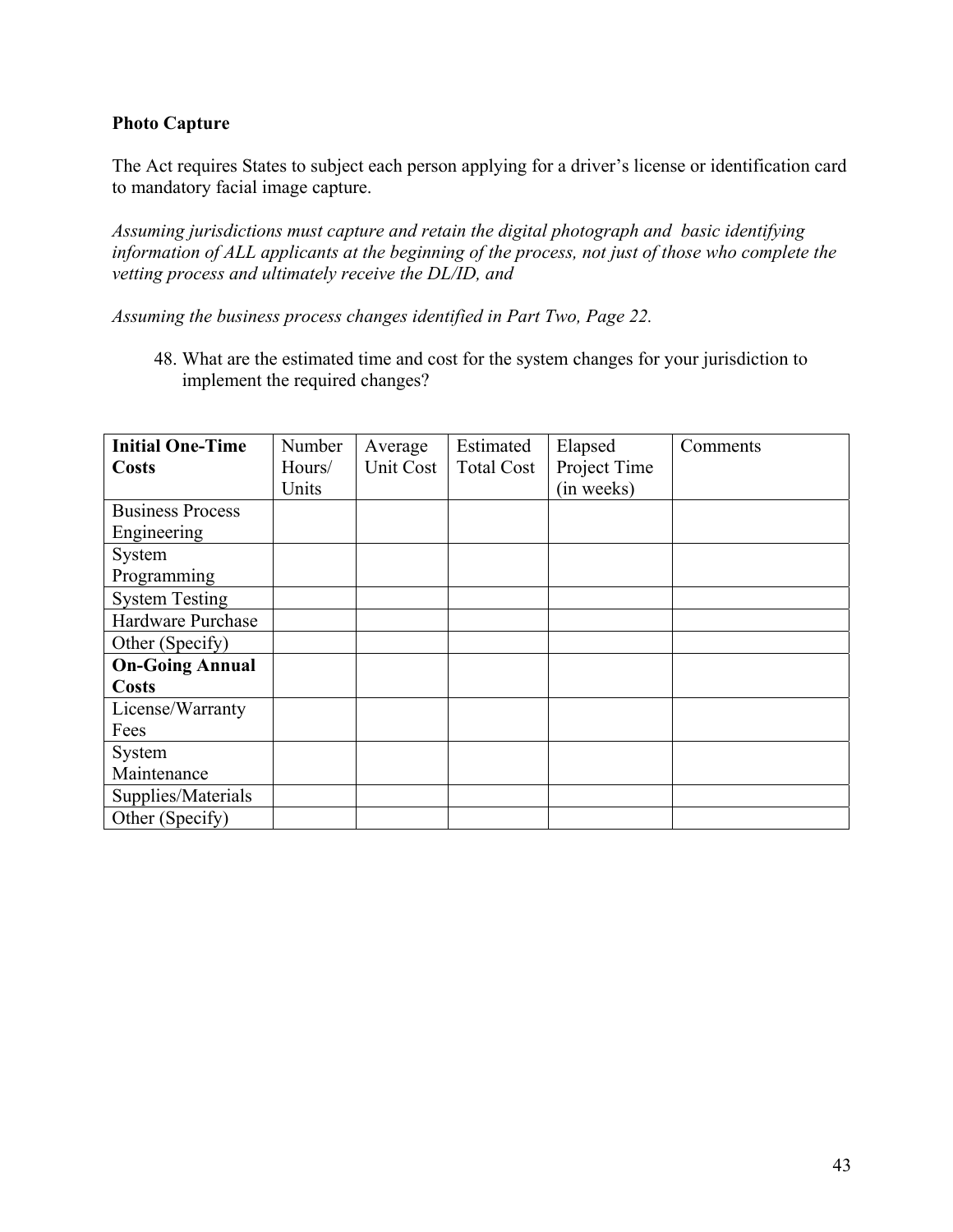# **Database**

The Act requires States to provide electronic access to all other States to information contained in the States motor vehicle database (at a minimum: all data fields printed on drivers' licenses and identification cards issued by the State; and motor vehicle drivers' histories, including motor vehicle violations, suspensions, and points on licenses).

*Assuming these data elements also include the digital photo and signature, and* 

*Assuming these data elements must be able to be shared with all other jurisdictions via a query / response method via AAMVAnet (e.g. Digital Image Exchange Project) or individually developed connections:* 

- 49. What are the estimated time and cost for the system changes for your jurisdiction to implement the required changes?
- 50. Does your jurisdiction currently have any limitations on the sharing of DL/ID data, driver record and/or photographs with other state licensing agencies?
- 51. If so, what legislative changes will be required in order to comply?
- 52. What system changes and/or upgrades would be required to comply?
- 53. What are the estimated time and costs for implementation?
	- $\Box$  Connect to the application via AAMVAnet
	- $\Box$  Develop your own connection to the application

| <b>Initial One-Time</b> | Number | Average   | Estimated         | Elapsed      | Comments |
|-------------------------|--------|-----------|-------------------|--------------|----------|
| <b>Costs</b>            | Hours/ | Unit Cost | <b>Total Cost</b> | Project Time |          |
|                         | Units  |           |                   | (in weeks)   |          |
| <b>Business Process</b> |        |           |                   |              |          |
| Engineering             |        |           |                   |              |          |
| System                  |        |           |                   |              |          |
| Programming             |        |           |                   |              |          |
| <b>System Testing</b>   |        |           |                   |              |          |
| Hardware Purchase       |        |           |                   |              |          |
| Other (Specify)         |        |           |                   |              |          |
| <b>On-Going Annual</b>  |        |           |                   |              |          |
| <b>Costs</b>            |        |           |                   |              |          |
| License/Warranty        |        |           |                   |              |          |
| Fees                    |        |           |                   |              |          |
| System                  |        |           |                   |              |          |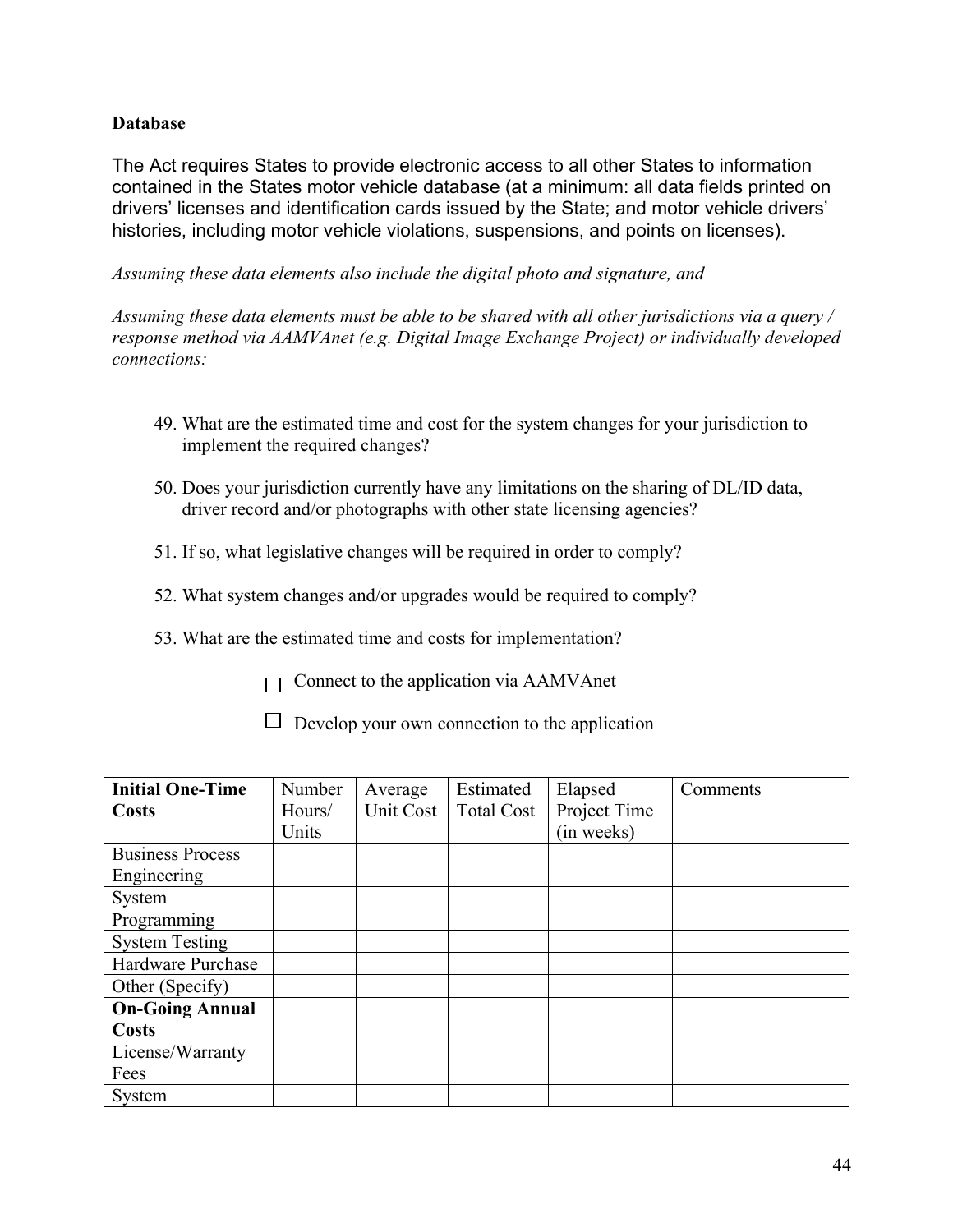| Maintenance        |  |  |  |
|--------------------|--|--|--|
| Supplies/Materials |  |  |  |
| Other (Specify)    |  |  |  |

- 54. What are the estimated time and costs for implementation?
- 55. When was your driver license information system developed or when did it have its last major redesign?
- 56. What was the cost of that re-design?
- 57. Did your jurisdiction have major driver license system re-designs/upgrades planned independent of REAL ID Act Requirements?
	- a. If so, for when?
	- b. If so, how much was budgeted for this?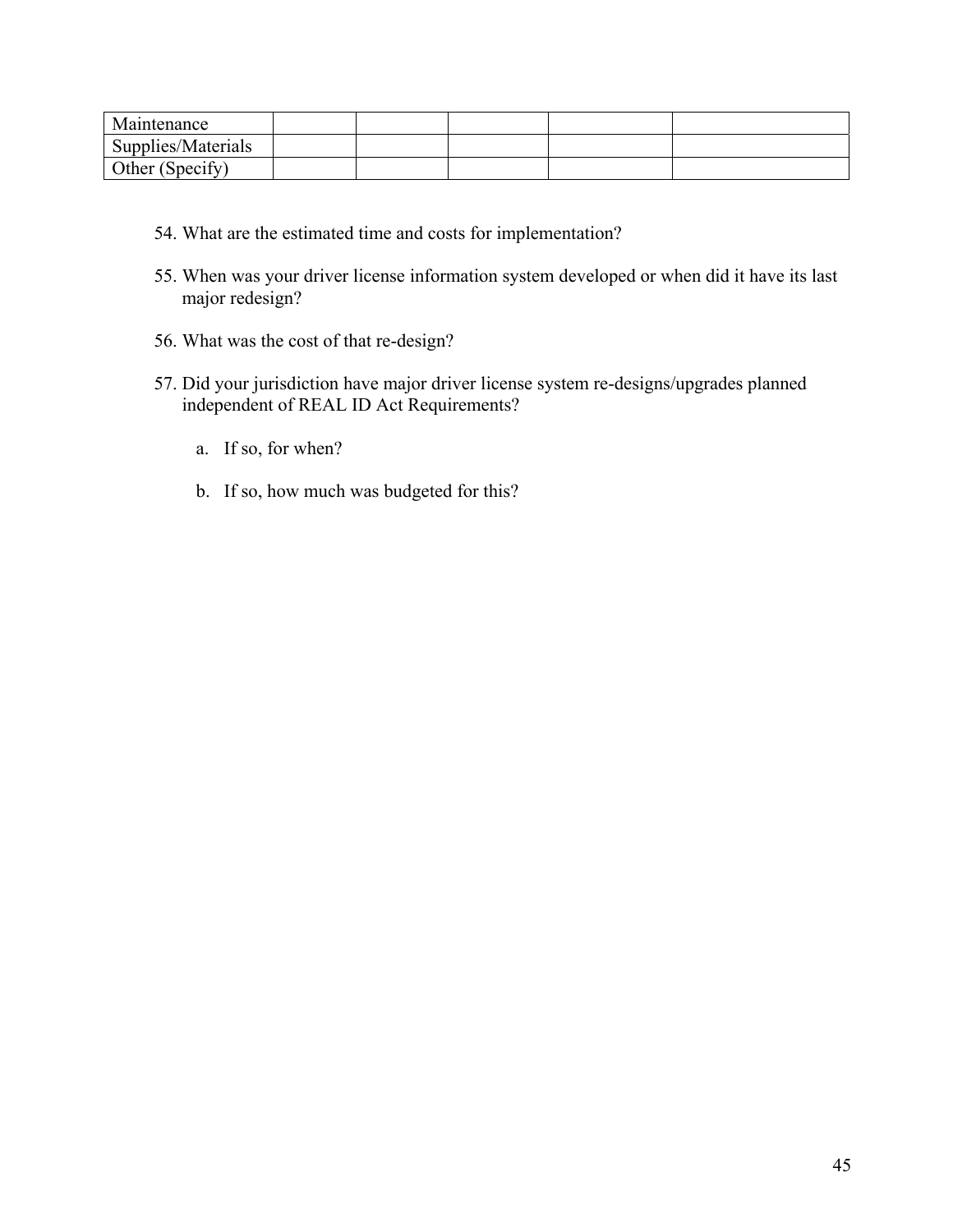# **Part Two Business Process Impacts**

#### **Certification**

The Act requires the Secretary of Homeland Security to determine whether a State is meeting the requirements of this section based on certifications made by the State to the Secretary

*Assuming the REAL ID Act compliance certification process was similar to that currently in place for the Department of Transportation Federal Motor Carrier Safety Administrations CDL audit process*, *where the Governor certifies annually to the State's compliance and DHS performs an audit, at least every three years:* 

- 58. What is the estimated number of staff hours currently devoted by your jurisdiction to a federal CDL audit?
- 59. What is a ball-park average hourly salary rate of the persons most involved in the federal CDL audit process?
- 60. Based on the above, what is your estimate of the cost of a CDL audit?
- 61. Based on common subject matter, what percent of the time involved in the CDL audit would you estimate might be duplicated in a REAL ID compliance audit?

To understand the relative scale of your CDL population compared to all driver's and ID holders:

- 62. What is the number of Active CDL's in your jurisdiction?
- 63. What is the number of Active Non-CDL's in your jurisdiction?
- 64. What is the number of non-driver ID holders' in your jurisdiction?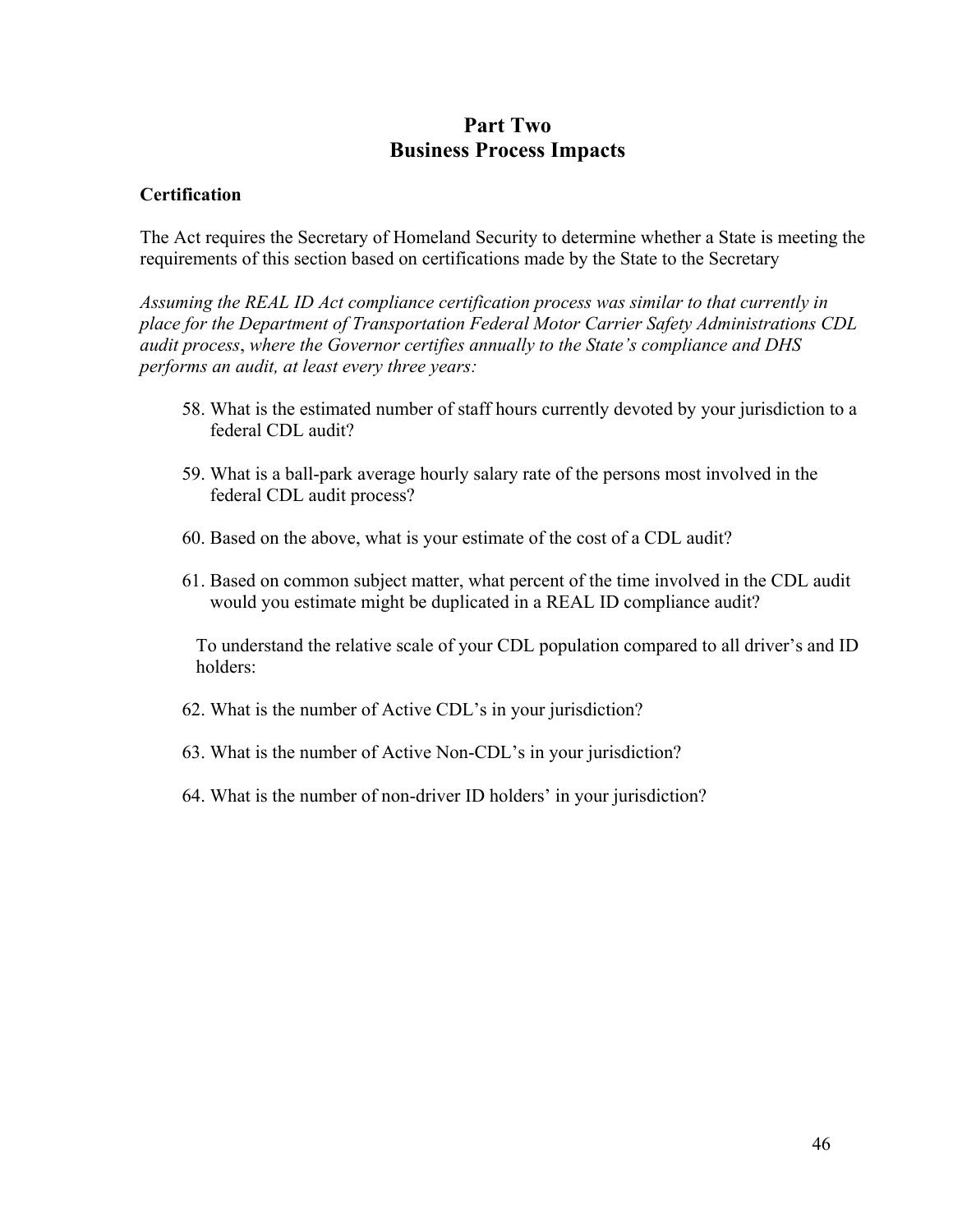#### **Lawful Presence Requirements**

.

The Act requires States to require evidence of lawful presence in the United States before issuing a REAL ID credential, and to limit the validity of the license/ID to the length of authorized stay, through verification of US Immigration documents through the Department of Homeland Security's SAVE system.

Assuming SAVE is available to electronically verify all permitted classes of lawfully present *citizens, but,* 

*Assuming it's still necessary for a subset of these (e.g. 15%) to be subject to more timeconsuming second and/or third tier research by SAVE which would not allow instant verification:* 

- 65. What is the estimated number/percent of non-permanent US residents processed by your jurisdiction?
- 66. Do you anticipate this processing will be possible at all service locations, or limited to a subset of locations?
- 67. If the number of locations will be limited, indicate the number of service locations which will and won't have this capability.
- 68. Are there any additional investments your jurisdiction would find necessary to implement these provisions (e.g. bi-lingual staff, forms and materials translation, etc.) as result of REAL ID requirements.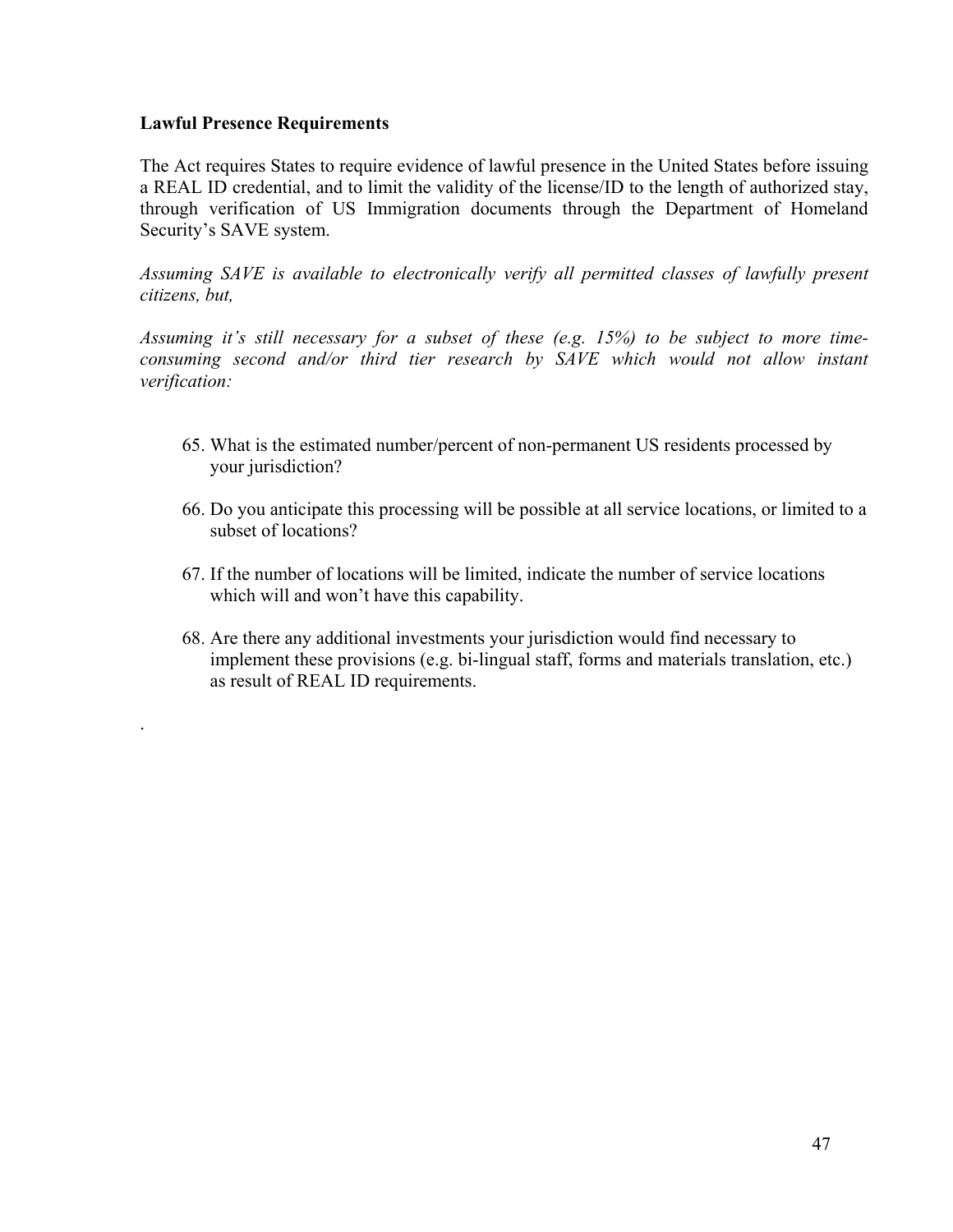## **Address of Principle Residence**

The Act requires States to document the applicant's address of principle residence.

*Assuming States do NOT have to verify the address of principle residence via an electronic system, but* 

*Assuming the DL/ID application process required an affidavit declaring address of principle residence, accompanied by at least two proof documents matching the address (e.g., lease/mortgage, recent utility/tax bill, etc.) which do NOT need to be imaged or retained.* 

- 69. Describe the operational changes would your jurisdiction require.
- 70. What do you estimate the added per transaction processing time would be in minutes and percent?
- 71. What are the estimated costs and time for implementing the changes?

| <b>Initial One-Time</b>  | Number | Average   | Estimated         | Elapsed      | Comments |
|--------------------------|--------|-----------|-------------------|--------------|----------|
| Costs                    | Units  | Unit Cost | <b>Total Cost</b> | Project Time |          |
|                          |        |           |                   | (in weeks)   |          |
| <b>Business Process</b>  |        |           |                   |              |          |
| Engineering              |        |           |                   |              |          |
| <b>Facility Redesign</b> |        |           |                   |              |          |
| Forms Redesign           |        |           |                   |              |          |
| Hardware Purchase        |        |           |                   |              |          |
| Policy/Regulation        |        |           |                   |              |          |
| Change Adoption          |        |           |                   |              |          |
| <b>Employee Training</b> |        |           |                   |              |          |
| Other (Specify)          |        |           |                   |              |          |
| <b>On-Going Annual</b>   |        |           |                   |              |          |
| <b>Costs</b>             |        |           |                   |              |          |
| Supplies/Materials       |        |           |                   |              |          |
| <b>Annual FTE</b>        |        |           |                   |              |          |
| equivalents for          |        |           |                   |              |          |
| added transaction        |        |           |                   |              |          |
| time                     |        |           |                   |              |          |
| Equipment                |        |           |                   |              |          |
| maintenance etc.         |        |           |                   |              |          |
| Other (Specify)          |        |           |                   |              |          |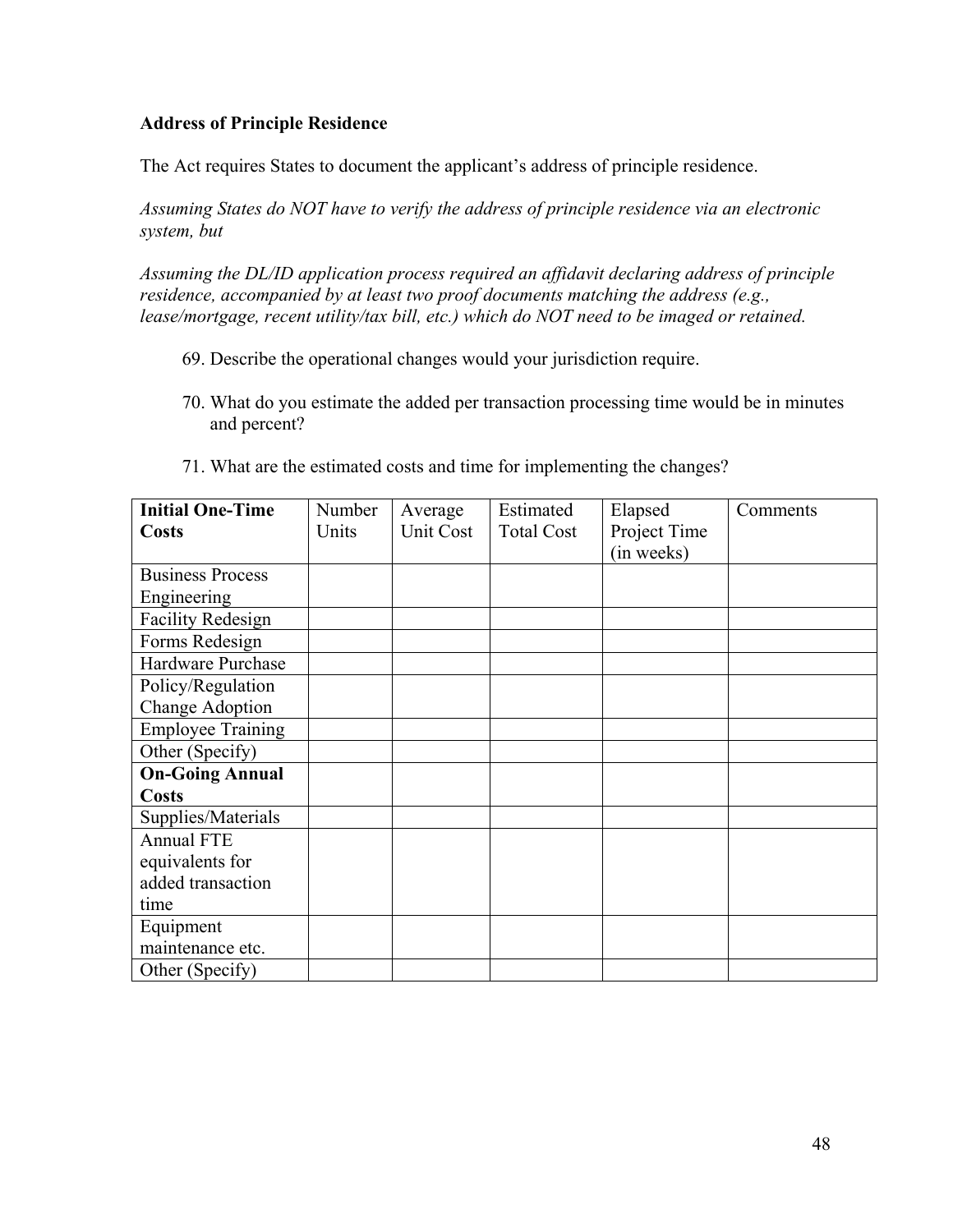# **Photo Capture**

The Act requires States to subject each person applying for a driver's license or identification card to mandatory facial image capture.

*Assuming jurisdictions must capture the digital photograph of the applicant (as opposed to the DL/ID recipient) at the beginning of the process, along with the basic applicant information, but prior to full vetting and license issuance:* 

- 72. What type of DL/ID's do you currently issue without a photo?
- 73. What are the estimated numbers of each type above?
- 74. Do you currently capture the photograph at the beginning of the in-take process (e.g. photo is on file even if license/ID not ultimately issued?)
- 75. Describe how your current business practices would have to be revised to meet the mandatory photo capture for each applicant.
- 76. What are the estimated time and cost of the required business process changes (note: related system cost changes are already covered in Part One of the survey)

| <b>Initial One-Time</b>  | Number | Average   | Estimated         | Elapsed      | Comments |
|--------------------------|--------|-----------|-------------------|--------------|----------|
| Costs                    | Units  | Unit Cost | <b>Total Cost</b> | Project Time |          |
|                          |        |           |                   | (in weeks)   |          |
| <b>Business Process</b>  |        |           |                   |              |          |
| Engineering              |        |           |                   |              |          |
| <b>Facility Redesign</b> |        |           |                   |              |          |
| Forms Redesign           |        |           |                   |              |          |
| Hardware Purchase        |        |           |                   |              |          |
| Policy/Regulation        |        |           |                   |              |          |
| Change Adoption          |        |           |                   |              |          |
| <b>Employee Training</b> |        |           |                   |              |          |
| Other (Specify)          |        |           |                   |              |          |
| <b>On-Going Annual</b>   |        |           |                   |              |          |
| <b>Costs</b>             |        |           |                   |              |          |
| Supplies/Materials       |        |           |                   |              |          |
| FTE equivalents for      |        |           |                   |              |          |
| added transaction        |        |           |                   |              |          |
| time                     |        |           |                   |              |          |
| Equipment-related        |        |           |                   |              |          |
| Other (Specify)          |        |           |                   |              |          |

**License Validity**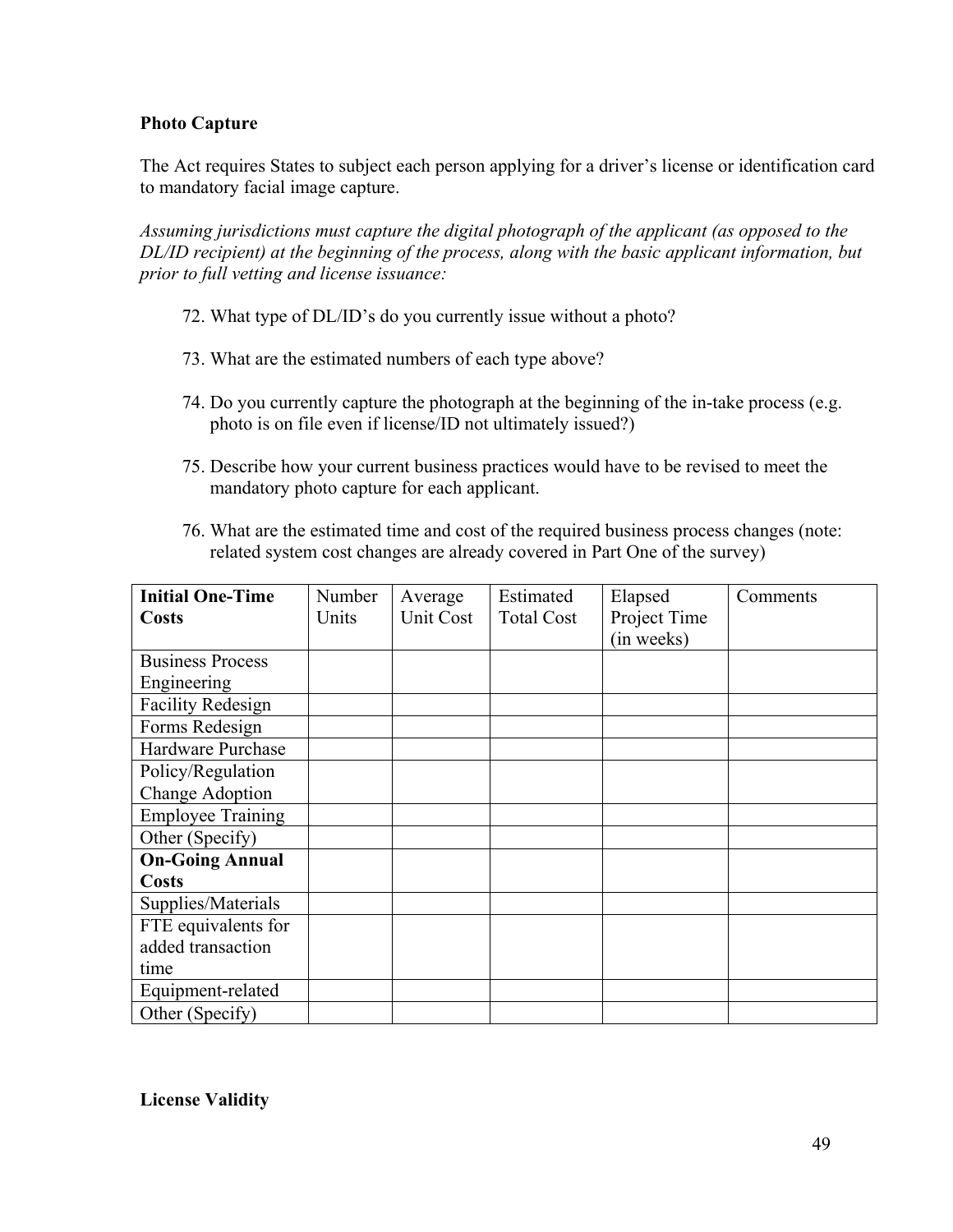The Act requires States to limit the period of validity of DL/ID's that are not temporary to a period that does not exceed 8 years.

*Assuming the period of validity for all DL/ID's may not exceed eight years, for those jurisdictions currently having validity periods in excess of 8 years:* 

- 77. What types of credentials currently have validity periods in excess of 8 years?
- 78. What is the estimated number of each type above?
- 79. Describe how your current business practices would have to be revised.
- 80. What are the estimate time and costs for your jurisdiction to implement the required changes (not including the one-time re-enrollment covered in a following question)?

| <b>Initial One-Time</b>  | Number | Average   | Estimated         | Elapsed      | Comments |
|--------------------------|--------|-----------|-------------------|--------------|----------|
| <b>Costs</b>             | Units  | Unit Cost | <b>Total Cost</b> | Project Time |          |
|                          |        |           |                   | (in weeks)   |          |
| <b>Business Process</b>  |        |           |                   |              |          |
| Engineering              |        |           |                   |              |          |
| <b>Facility Redesign</b> |        |           |                   |              |          |
| Forms Redesign           |        |           |                   |              |          |
| Hardware Purchase        |        |           |                   |              |          |
| Policy/Regulation        |        |           |                   |              |          |
| Change Adoption          |        |           |                   |              |          |
| <b>Employee Training</b> |        |           |                   |              |          |
| Other (Specify)          |        |           |                   |              |          |
| <b>On-Going Annual</b>   |        |           |                   |              |          |
| <b>Costs</b>             |        |           |                   |              |          |
| Supplies/Materials       |        |           |                   |              |          |
| FTE equivalents for      |        |           |                   |              |          |
| added transaction        |        |           |                   |              |          |
| time                     |        |           |                   |              |          |
| Equipment-related        |        |           |                   |              |          |
| Other (Specify)          |        |           |                   |              |          |

- 81. Does your jurisdiction currently allow a person to hold both a DL and ID concurrently? If so, how many persons currently hold both credentials?
- 82. If yes, what is the estimated impact and cost if this practice were prohibited?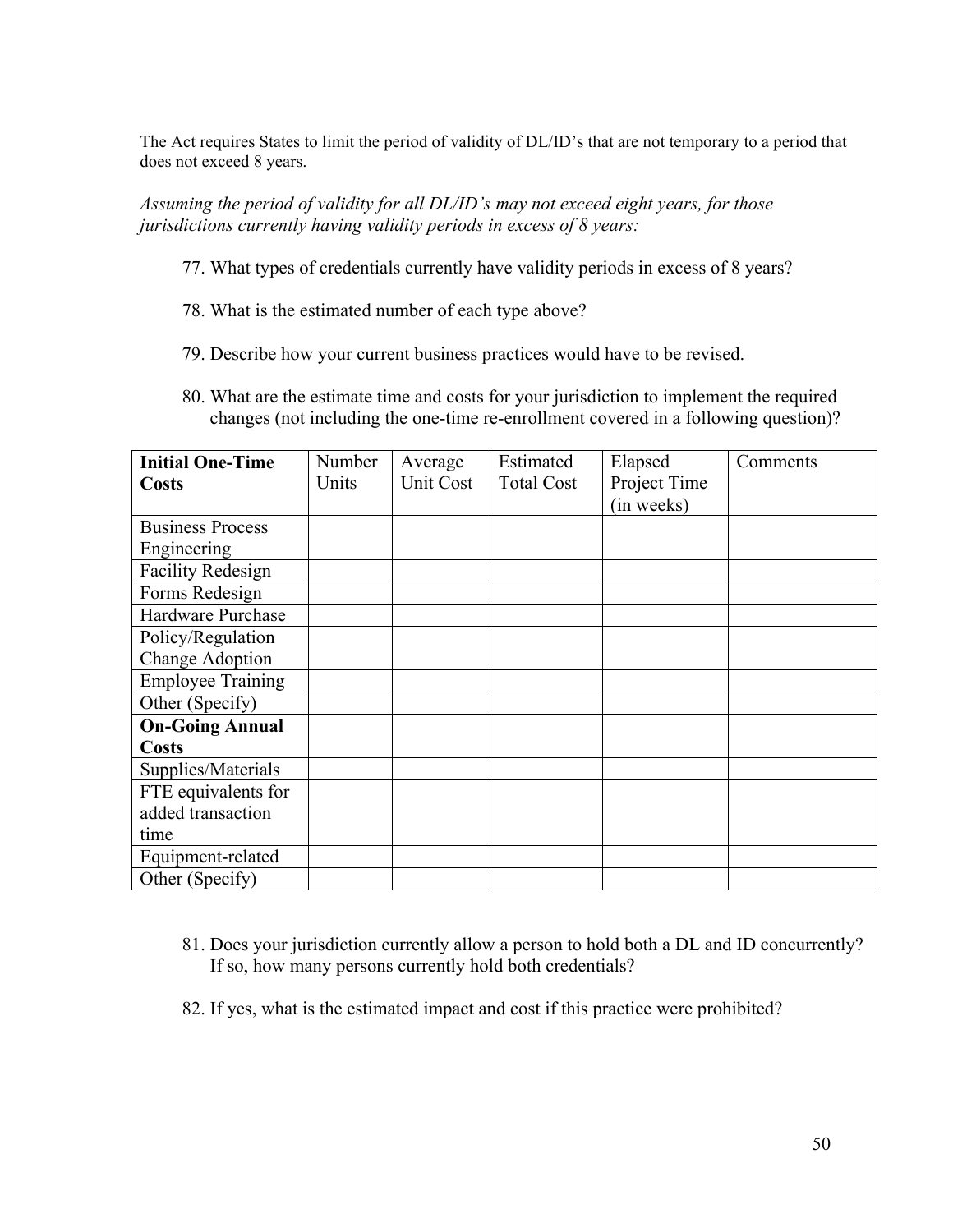# **Card Design Specifications**

The Department of Homeland Security has indicated it's considering certain mandatory license security features in lieu of the AAMVA standards:

- card stock
- intricate, fine-line, multicolor background design produced via offset lithography to include micro-line printing and an internal error field check (NOT dye sublimation)
- serial/inventory number on the card stock
- optically variable feature ink an/or diffraction grating (e.g. statement that valid for official use)
- UV (long wave) responsive feature
- Personalization of some information via laser engraving to include tactile features and micro-line printing specific to the bearer
- Check digit numbers or letters
- Revision date printed or engraved on the card surface to be updated any time the card design changes
- 83. What issuance method does your jurisdiction currently use?
	- Centralized
	- Over-the-Count
	- Hybrid
- 84. If all eight features above were required, would your jurisdiction need to change the above issuance method? If so, describe.
- 85. If yes, what is the estimate and time and costs to convert to the new issuance method:

| <b>Initial One-Time</b>  | Number | Average   | Estimated         | Elapsed      | Comments |
|--------------------------|--------|-----------|-------------------|--------------|----------|
| Costs                    | Units  | Unit Cost | <b>Total Cost</b> | Project Time |          |
|                          |        |           |                   | (in weeks)   |          |
| <b>Business Process</b>  |        |           |                   |              |          |
| Engineering              |        |           |                   |              |          |
| <b>Facility Redesign</b> |        |           |                   |              |          |
| Forms Redesign           |        |           |                   |              |          |
| Hardware Purchase        |        |           |                   |              |          |
| Policy/Regulation        |        |           |                   |              |          |
| Change Adoption          |        |           |                   |              |          |
| <b>Employee Training</b> |        |           |                   |              |          |
| Other (Specify)          |        |           |                   |              |          |
| <b>On-Going Annual</b>   |        |           |                   |              |          |
| <b>Costs</b>             |        |           |                   |              |          |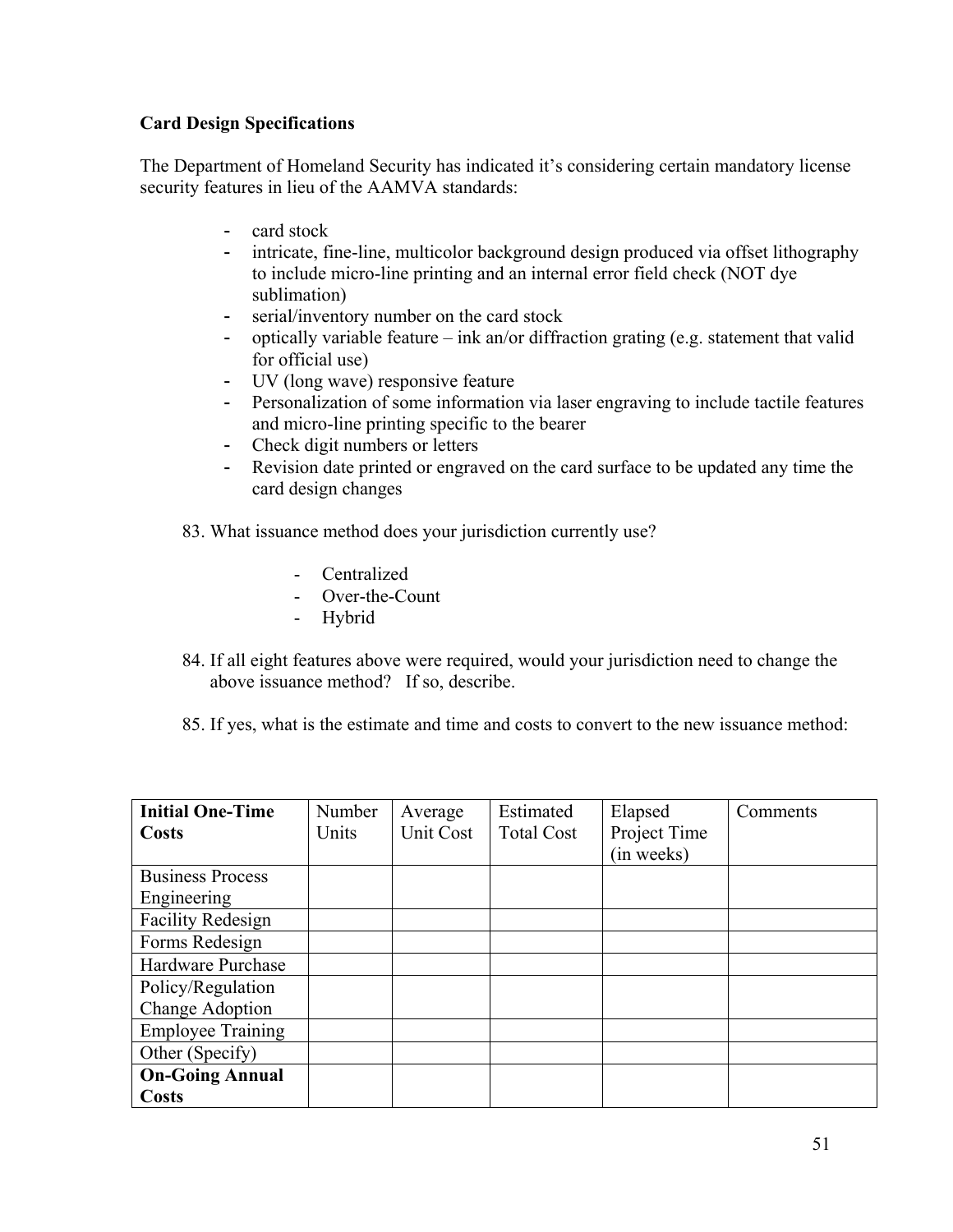| Supplies/Materials                               |  |  |  |
|--------------------------------------------------|--|--|--|
| FTE equivalents for<br>added transaction<br>time |  |  |  |
| Equipment-related                                |  |  |  |
| Other (Specify)                                  |  |  |  |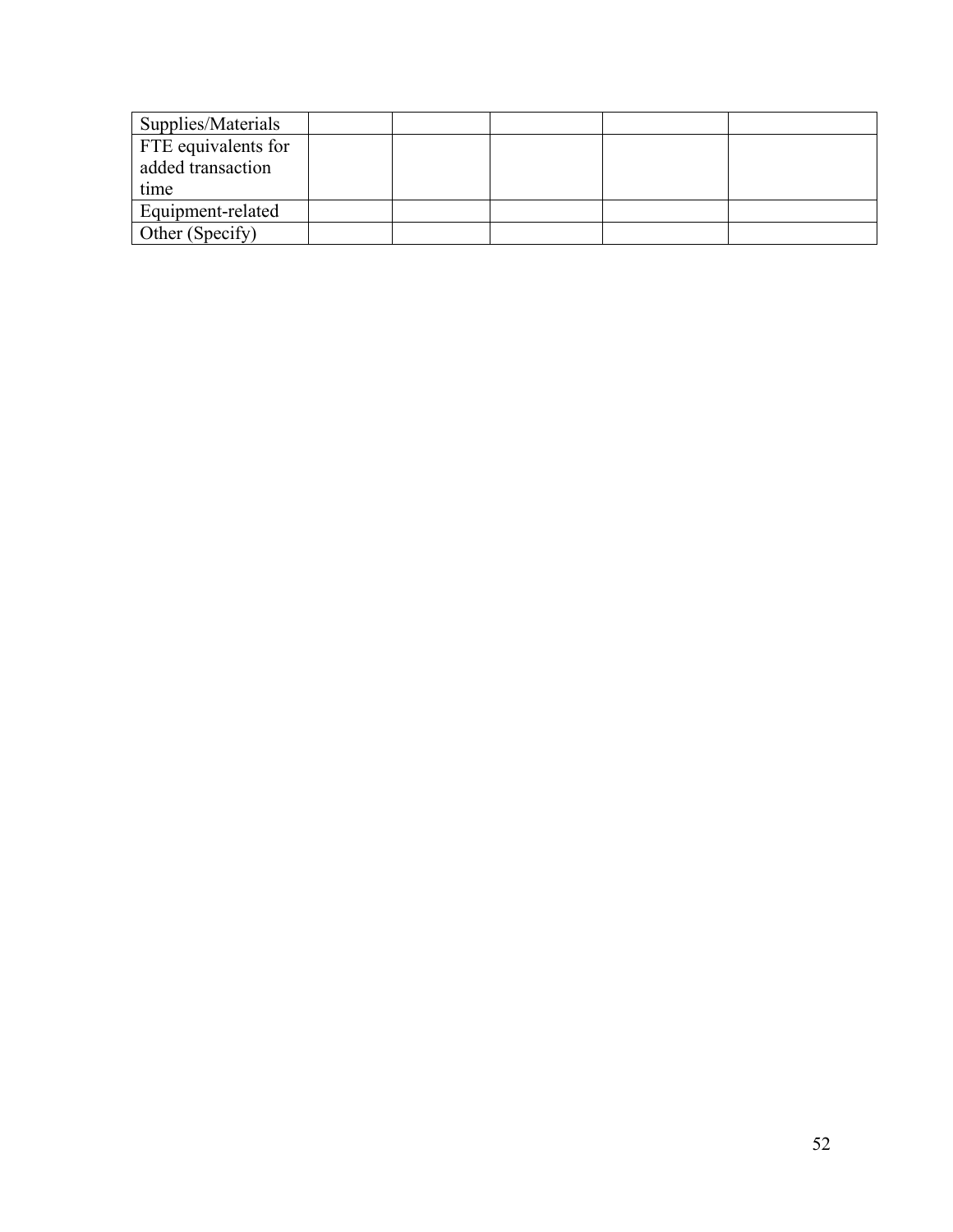## **Employee Background Checks**

The Act requires States to subject all persons authorized to manufacture or produce drivers' licenses and identification cards to appropriate security clearance requirements.

*Assuming every employee and involved in the applicant vetting/issuance process, cashiering and payment processing, procurement, inventory control, facility maintenance and support, information systems, as*  well as all supervisors and managers were required to undergo a state and federal criminal background *check and credit check, and* 

*Assuming the employees of every vendor involved in the above functions were to be contractually required to undergo the same criminal background and credit checks:* 

- 86. How many of your jurisdiction's employees would be subject to the background check requirements?
- 87. What is your average annual employee turnover rate?
- 88. Do you currently conduct background checks?
	- If so, describe type and scope and frequency
	- if so, describe number and type of covered employees
	- if so, describe disqualifying offenses
- 89. Describe what legal, labor contract, hiring process, etc. changes this would require in your jurisdiction and their impacts (e.g. finding alternative jobs for pre-existing employees who can't pass).
- 90. What is the estimated cost of a federal and state criminal background check in your jurisdiction?
- 91. What is the estimated cost of a federal and state criminal background and credit history check in your jurisdiction?
- 92. How many contracts would need to be modified to include the required background checks?
- 93. By applying the costs above to the estimated number of affected contractual employees, or by utilizing a vendor-provided number, what is the estimated cost impact of any new background check provisions for your vendors due to REAL ID?

#### **Physical Security**

The Act requires States to ensure the physical security of locations where drivers' licenses and identification cards are produced and the security of document materials and papers from which drivers' licenses and identification cards are produced.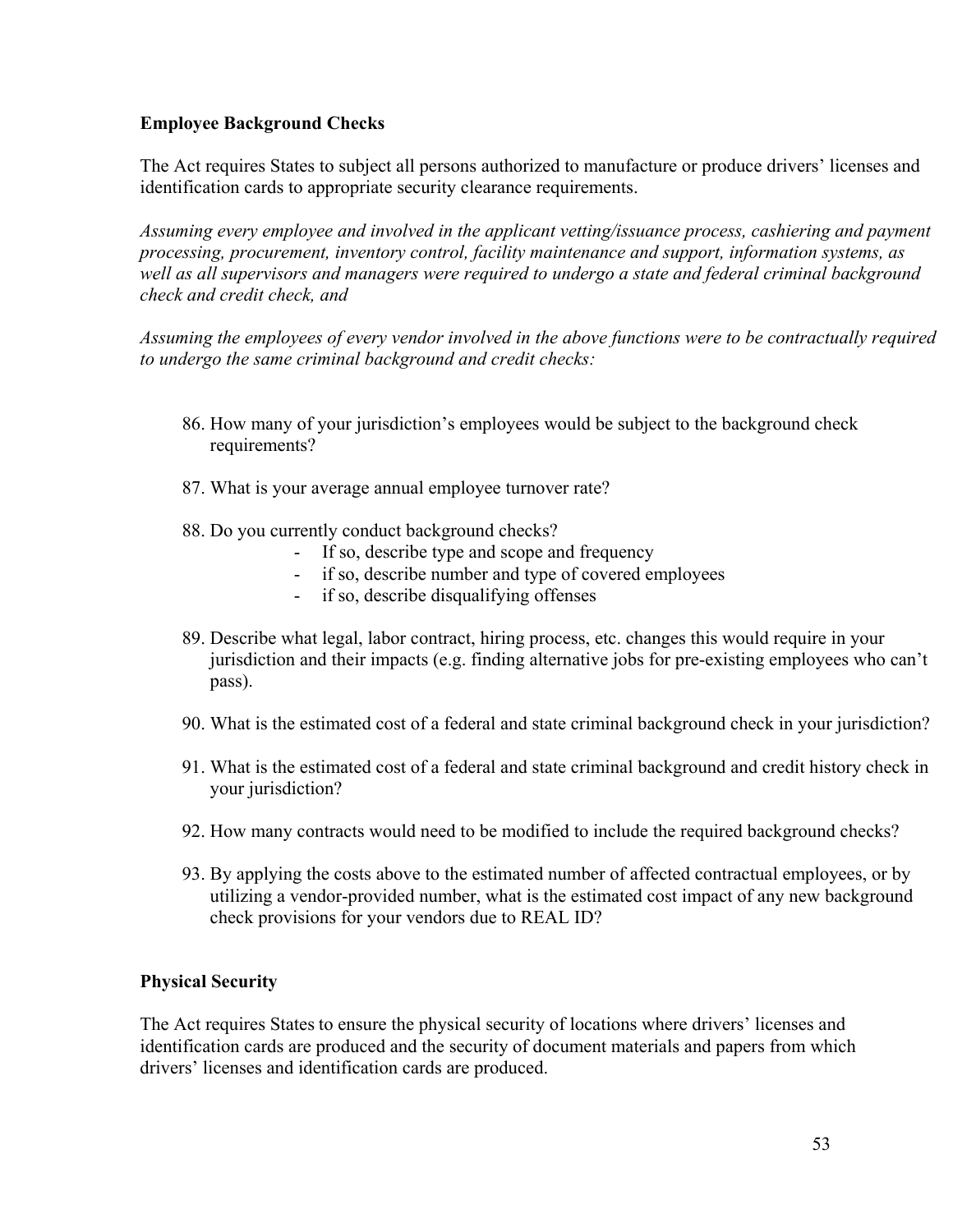*Assuming every facility where DL/ID's are produced and/or where document materials and papers from which DL/ID's are handled or stored was required to be physically secure:* 

(Note – the State recommendation is for states to submit risk management plans, and the DHS thinking is for high-end secure document standards. More work is necessary to determine costing assumptions, so only baseline measures are requested here).

|             | Issuance<br>Offices | Production<br>Facilities | Storage<br>Facilities |
|-------------|---------------------|--------------------------|-----------------------|
| Operated by |                     |                          |                       |
| You         |                     |                          |                       |
| Operated by |                     |                          |                       |
| Vendor      |                     |                          |                       |
| Operated by |                     |                          |                       |
| Agents      |                     |                          |                       |

94. What number of such facilities in your jurisdiction would be affected?

95. For each applicable type above, describe the current measures and costs for protecting physical security (e.g. locks, cameras, guards, hours of coverage, etc.)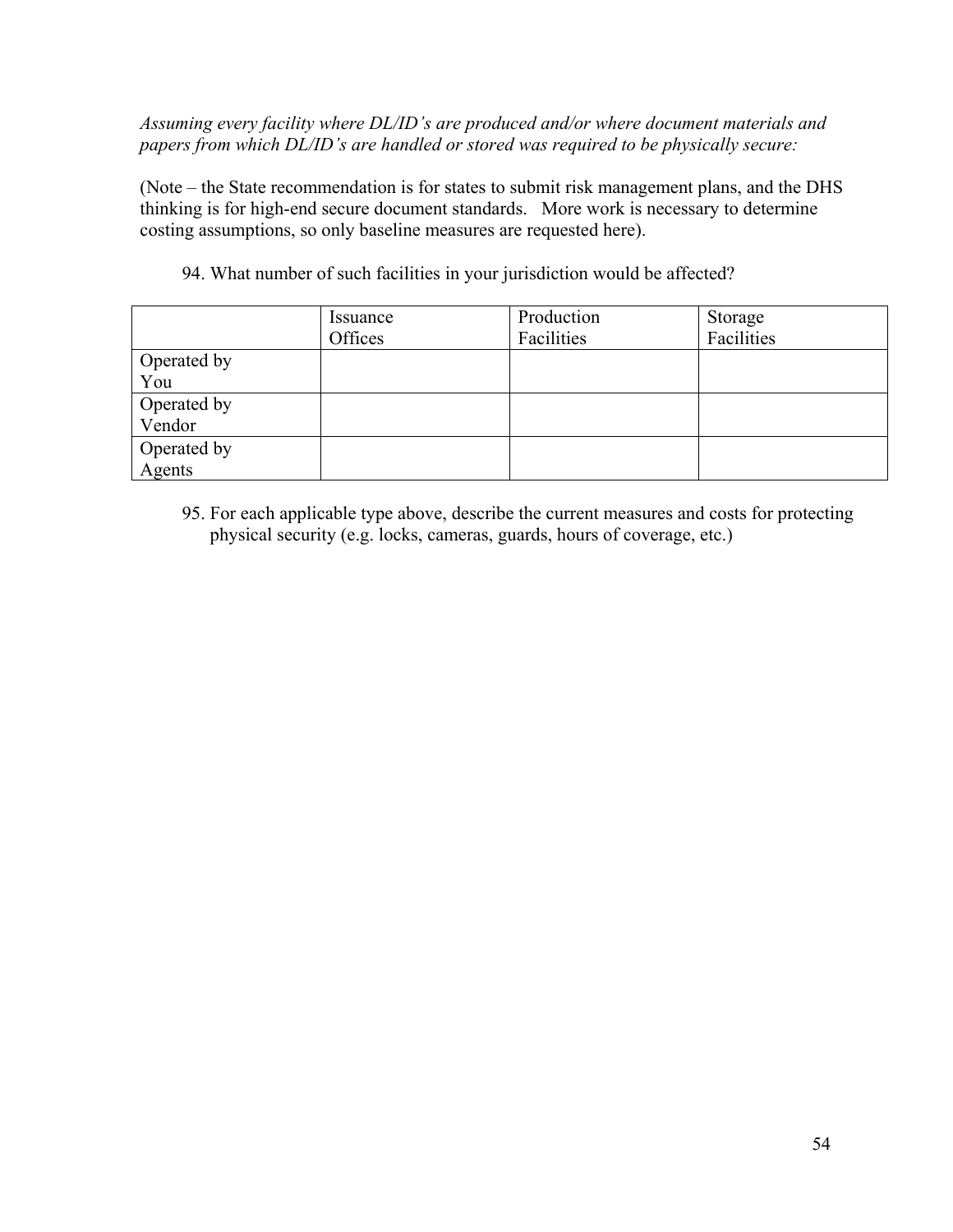## **Fraudulent Document Training**

The Act requires States to establish fraudulent document recognition training programs for appropriate employees engaged in the issuance of drivers' licenses and identification cards.

*Assuming every employee will be required to successfully complete the equivalent of AAMVA's Level One Fraudulent Document Recognition Training – entailing 12 hours of instruction, and* 

*Assuming at a minimum all supervisors and managers would also require both an additional 12 hours of Level Two training, and* 

*Assuming each employee would need a minimum of 4-hours training each successive year to recertify:* 

- 96. What number of employees will require the training?
	- Level One
	- Level Two

-

- 97. What is your average annual employee turnover rate?
- 98. What change to your current training practices would be required?
- 99. What percent of your training do you estimate will be provided?
	- In-house
	- Via contract on-site
	- Via contract off-site
	- Via computer-based delivery

Note: AAAMVA current estimate of Level One on-line training is \$100/per student for the computer-based training portion (would likely need to be augmented by on-site hands-on document review skills)

- 100. What are the estimated additional costs to implement the changes?
	- Training delivery
	- Employee time away from work
	- Facilities
	- Equipment
	- **Materials**
- 101. Describe additional facilities/equipment/resources (e.g. training rooms, computers, contractors, etc.) required to comply with new assumptions.
- 102. How much elapsed time (in months) will you require to be prepared to meet the training requirements?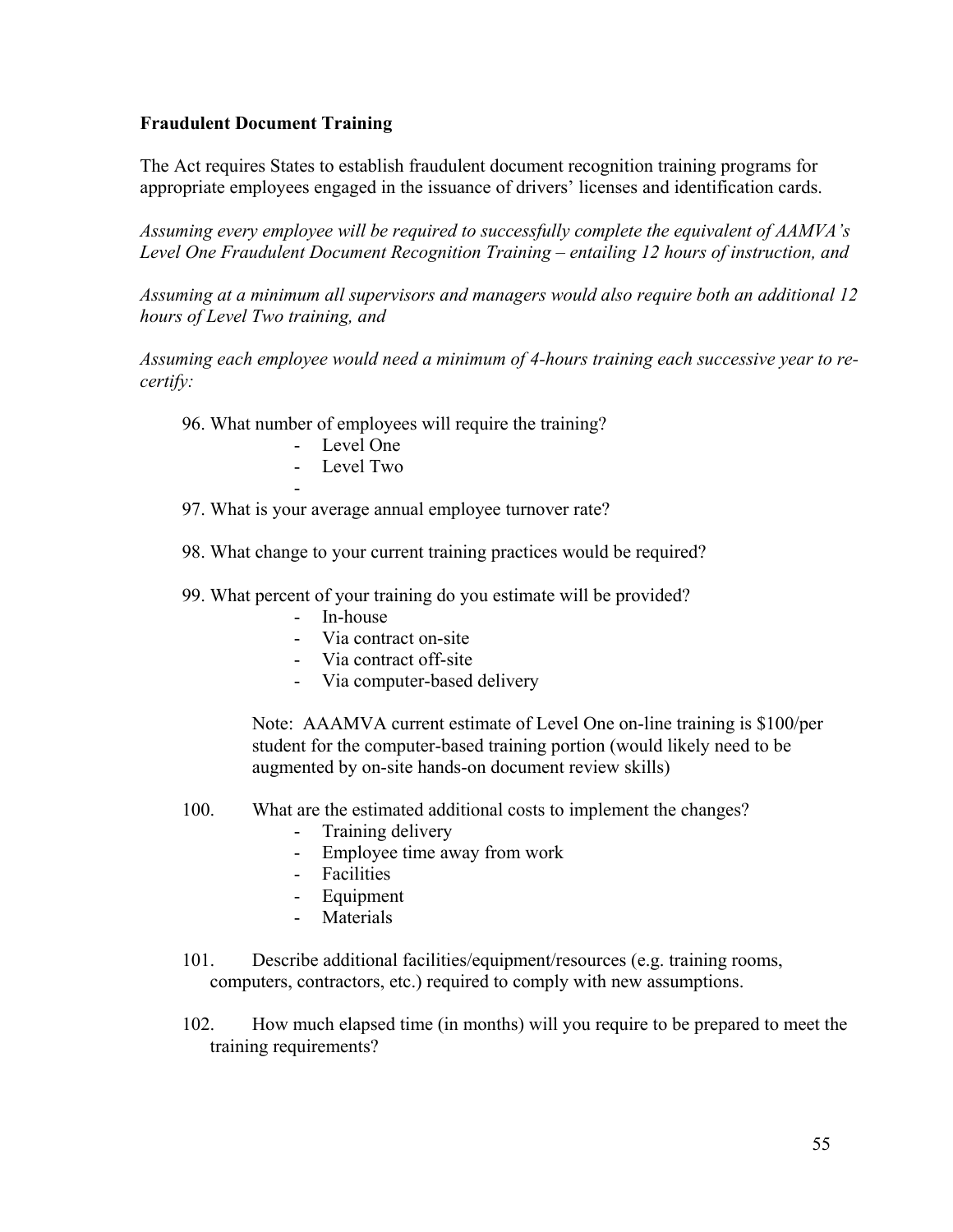## **Re-enrollment**

.

The Act requires States to be compliant with the provisions of the Act by May 11, 2008 in order for DL/ID's issued by the state to be accepted by a federal agency for an official purpose.

*Assuming your state was to comply with the Act, and as of May 11, 2008, every new DL/ID produced met the requirements, and all current license holders coming for renewal had to be reprocessed in-person under the new requirements, and* 

*Assuming all DL/ID's, including renewals, require in-person visits, and* 

*Assuming due to the new requirements, service times on renewals would now be equivalent to the original issuance service times, and* 

*Assuming all DL/ID holders must be compliant by May 11, 2013 (five years):* 

- 103. How many additional in-person visits do you anticipate over the 5-year period due to the lost of alternative channels (mail, internet, kiosks, etc.)
- 104. How many additional in-person visits do you anticipate over the 5-year period due to the need to "accelerate" due to your previous renewal cycle being longer than 5 years?
- 105. What is the answer above, If the assumption above was extended to a reenrollment period of 8-years (until May, 2016)?
- 106. Estimate the increased DL/ID workload impact on your jurisdiction using the worksheet on the following page.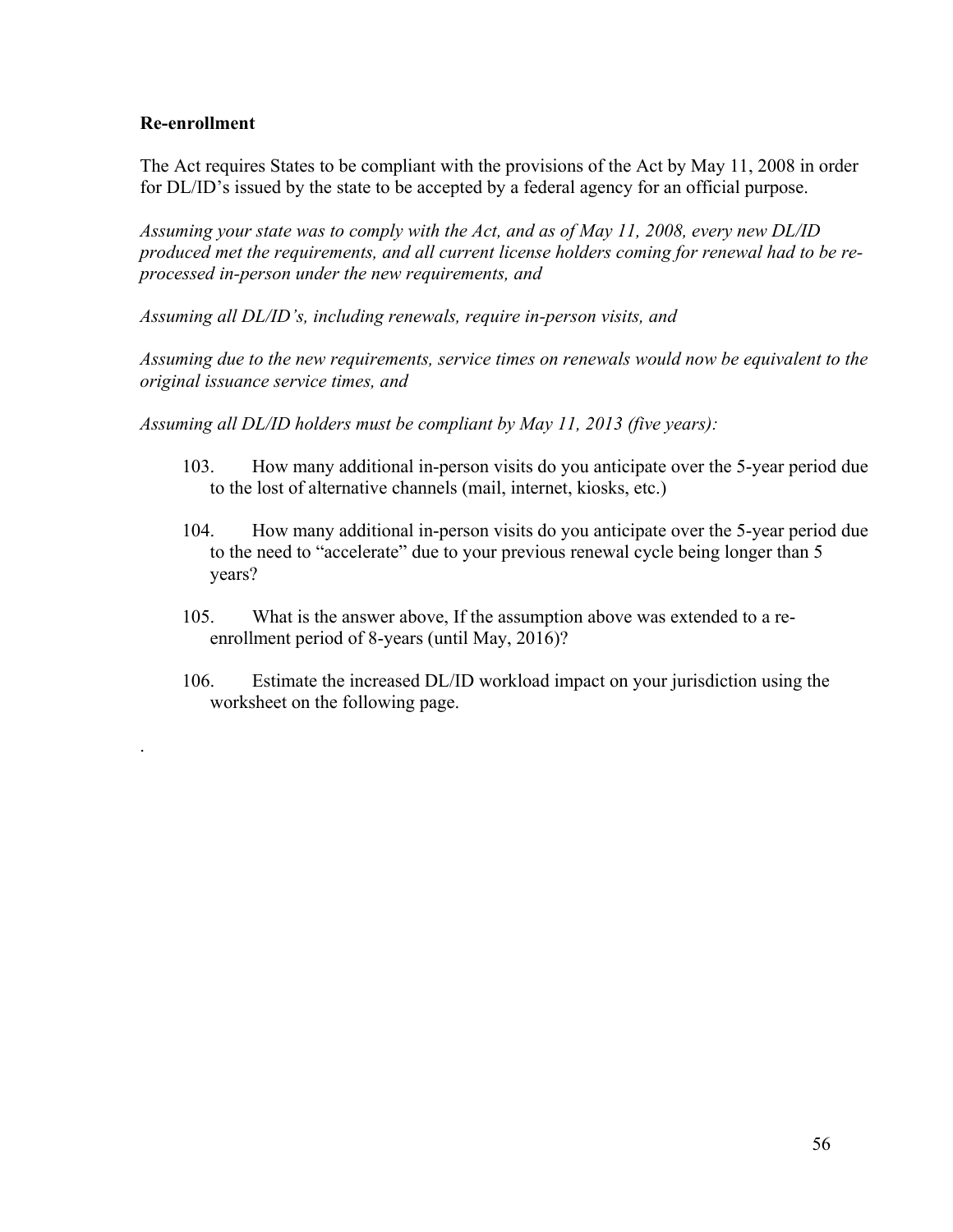## **REAL ID In-Person Workload Increase Estimate Calculation Worksheet:**

Assumptions:

- New full REAL ID enrollment transactions take twice as long as current inperson renewal transactions.
- In-person renewal transactions take twice as long as alternative channel (mail, internet) non-in-person renewal transactions.
- All transactions in the first cycle of REAL ID will be in-person, "new" transactions.
- (Note: There's a cumulative impact on alternative channel renewal transactions making them four times as long (first doubling due to appearing in-person and then doubling again due to becoming a "full" transaction).

| <b>Current Per Year</b>                     | <b>REAL ID Per Year</b>                      |  |  |
|---------------------------------------------|----------------------------------------------|--|--|
| $# new (original)$ transactions<br>$=X$     | $\#$ new (original) transactions<br>$= X$    |  |  |
| $#$ in-person renewal transactions<br>$= Y$ | $\#$ in-person renewal transactions<br>$=2Y$ |  |  |
| # non-in-person renewal transactions = $Z$  | # non-in-person renewal transactions = $4Z$  |  |  |
| Total Current = $X + Y + Z$                 | Total REAL ID = $X + 2Y + 4Z$                |  |  |

Adjust for Renewal Cycle:

If your renewal cycle is longer than 5 years, substitute the following above:

 $Y = #$  in-person renewal transactions x Renewal Period

5

 $Z = #$  non-in-person renewal transactions x Renewal Period 5

Percent Workload Increase:



Total REAL ID or  $X+2Y+4Z +1 = %$  Transaction Workload Increase Due to REAL ID

Workload Increase Budget Impact:

Your Jurisdiction's Base Annual DL/ID Personnel and Facility Support Budget = \$ (note: materials and systems impacts are calculated elsewhere) Estimated cost of increased REAL ID transaction workload = Base Budget X REAL Increase %  $=$  \$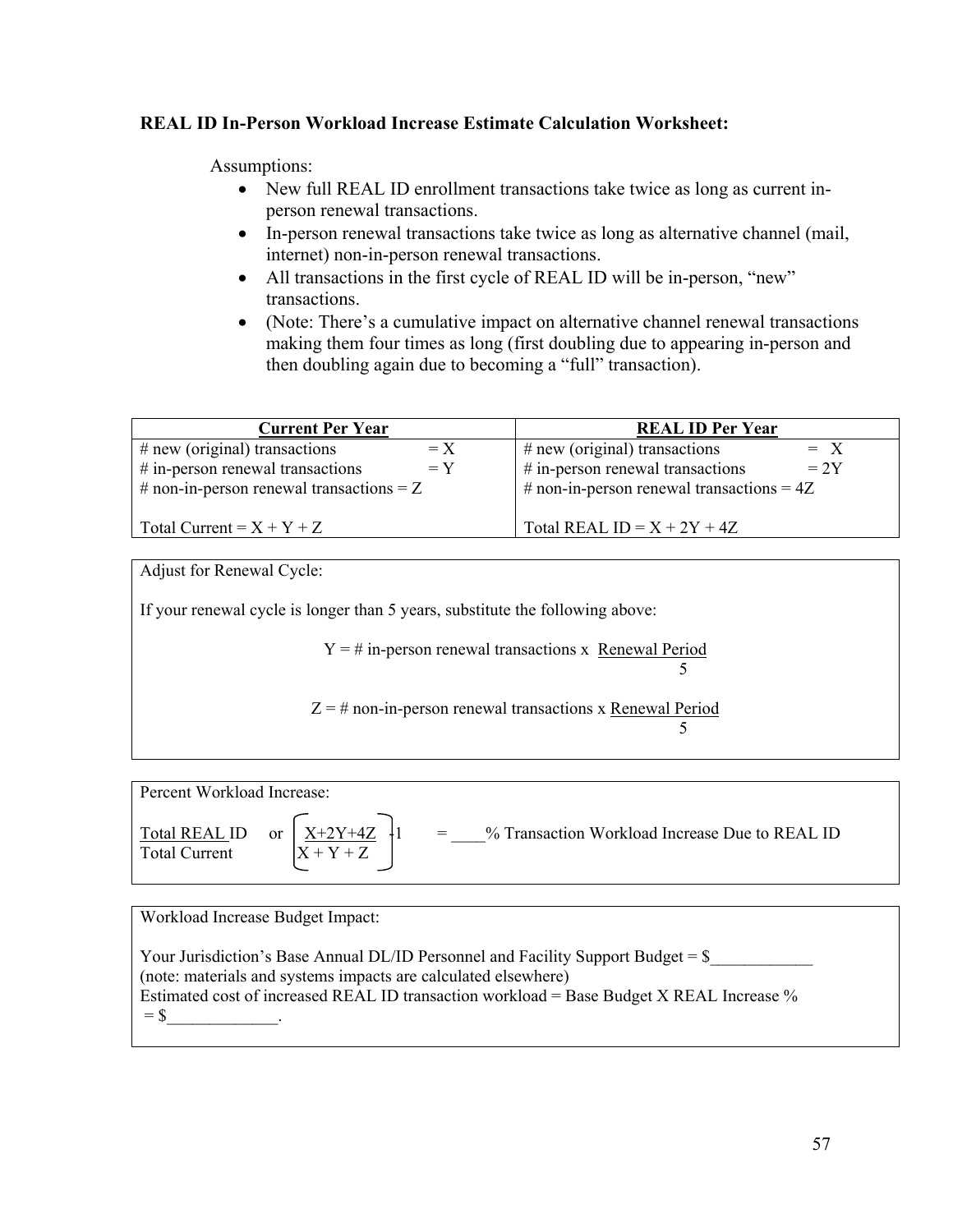The Department of Homeland Security has indicated the potential of "grandfathering (e.g. waiving all new REAL ID requirements to receive a REAL ID) persons who were born before 1935 AND who have a relatively long-term (e.g. 10-years) relationship with the State. The States are interested in expanding that idea to potentially either or both as a means of reducing the re-enrollment pressures on the States. The following questions are to help assess those impacts.

- 107. What number and percent of your current DL/ID holders were born before 1935 and have held a DL/ID for at least ten years?
- 108. What number and percent of your current DL/ID holders have held them in your state for longer than 10 years? 16 years?
- 109. What number and percent of your current license/ID holders were born prior to 1935? 1945?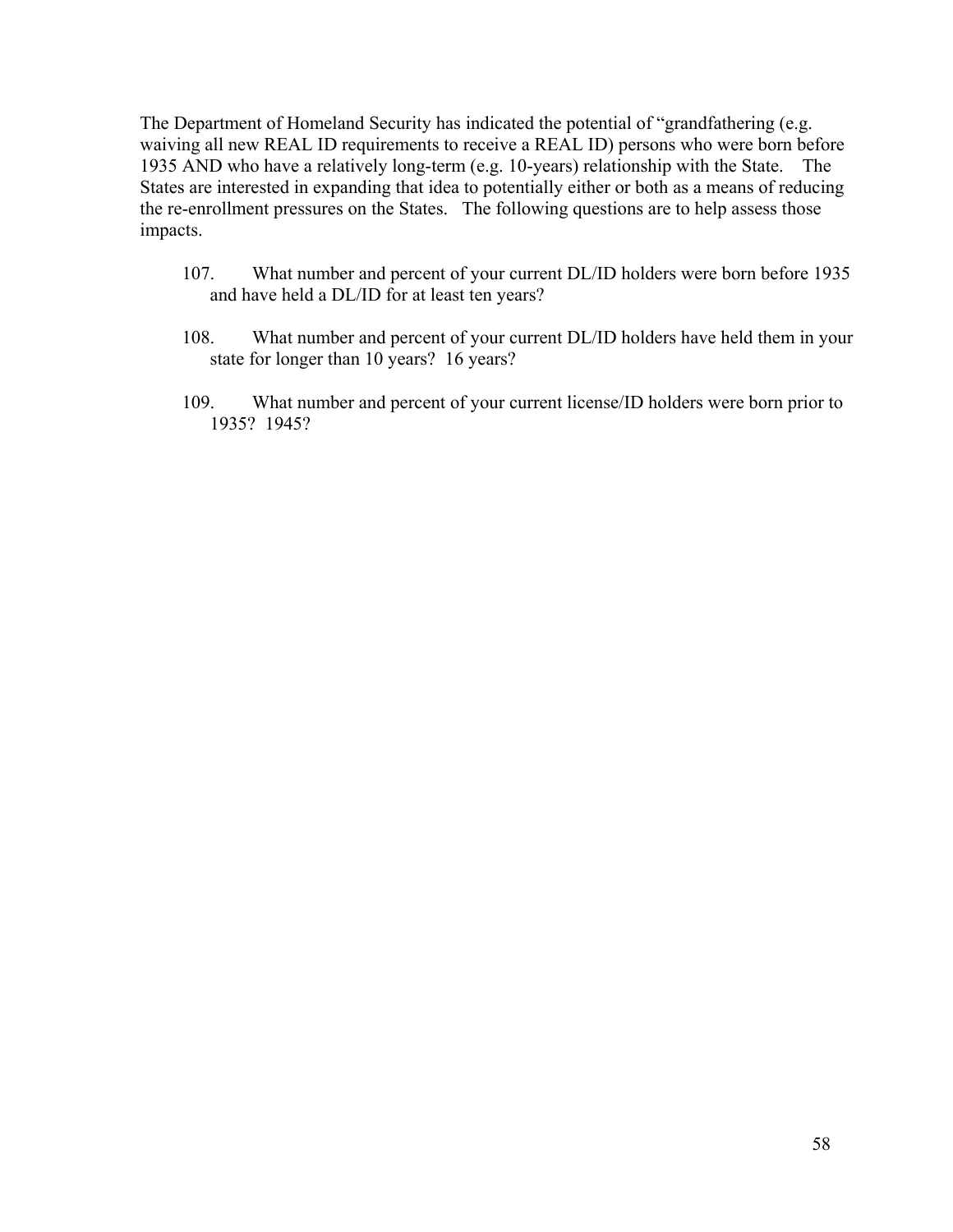# **Legislation:**

- 110. Does your jurisdiction require enabling legislation to implement REAL ID Act requirements? If so, in what areas? What is the earliest this can be accomplished?
- 111. If funding is not forthcoming from the federal government, in the best case, when would be the earliest you could obtain additional appropriations for the purpose of implementing REAL ID?